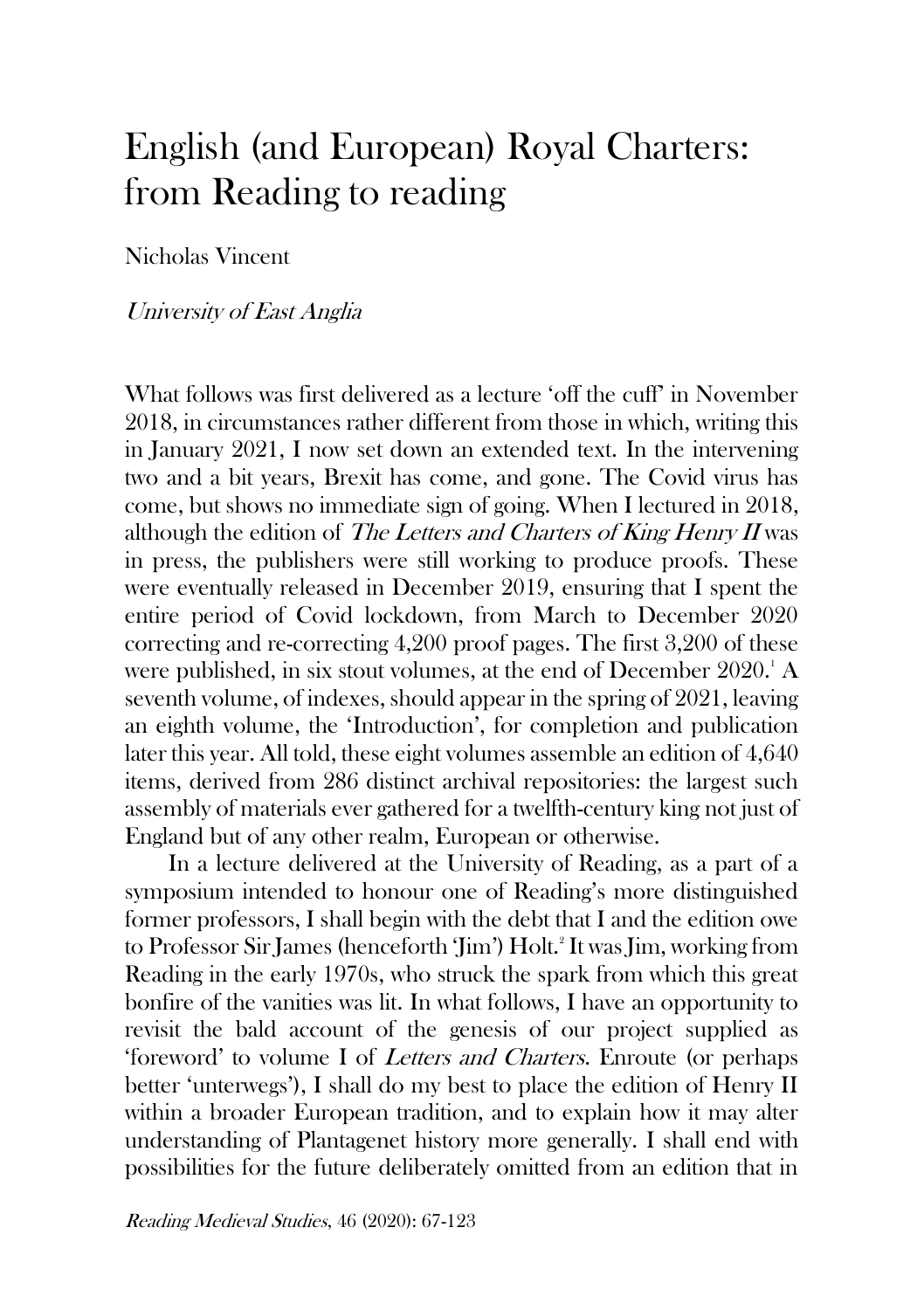itself was intended to be, so far as is possible, 'definitive'.<sup>3</sup> That is the problem with 'definitive' editions: they risk strangling their young, making a desert and calling it 'fulfilment'. In the very process of their completion they answer questions that render their materials a great deal less alluring. As I hope to demonstrate below, with Henry II there are still as just as many questions as answers. So let us begin with one question to which I can offer an immediate and I hope satisfactory response.

Why have I spent much of the past thirty years engaged in collecting and editing the letters of Henry II, first Plantagenet King of England 1154-1189, duke of Normandy from 1150 and of Aquitaine from 1152, count of Anjou from 1151? The answer, simply put, is 'Jim Holt'. In 1993, as a fall-back and substitute for one of Jim's own pupils, I was asked to undertake a nine-month tour of French archives, tracking down materials that had, until that time, escaped Jim's net.<sup>4</sup> Thereafter, for a further year or so, although an independent agent in my dealings with archives and editorial procedure, I remained in other senses merely an amanuensis to a project still in 1993 very much under Jim's direction.

Not all was plain sailing (to adopt an expression that Jim himself might have considered preposterously nautical). As readers will learn from other essays in this volume, Jim was a formidable operator, never lacking in Yorkshire grit. On the whole, he left me to my own devices. On the few occasions when we disagreed, he could be politely stubborn. I remember replying to one of his briefer notes with a writ of my own, addressed 'Domino regi vicecomes: Dissentio'. At a lunch that he kindly arranged for Judith Everard and me in his London club (the National Liberal), and having been urged to ever greater haste, I felt obliged to draw his attention to the club's cabinet of curiosities (much of it devoted to Mr Gladstone), reminding him as I did so of the less than polite summary of the G.O.M.'s sense of urgency broadcast by the late Lord Randolph Churchill.

Even so, for two potentially cussed individuals, we rubbed along well enough. It was Jim's report on my submission for a Cambridge prize fellowship that had effectively saved my academic career. At that point, in 1989, we had neither corresponded nor met. When we did meet, we found that we had in common a love of mountains: one of the first ice-breakers (almost literally) was the pair of skis that Jim noticed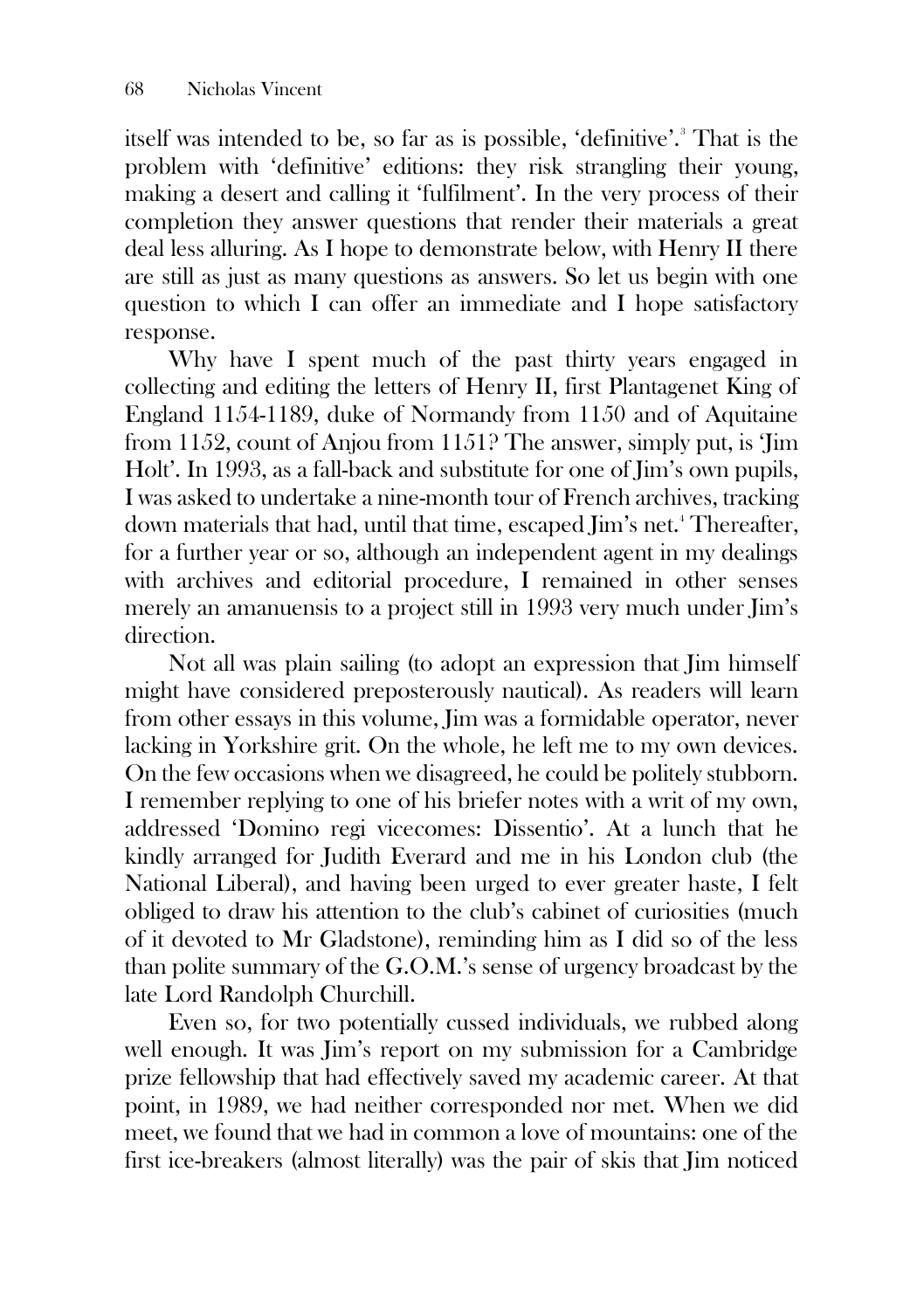in my rooms at Peterhouse. Sibelius, Beethoven, the Cumberland fells, and (dare I confess it) the novels of John Buchan could be added to our shared enthusiasms. But mountains were particularly significant to Jim. So they were, perhaps not coincidentally, to another of my supporters, Michel Nortier, finisher of one of the few modern charter editions that can compare in scale with what Jim put in train for Henry II. A family military connection helped, and this despite the fact that the politics of the gallant young gunner Holt were not at all those of my (likewise gallant) grandfather. Perhaps above all, from the very beginning, I was an unashamed admirer of Jim the historian. The Northerners is a masterpiece: one of the finest things I read as an undergraduate (or after), endowing a whole host of de-personified 'barons', previously mere names, with ideas, ambitions and grievances.<sup>5</sup>

So much for Holt and Vincent, but what of Holt and Henry II? If it was Jim who drew me to Henry II's charters, then who, or what, had first drawn Jim? The 'who' here is easily answered: Doris Mary Stenton, née Parsons (1894-1971), and behind her, her husband Sir Frank (1880-1967), the University of Reading's first and founding Professor of History. As George Garnett reminds us, framed photographs of the Stentons, remained amongst the most conspicuous furnishings of Jim's college office, placed there above an almost complete set of Wisden.<sup>6</sup> *Jude the Obscure*, and the post-war planners have ensured that for at least the past century Reading has never stood particularly high in any list of English medieval beauty spots. In scholarly competition, fashions change, the captains and the queens depart, and excellence flits from tree to tree. Or rather from chair to chair. But in the 1960s, when Jim Holt first came to Reading, thanks to the Stentons, viewed not just in national but international terms, the university there stood if not at the head, then still very much amongst the upper and more sentient parts of medieval history.

Besides producing a slew of monographs and articles, with Sir Frank Stenton's First Century of English Feudalism (1932) and Anglo-Saxon England (1943) at the crest of that particular wave, the Stenton's were assiduous collectors of charters. Sir Frank's volumes on the Danelaw, on the Gilbertines, and even the massive appendices to his First Century, consisted of little save a catena of charter texts assembled from the collections of the British Museum and Public Record Office. Frank Stenton's wooing of his former student, Doris Parsons, as early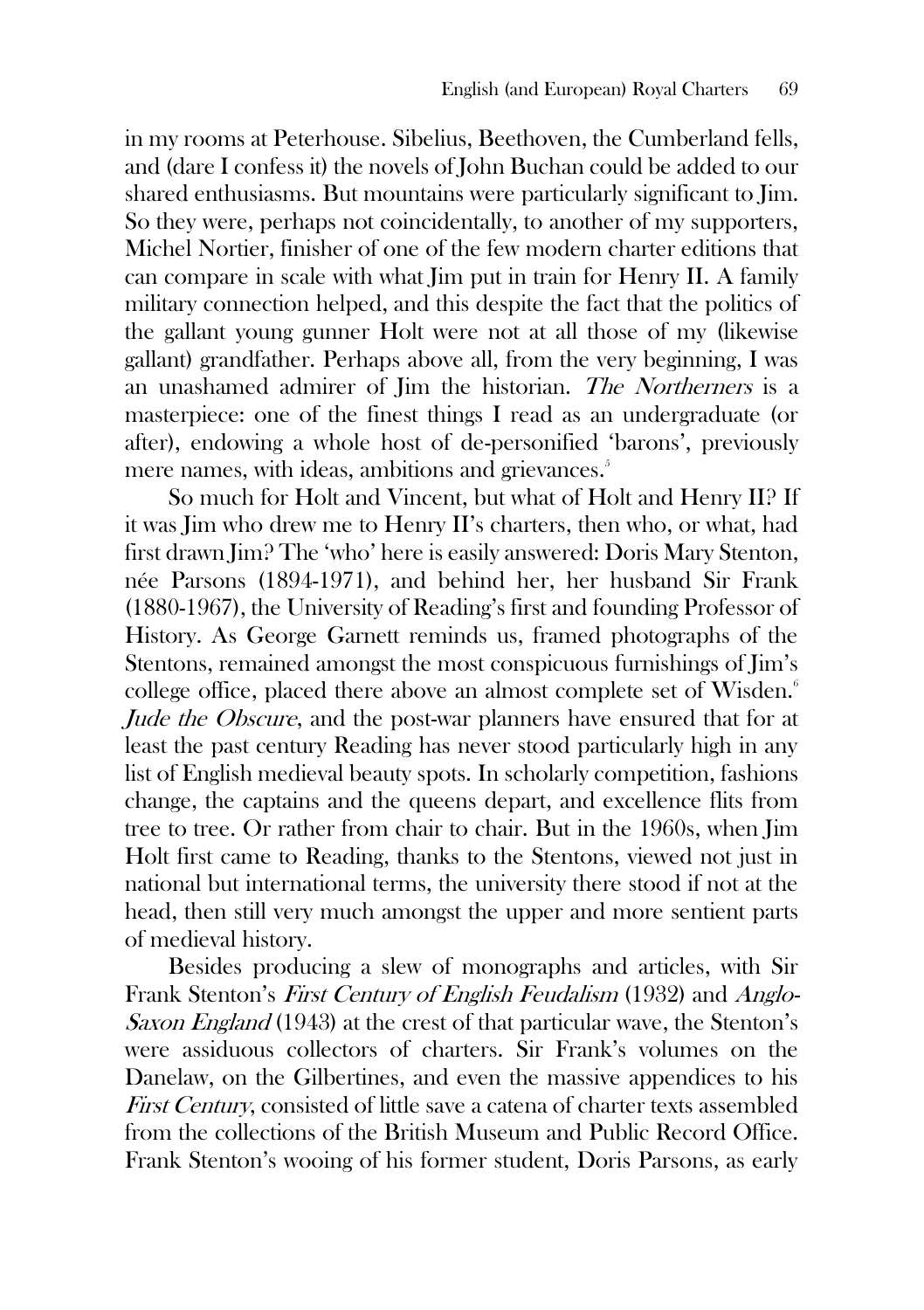as 1916 involved her being sent ('indentured' might be a more appropriate term) to Canon Foster, at Timberland in the Lincolnshire fens, there to transcribe as many as possible of the Lincoln Cathedral charters for what was to become Foster's great edition of the Registrum Antiquissimum: 'I hope you are finding [Miss Parsons] useful and, which is equally important, are not hesitating to exploit her', wrote her tutor and future husband to Foster, in January 1917, two years before marriage and only a month before revolution engulfed the Czar.<sup>7</sup> More significantly, and in many instances as a consequence of their charter collecting, Frank and Doris Stenton had either initiated or reinvigorated various of the grander editorial projects in English medieval studies.

The British Academy's Sylloge of British Coins, now in 65 volumes, was one such still-ongoing venture, first promoted in 1956 through Sir Frank.<sup>8</sup> Another is the Academy's English Episcopal Acta series, first proposed in Stenton's 1929 article 'Acta Episcoporum', today approaching the finishing line in nearly 50 individual volumes backed in red.<sup>9</sup> Another red-backed project on which, thanks to the patronage of John Horace Round, Frank Stenton first cut his scholarly teeth, the Victoria County History has to date achieved more than 230 folio volumes without any sign of imminent completion. In blue and green, rather than red, though in all cases appropriately lettered in gold, the Selden Society, and the Pipe Roll Society, both owe their success, from the 1920s onwards, to Doris Stenton, chief labourer in Sir Frank's ever-fruitful vineyard. To all of these projects, into the 1960s the Stentons and through them the University of Reading, remained the most generous of contributors. And this without mentioning such ventures as the English Place-Name Society, the British Academy's Anglo-Saxon Charters project, the History of Parliament, or the many local record society series, to which the Stentons' support was almost as great.

It is therefore no surprise that, in 1971, when thanks to what he termed 'a sudden access of government money' (in reality, an underspend by the then university grants agency), Jim Holt found himself with access to significant research funding, he was determined to attempt something on a scale to match what the Stentons had achieved.<sup>10</sup> This was the era of Tomorrow's World, of grands projets from Concorde to the new British Library, before the OPEC oil crisis of 1973, somewhere in the turbid waters between Harold Wilson's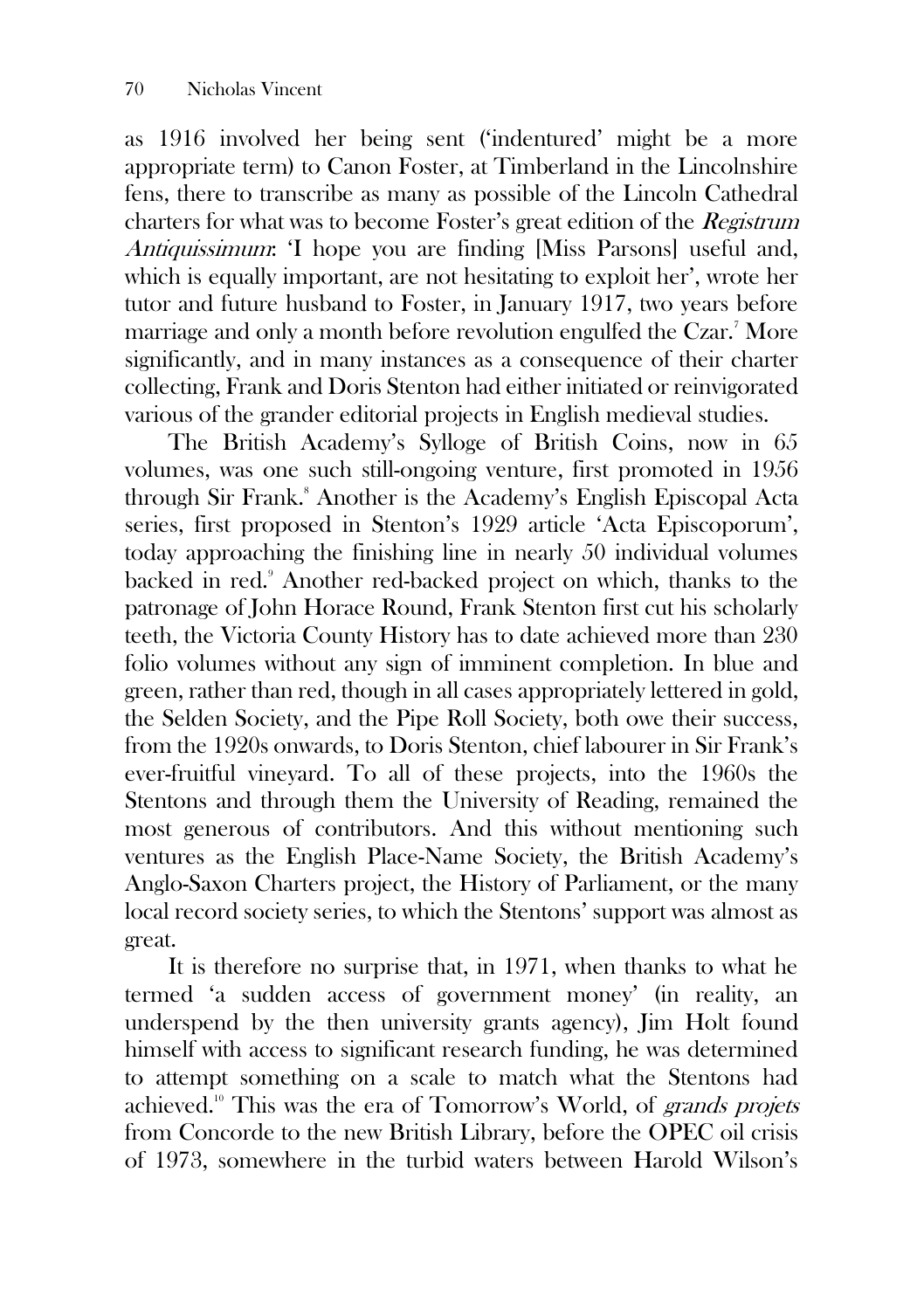White Heat of Technology and the descent of crepuscular environmentalism. It is also no surprise that, having decided that the charters of the Plantagenet kings were to be the focus of his new project, Jim turned for approval first and foremost to Christopher Cheney.

As Judith Everard reveals elsewhere in this volume, Cheney's response was cautious. Already in 1955, in his inaugural lecture as Professor of Medieval History at Cambridge, Cheney had hinted at the possibility that there might never be a complete edition of the charters of Henry II. In the absence of such an edition, and rather than leave the corpus an unfathomable abyss, Cheney had proposed a Regesta 'on the German model', beginning with that indispensable tool of inter-war scholarship: a multi-copy card-index arranged in alphabetical sequence.<sup>11</sup> Even so, Cheney himself was the obvious authority for Jim to consult: author of the definitive study of English Bishops' Chanceries (1950), and hence joint godfather with Stenton of the English Episcopal Acta series; in his own right compiler of a definitive Regesta to the English letters of Pope Innocent III (1967), and already feted as editor of Councils and Synods (1964), itself the product of proposals to remake Wilkins' Concilia promoted since the 1930s as a continuation to the work of William Stubbs, revisiting and reinvigorating the pre-Stubbsian editorial heroics of Wilkins, Hearne, Madox, Rymer, and ultimately of Dodsworth and Dugdale.<sup>12</sup>

There was another consequence here, worth recording even at the expense of indiscretion. In 1978, having embarked upon his collection of Henry II's charters, Holt moved from Reading to Cambridge. There, succeeding Cheney as professor of Medieval History, he found himself working alongside another of Cheney's admirers, Christopher Brooke. Although five years Holt's junior, Brooke (1927-2015) had been promoted professor at Liverpool in 1956, a full six years ahead of Holt's promotion at Nottingham. Even at the British Academy, to which he was elected in 1978 aged 56, Holt lagged several steps behind Brooke, elected in 1970 at the (in Academy terms) indecently precocious age of 43. Long considered Cambridge's once and future king, as recently as 1977 Brooke had been restored to what he (although not all others) considered his hereditary roost in Caius College, as Dixie Professor of Ecclesiastical History.

Holt (Bradford Grammar School, Oxford, active service in the Royal Artillery) was by no means a natural stable-mate for Brooke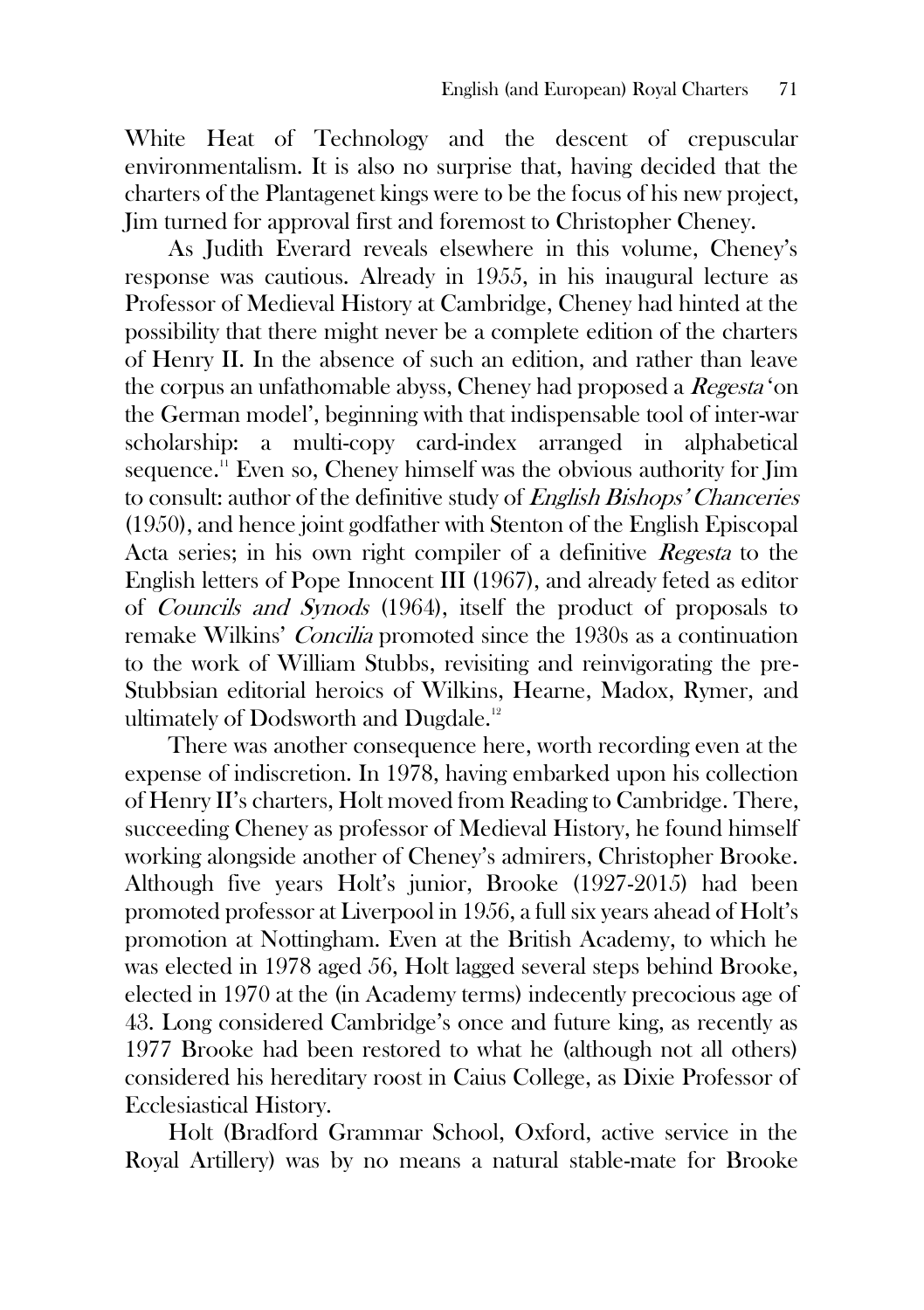(Winchester, Cambridge, national service in the Army Educational Corps). It is perhaps telling that Cheney's festschrift, published in 1976 with Brooke as editor, contained essays by several distinguished Cambridge historians, but nothing from Reading.<sup>13</sup> In Cheney's footsteps, Brooke had succeeded as chairman and chief contributing editor both of Councils and Synods and of English Episcopal Acta. He had long ranked amongst the most active authors, indeed as scholarly mastermind of the series of facing page Latin-English translations known as Nelson's, subsequently as Oxford Medieval Texts. As early as 1969, he had drawn attention to what he described as the 'urgent' need for an edition of the charters of Henry II, in a review that may have proved crucial in Holt's decision, a year or so later, to embark on precisely that task.<sup>14</sup> Where Holt was first and foremost a historian with only a passing interest (or experience) in Latin editorial work, Brooke was already an editor of great proficiency. Where Holt was a confirmed Yorkshire atheist, Brooke was heir to several generations of southern clerical gentry.

From such dissimilarities a certain ultimately creative tension developed. It was still detectable into the 1990s, when I arrived in Cambridge and, as a contributor to EEA, was immediately taken under Brooke's sheltering wing. As a stranger to Cambridge, I found both great men welcoming. Nonetheless, I recall a momentary frisson, late in 1993, when I first told Christopher that I had been asked 'to cover the French end of Jim's Henry II'. 'What a lot of money that edition has cost!', was the immediate response, followed by 'Of course, he is very lucky to have you'. In the Cambridge of the 80s, Jim's 'Acta' had been broadcast (perhaps cannonaded would be a better expression) as one of the greater glories of a Cambridge History Faculty itself never entirely at ease with greatness. In alliance with Geoffrey Elton, Jim took pride in having saved James Stirling's History Faculty building: a monument to modernist brutality eminently suited to demolition, but in Jim's view simply too costly to replace. There  $\lim$  and the Acta filing cabinets took up residence in a Faculty office perched high amidst the crumbling concrete and rattling glass. There they remained long after Jim himself had retired both as Professor and as Master of Fitzwilliam College. There they still were, a dozen or more years later, when Jim's squatters' rights were rescinded and the project filing cabinets were divided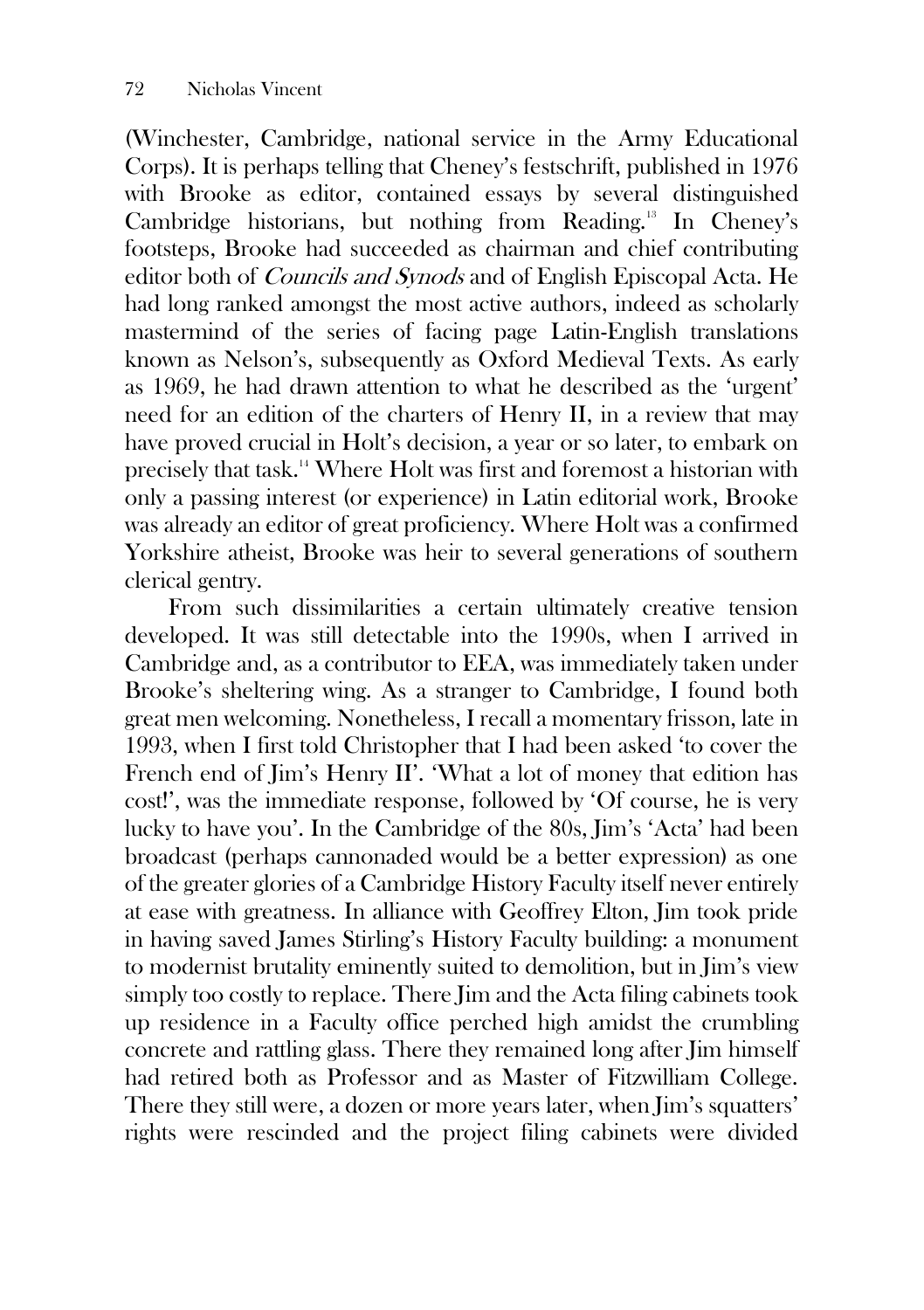between the archives of the University of Reading, and my own University of East Anglia.

So much for personalities. I collected Henry II's charters because Jim had done so before me, and Jim collected them because of his determination to follow the Stentons' lead. This answers the 'who'. It does nothing to answer either the 'what' or the 'why'. Why have historians laid such stress, generation after generation, on the collection and edition of charters, and what do they hope to gain from such exercise? All of the charters of Henry II were originally issued as single sheet 'originals', written on pieces of sheepskin parchment, authenticated by pressing the King's double-sided metal seal-matrix into bees' wax to form seal 'impressions'. Of our total of 4,640 items for Henry II, roughly one in three is either a document issued by someone other than the King or represents a text now entirely lost save for its mention in some other source.<sup>15</sup> Of the remaining  $3,000$  or so for which a text has been salvaged, three quarters survive not as single-sheet 'originals' but as copies, transcribed for the English or French royal chanceries from the thirteenth century onwards, preserved by postmedieval antiquaries, or as title deeds copied into the 'cartularies' (or charter books) of English, French, and in rare instances Irish, Welsh, Scottish, Belgian or other foreign beneficiaries.

Only 473 of the 3,000 or so full texts of Henry II survive as original single-sheets issued under the King's seal. Of these, the largest is a 7000 word pancarte (or confirmation of multiple gifts) for the monks of Saint-Etienne at Caen, measuring approximately 560 millimetres (22 inches) from side to side, and 800 millimetres (31 and a half inches) from top to bottom: by far and away the most grand of all the grand charters in our new edition.<sup>16</sup> The smallest is a 52-word writ for La Grande Chartreuse, only 135 millimetres (5 and a third inches) across and 40 millimetres (one and a half inches) deep.<sup>17</sup> No less than 83 such writs could potentially be cut from the surface area of the Saint-Etienne pancarte, itself containing almost twice as many words, and more than twice as large as any of the originals of King John's 'Great Charter' (Magna Carta 1215, 3600 Latin words, the largest of its four surviving originals a mere 1734cm<sup>2</sup>, less than half the 4480cm<sup>2</sup> surface area of the Saint-Etienne charter of Henry II).<sup>18</sup>

Why collect these sheets and scraps? Firstly, because they have survived from a period of history, in our particular instance from the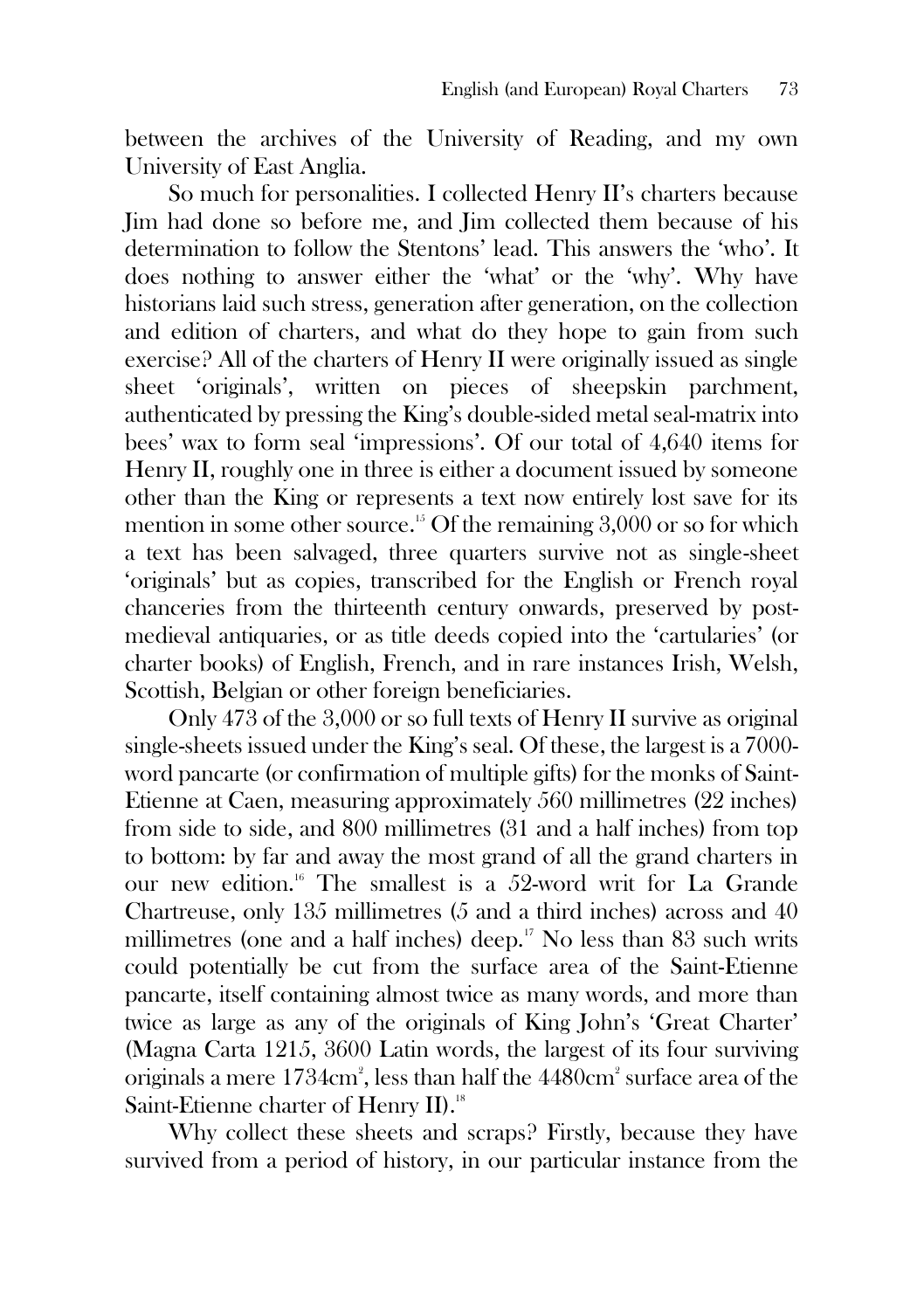second half of the twelfth century, from which so much else has either perished or was never committed to writing. Secondly, because as records of many thousands of individual transactions between the King and his subjects, governing political and diplomatic relations, propertyholding and legal process, they have much to teach us. So too do their more routine features, from the style by which the King chose to describe himself (in Henry II's case 'King of the English, duke of the Normans and the Aquitanians, count of the Angevins'), through to their witness lists and, in Henry II's case, their specified place of issue. Without these lists of names and locations, we would be deprived of the bulk of what can be discovered both of the King's movements around his dominions (his 'Itinerary') and of the shifting composition of his court. As a result, charters constitute one of the essential buildings blocks to our written record of the medieval past. Another such building block is supplied by the chroniclers, and for the reigns of Henry II and his sons, the chronicle sources are especially rich: Roger of Howden, Robert de Torigny, Gerald of Wales, the Becket biographers, Ralph Niger, Richard of Devizes, and across France and Britain an entire shelf of other such things.<sup>19</sup> A further essential contribution derives from the records of central or local government, at least for those parts of Europe for which government records – royal, ecclesiastical or aristocratic – survive. From the reign of Richard I onwards, we begin to have access to rolls of the King's law courts, and from the reign of King John (from 1199 onwards) to the rolls of chancery. Before this, however, for the reign of Henry II, we are more or less limited to a series of records known as Pipe Rolls, recording certain (but by no means all) aspects of the annual income and expenditure of the King's Exchequer at Westminster.

We have already noticed the part that the University of Reading played in the publication of Pipe Rolls, principally through Doris Stenton. It was she who, from the 1920s onwards, helped revive the Pipe Roll Society, dormant since before the First World War. It was she who edited the rolls themselves, year by year, through the reign of Richard I into that of King John, and it was she thereafter who chivvied editors both at Reading and at the Public Record Office to produce what now amounts to a series of nearly 100 volumes, unmatched by the records of any other twelfth or early thirteenth century polity. The Pipe Rolls cover England, and on occasion parts of southern Wales. From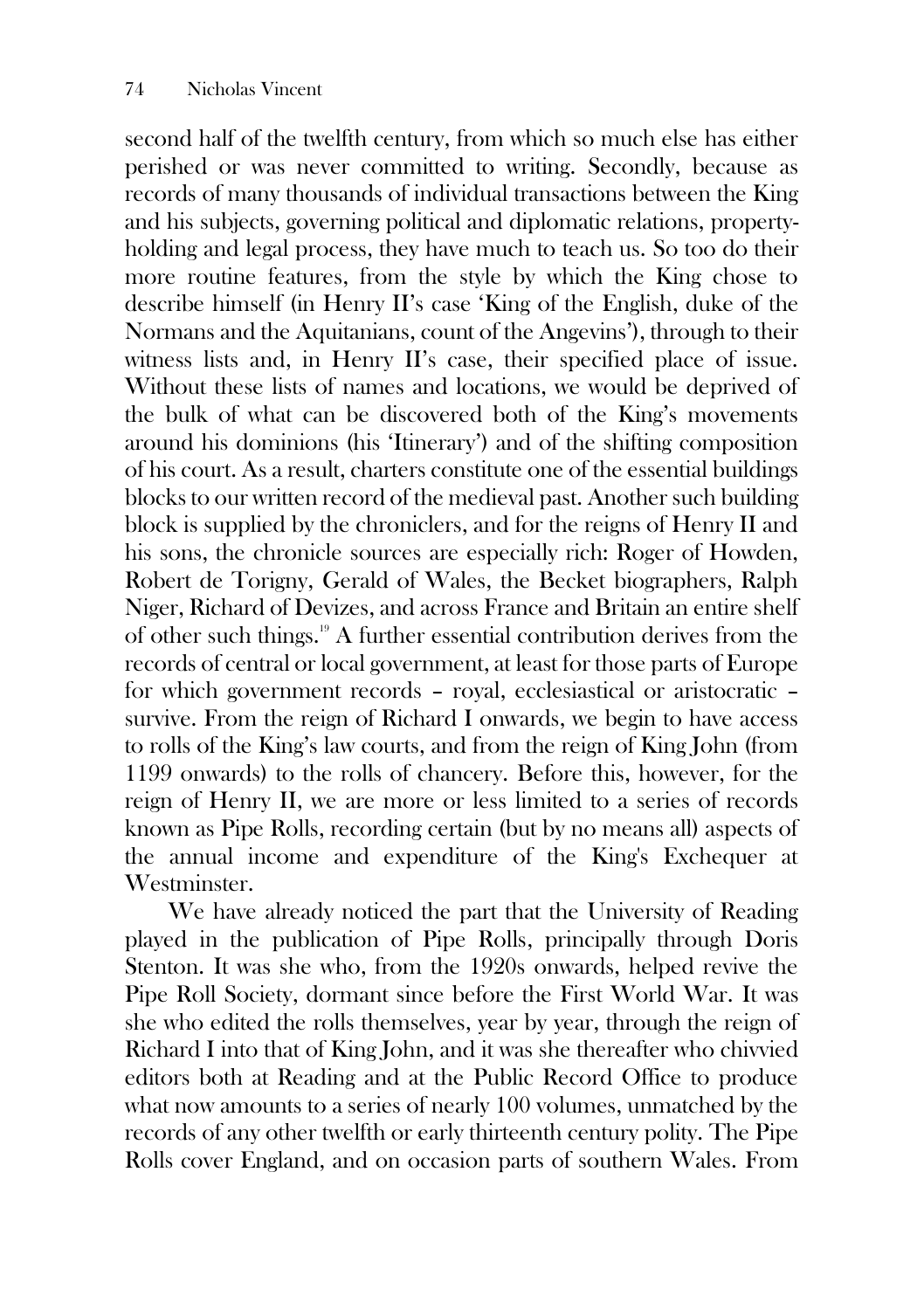1180, 1184 and again for the reigns of Richard and John, we have Exchequer rolls, or fragments of such rolls, for Normandy, and from the reign of John we have the vestiges of what was once a similar series of rolls for the King's revenues in Ireland, almost all now perished in the great bonfire made in 1922 of the Irish Public Record Office. Overall, the focus here remains predominantly English, with only scrappy coverage of the King's other dominions, especially for those large parts of France stretching from the Loire southwards to the Pyrenees and from the Atlantic almost as far east as the Rhône.

More significantly, the Pipe Rolls cover the activities of the King's Exchequer but supply only glimpses of the workings of the chancery: the office from which most royal letters and charters were issued. From 1199 onwards, King John's administration began to preserve transcripts of at least part of their outgoing correspondence, copied into the socalled chancery rolls, themselves divided between their various categories depending upon whether they enrolled charters (or grants in perpetuity), letters sent for open proclamation (patents), or writs sealedup so as to be readable only by the individual to whom they were addressed (letters close). The introduction of these three types of enrolment – Charter, Patent, and Close Rolls – was an innovation of King John's reign, even though there are reports before this (though no surviving enrolments) to suggest that the chancery kept copies of a selective body of outgoing writs controlling the King's financial affairs. Meanwhile, from the very beginnings of royal letter writing, through to 1199, we have no central resource from which such letters can be recovered.

Some came to rest in parts of the governmental apparatus that preserved records, and are still to be found in the files of chancery or Exchequer, today in The National Archives at Kew. Some, because of their significance as title deeds, were preserved and later shown to government officials, not least so that they might be officially copied into the records of later medieval English kings by a process of 'inspeximus': the deliberate copying and confirmation of charters of the twelfthcentury kings in the name of their thirteenth-century or later medieval successors, a process that continued long into the 1600s, and to which we owe a great deal of what we know of early Plantagenet history. Even so, a far larger number survive because they were preserved by those to whom they were sent. As a result, they are today lodged with what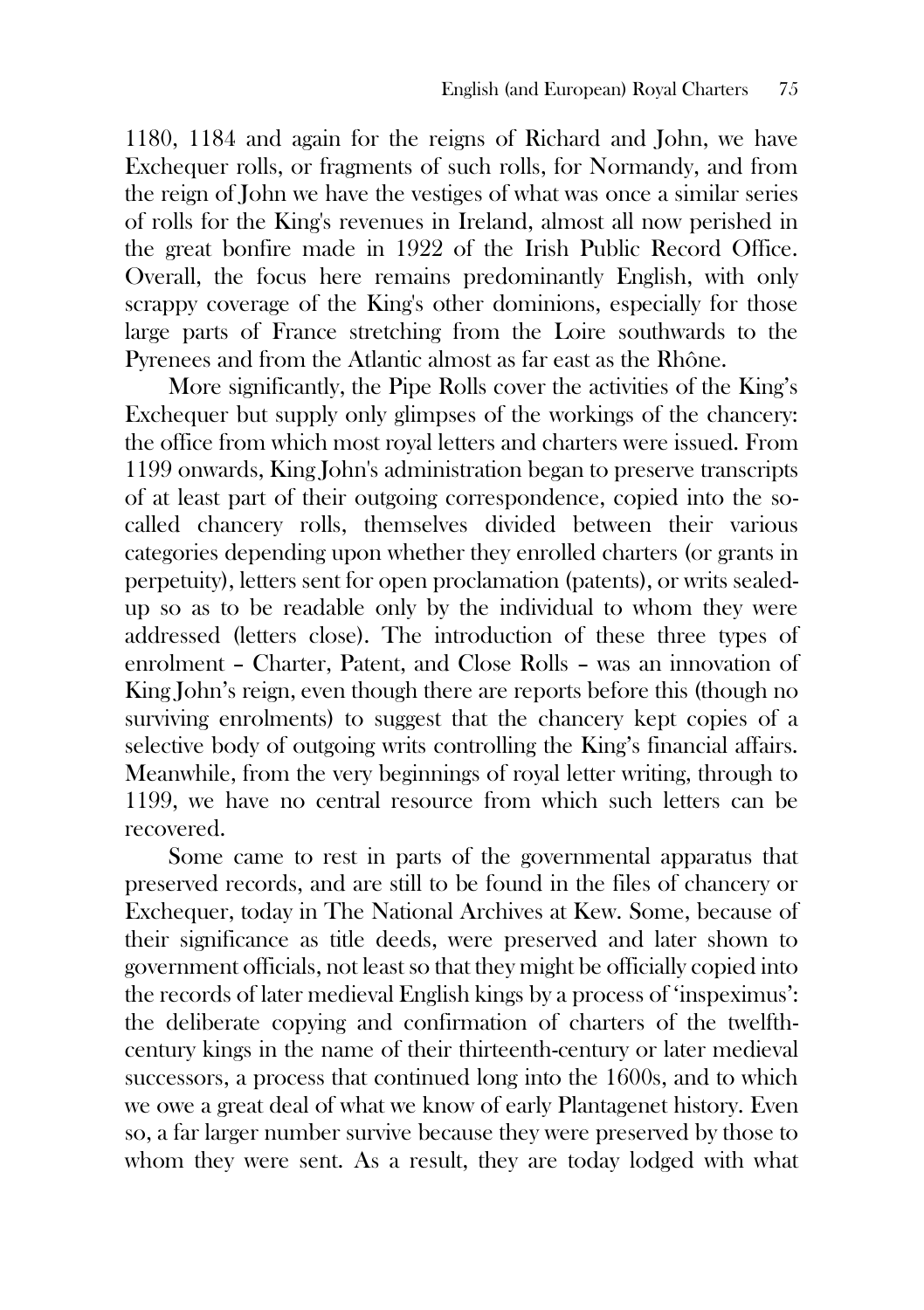survives, in England, France or elsewhere, of the archives of medieval monasteries, cathedrals or the greater feudal landowners, sometimes as single sheets of parchment, more often as later copies, either in medieval cartularies or amongst the notes of antiquaries and postmedieval historians. The materials themselves are both widely scattered and diverse in character. They range from brief instructions to sheriffs or other local officials (writs, themselves of a bewildering variety of types), via public proclamations, grants or confirmation of land, statutes and laws, through to the most public of diplomatic agreements or treaties. Today, although a majority of Henry II's charters are to be found in the archives and libraries of England and France, others have escaped to lodgings as distant as California, Rome, or St Petersburg.

Collectively so far, I have employed the term 'charters' to describe such materials, even though many of them do not comply with the technical definition of a charter as adopted in the thirteenth-century royal chancery: a written document with general address, conferring rights or property in perpetuity. Many of our so-called 'charters', especially the briefer or more ephemeral instructions addressed to local officials, would have been described in the Middle Ages not as charters but as 'letters', 'writs' or 'breves'.<sup>20</sup> The problems of taxonomy in sifting writs from charters were addressed by Jim Holt in 1996, in one of his last published papers, drawing both upon his wife's technical understanding of evolutionary biology, and the wisdom of Frederic William Maitland.<sup>21</sup> They are best resolved by Richard Sharpe, in papers published in response to Holt's.<sup>22</sup> At their looser or less formal extremes, the categories of both charter and writ merge into that of simple 'letters', 'newsletters', or the King's more personal correspondence.<sup>23</sup> Jim's project at Reading was first established in the 1970s, at a time when it was fashionable to apply the Latin noun 'acta' to all manner of medieval written communication, as in Stenton's 'Acta Episcoporum' or the subsequent English Episcopal Acta project. It was as 'The Acta of the Plantagenets' that Jim publicized his venture, and that, in 1996, it was officially adopted as a British Academy Research Project. However, as pointed out to me early on, most forcefully by both Jane Sayers and Diana Greenway, 'acta' is a technical term best reserved for the procedures, some of them written others of them not, by which cases were tried and settled in canon law. I had to argue long and hard in committee, and even then without entirely persuading Jim, that I was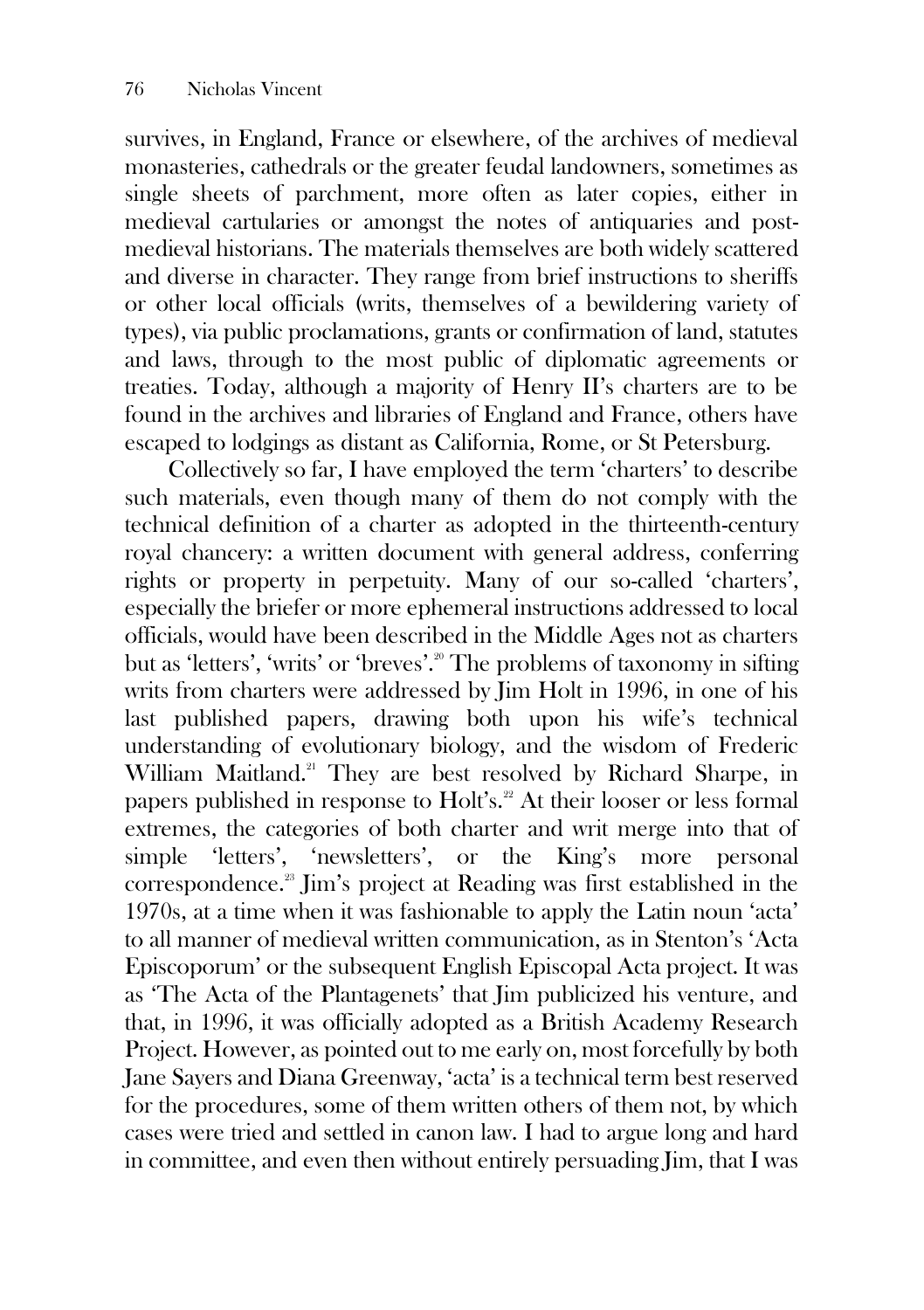engaged in editing 'Letters and Charters' rather than the 'acta' of Henry II. Six years after Jim's death, it as The Letters and Charters that the edition has at last appeared.

As a result, these 'Letters and Charters' now take their place alongside the chronicles and the pipe rolls as an essential building-block in our understanding of Plantagenet history. Many of them come to us direct from the thought processes and pens of the clerks who dictated and wrote them, under the direct supervision of the King and his courtiers. Even so, we should not think of them as an infallible resource, requiring mere collection for their meaning and significance to be disclosed. Many of them (a proportion as high as 10 per cent) are spurious: forged ex nichil, or spuriously reworked from authentic materials. The detection of such forgeries, and the explanation of why they were made, is a prerequisite of any modern edition. Not only this, but there are patterns of survival and loss, observable across the collection as a whole, that have to be taken into consideration if we are to understand what our evidence can or cannot prove. At the most obvious extreme, our collection will tell us very little of the King's more private thoughts. Either these were never committed to writing, or else the letters in which they were recorded have been lost or deliberately destroyed.<sup>24</sup> We may doubt the claims of one of Thomas Becket's biographers, that the King dispatched letters demanding that Becket be killed, written out by a scribe named Nigel de Sackville who wept as he wrote.<sup>25</sup> But that letters were sent on the King's private business on this and many other occasions, there is no doubt. As we shall see, of these we have occasional glimpses but barely a single certain instance. On the contrary, the vast majority of our collection derives from administrative routine, itself with significant implications, yet demanding context and collective assessment if we are to trace patterns, or winnow exceptions from more general trends.

To reassemble such materials into coherent modern editions has long been one of the chief enterprises in medieval history, especially for the letters and charters of the most exalted of rulers or landowners: popes and emperors, kings and queens, bishops, earls and others of the medieval elite. For the kings of England, the edition of Henry II is merely the latest offshoot of a project first mooted in Oxford in 1904, when a committee was established seeking to list the charters of King William I and his Anglo-Norman successors through to 1154. Here, as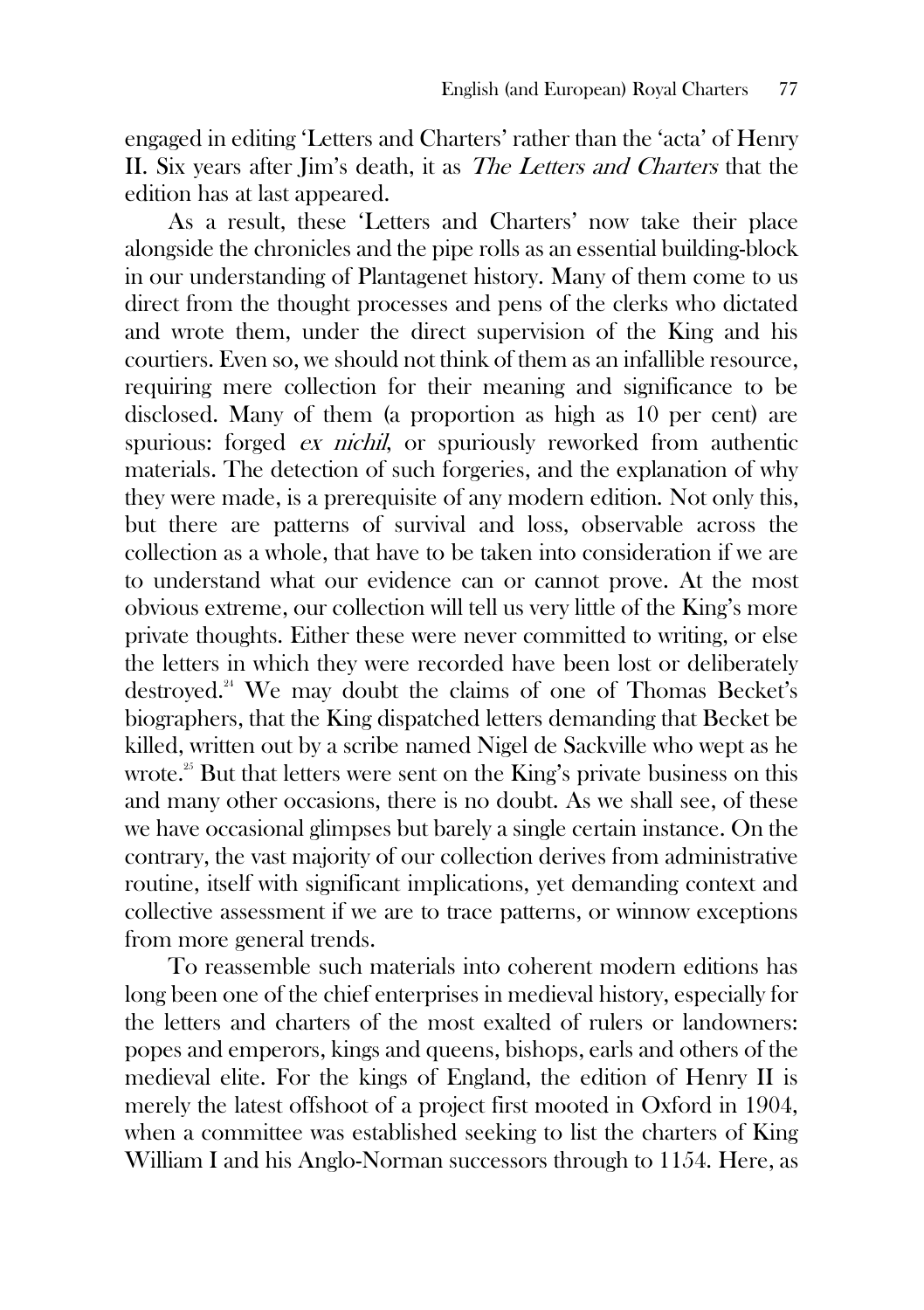we shall now see, the English came very late to an idea already with a long history both in Germany and France.

The immediate model for the Oxford Regesta was German, supplied by the work of Johann Friedrich Böhmer (1795-1863), the independently wealthy librarian of Frankfurt am Main, with a romantic yearning towards Catholicism and the traditions of the free cities of the Holy Roman Empire, and a corresponding distaste for all things Prussian.<sup>26</sup> From the 1830s onwards, Böhmer had been commissioned to list all surviving charters of the medieval German emperors beginning in 1831 with an inventory of all German royal charters from Conrad I to Henry VII (911-1313), followed by a similar listing for the Carolingians, itself first planned in November 1831, thereafter composed in indecent haste in the six months beginning on Christmas Eve  $1832.^{27}$  As this suggests, Böhmer's work was less than sophisticated and almost immediately in need of revision, supplied for the early Carolingians by Theodor Sickel in 1867, and for the later post-Carolingian emperors and kings of Germany beginning with supplements published by Julius von Ficker, Emil von Ottenthal and Eduard Winkelmann, between 1881 and 1901.<sup>28</sup> Meanwhile, Böhmer's basic model had been adopted by Philipp Jaffé (1819-1870) whose Regesta Pontificum Romanorum (1851) sought to list all known papal letters from the beginnings to 1198. As with Böhmer's, this listing was then revised and greatly expanded, by Samuel Löwenfeld, Paul Ewald and Ferdinand Kaltenbrunner working originally under the supervision of Wilhelm Wattenbach, between 1881 and 1901. In a world of textual scholarship, dominated by Böhmer's contemporary, Karl Lachmann (1793-1851), it was accepted that medieval texts should not, as in the past, be edited as so much raw sausage meat. Instead they must be marinaded in notation and textual apparatus, itself inherited from the classicists, delineating the layers by which any individual text had been laid down, from its surviving or lost original, through to its various and often subtly differing later copies. Work of this sort on a corpus as large as that of the charters of a medieval king might take decades or even centuries to complete, king by king and copy by widely scattered copy. In the meantime, better that lists be prepared for subsequent editors to work with, than that editions be launched prematurely and without proper forethought.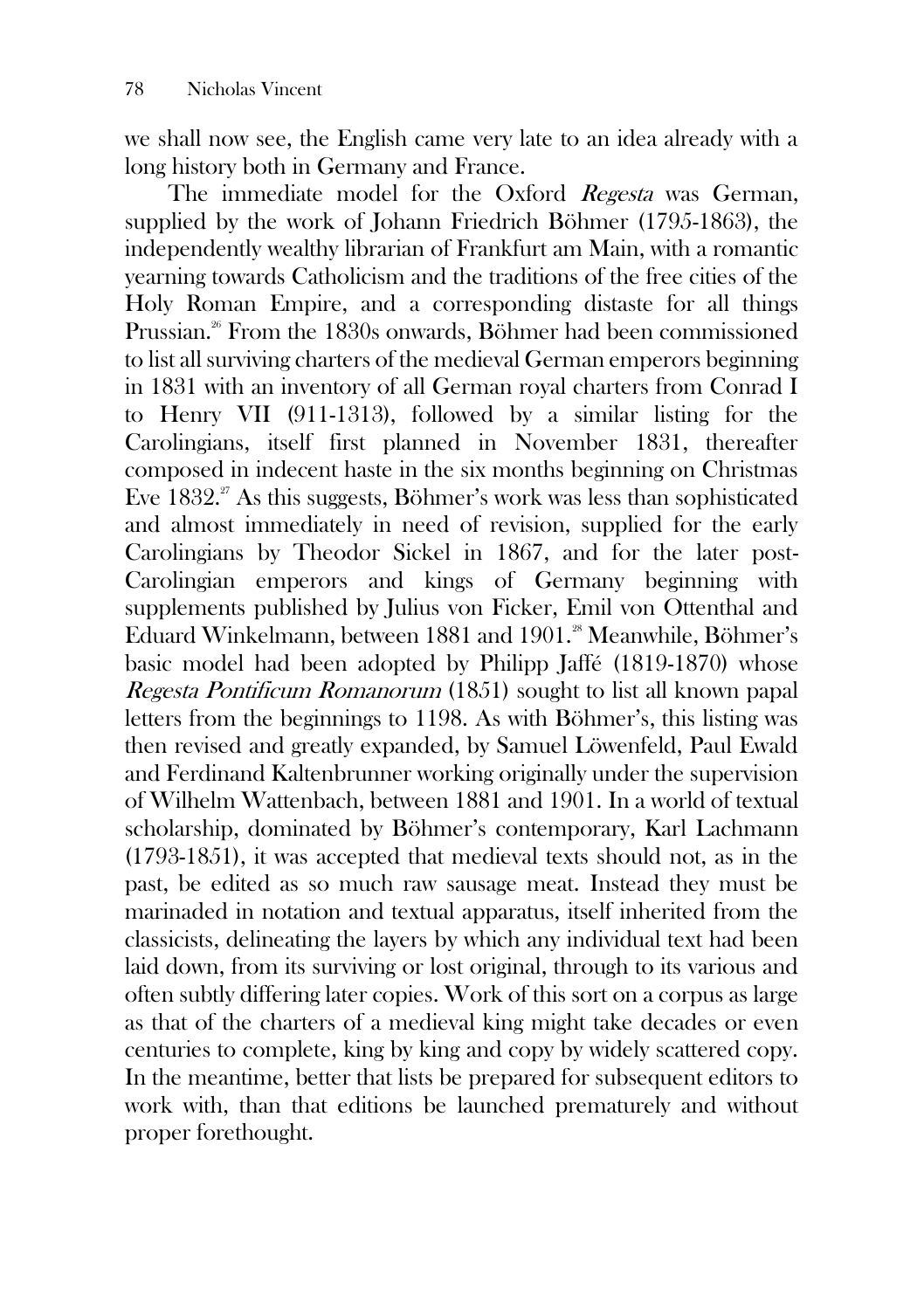Much of this work, including that by Böhmer, was conducted under the auspices of the Monumenta Germaniae Historica, Germany's venerable and from the 1870s publicly funded research institute, established in 1819 and for its first 18 years dependent upon financial support from the King Electors of Hanover, in effect from the English kings George and William IV.<sup>29</sup> The intention, from the beginning, was that the Monumenta employ Böhmer's listings as the basis for definitive editions of charter texts or 'Diplomata'. Eventually inaugurated in 1872 by Karl Pertz, son and intended successor to the Monumenta's veteran director Georg Heinrich Pertz (1795-1876), with a (dismally incompetent) collection of the charters of the Merovingians, this was supplemented within a few years by a (near perfect) edition of the charters of Conrad I, Henry the Fowler and Otto I, by Theodor Sickel (1826-1908, in due course ennobled as Von Sickel, but in the 1870s still without *particule*).<sup>30</sup> In an age of intense Franco-Prussian rivalry, Sickel himself was a peculiarly amphibious creature, pivoting between his adopted Austrian homeland, and the opposing poles of Paris and Berlin. After doctoral studies at the universities of Berlin (where he heard Lachmann lecture) and Halle (PhD 1850), he had been expelled from Prussia for involvement in liberal causes. Exiled to Paris, he attended classes at the École des Chartes at the same time that his close contemporary, Léopold Delisle (1826-1910), graduated as the Ecole's most glorious alumnus.<sup>31</sup> After further studies in Italy, Sickel was to find a permanent home as Professor at the University of Vienna. It was to Vienna, after Georg Pertz's retirement (itself in large part a consequence of Sickel's devastating review of Karl Pertz's Merovingian charters), that Sickel ensured the transfer of direction of the Monumenta's Diplomata.<sup>32</sup> There, following Austria's defeat in the war of 1866, the French could choose to regard him as a fellow victim of Prussian aggression. Meanwhile, as early as the 1850s, Sickel had begun to impose his authority on the study of Merovingian and Carolingian charters: a Franco-German conflict-zone that the French had long considered their own to command. Having entered the field a century or more before Böhmer or Jaffé, indeed, the French had good cause to regard diplomatic itself as an exclusively French affair.

French predominance here is traditionally associated with Jean Mabillon (1632-1707), and through Mabillon with the work of the Benedictine congregation of Saint-Maur (first established 1621).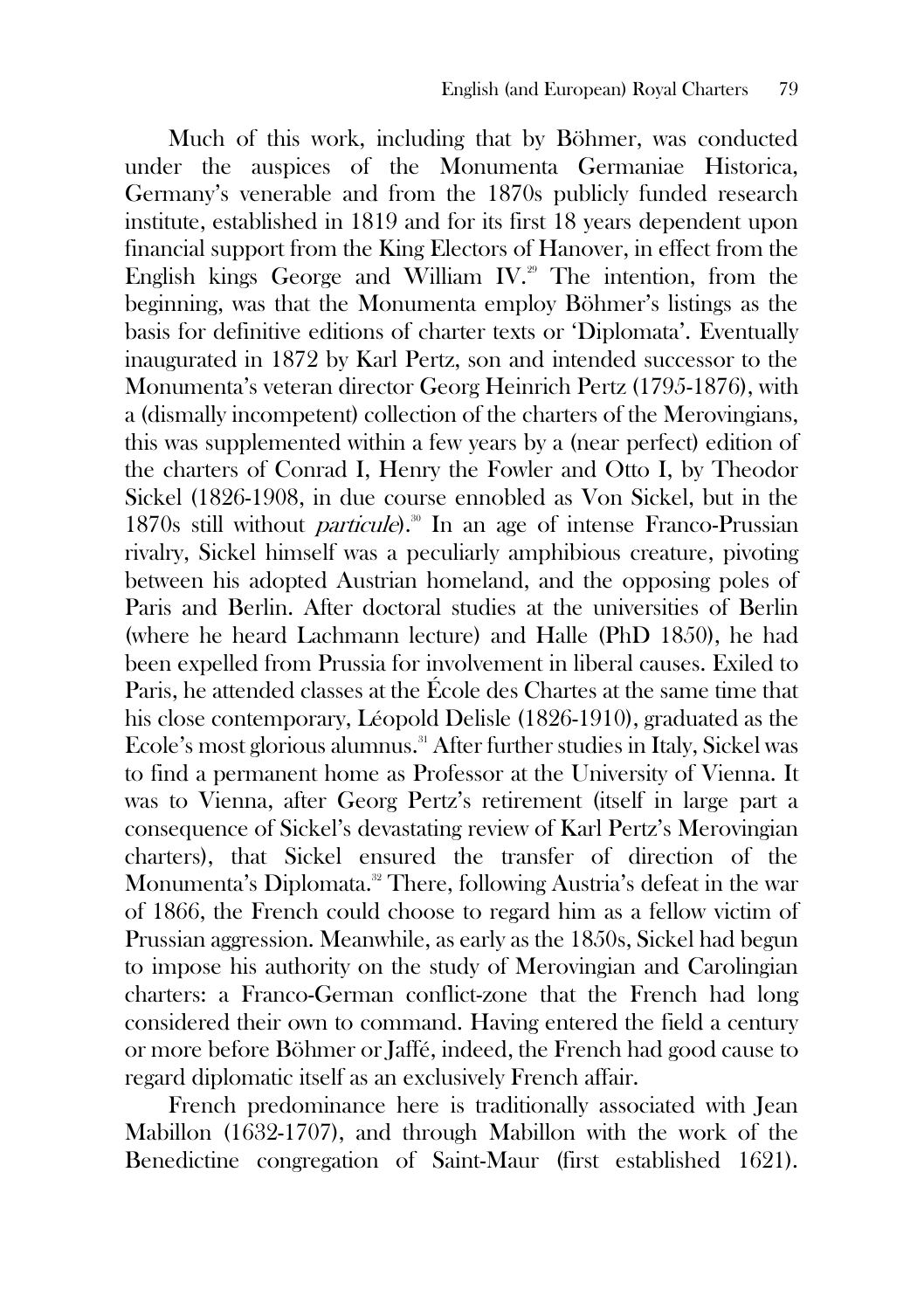Certainly, the Maurist contribution was considerable, and Mabillon's De re diplomatica (1681) an important milestone on the road towards appreciation of the auxiliary sciences of palaeography, sigillography and diplomatic, vital to sifting the authentic from the spurious in many tens of thousands of surviving medieval charters.<sup>33</sup> In an age of religious controversy, with relics and heresy both hotly disputed, it was necessary to establish rules of evidence by which such disputes might be adjudicated. In an age of aristocracy, and hence of aristocratic scandal, not least the notorious affair of the Cardinal de Bouillon and his forged proofs for the house of La Tour d'Auvergne (1695-1704), it was no less essential that the evidence for bloodlines be judged by reliable genealogical criteria.<sup>34</sup> Hence, diplomatic and the rules of documentary evidence were as important to the state as to the Church, with Louis XIV's first minister, Jean-Baptiste Colbert (1619-1683), establishing both an Académie des Inscriptions et Belles-Lettres (1663) to acquire information on charters, coins, seals and other such artefacts, and his own personal collection of charters, books and manuscripts, in due course merged with the rapidly expanding Bibliothèque royale to form the nucleus of what is today the Bibliothèque nationale de France.<sup>35</sup>

It was in pursuit of charters, amongst other things, that both the Maurists, and the secular antiquaries – André Duchesne (1584-1640, historiographer royal from c.1632), Pierre Dupuy (1582-1651, one-time keeper of the King's library), Étienne Baluze (1630-1713, from 1667 Colbert's librarian, deeply implicated in the Bouillon affair), François Roger de Gaignières (1642-1715, a client of both Louis XIV and the house of Guise), Pierre Clairambault (1651-1740, royal genealogist), and their like – began to scour the archives of king, Church and political elite. From these, and in many cases under direct government sponsorship, they copied vast numbers of charters into transcript volumes today, for the most part, preserved in the Bibliothèque nationale: several hundred volumes in the handwriting of Gaignières and his amanuenses; a further 121 in the collection Duchesne, 302 in the collection Clairambault, 958 in the collection Dupuy, 398 in the collection Baluze, and so forth.<sup>36</sup> From 1759 under the active sponsorship of Jacob-Nicolas Moreau (1717-1804), future librarian and confident of Marie-Antoinette, attempts were made to streamline these endeavours into a 'Dépôt', otherwise known as the 'Cabinet des chartes', established from 1769 in the Place Vendôme, from 1782 run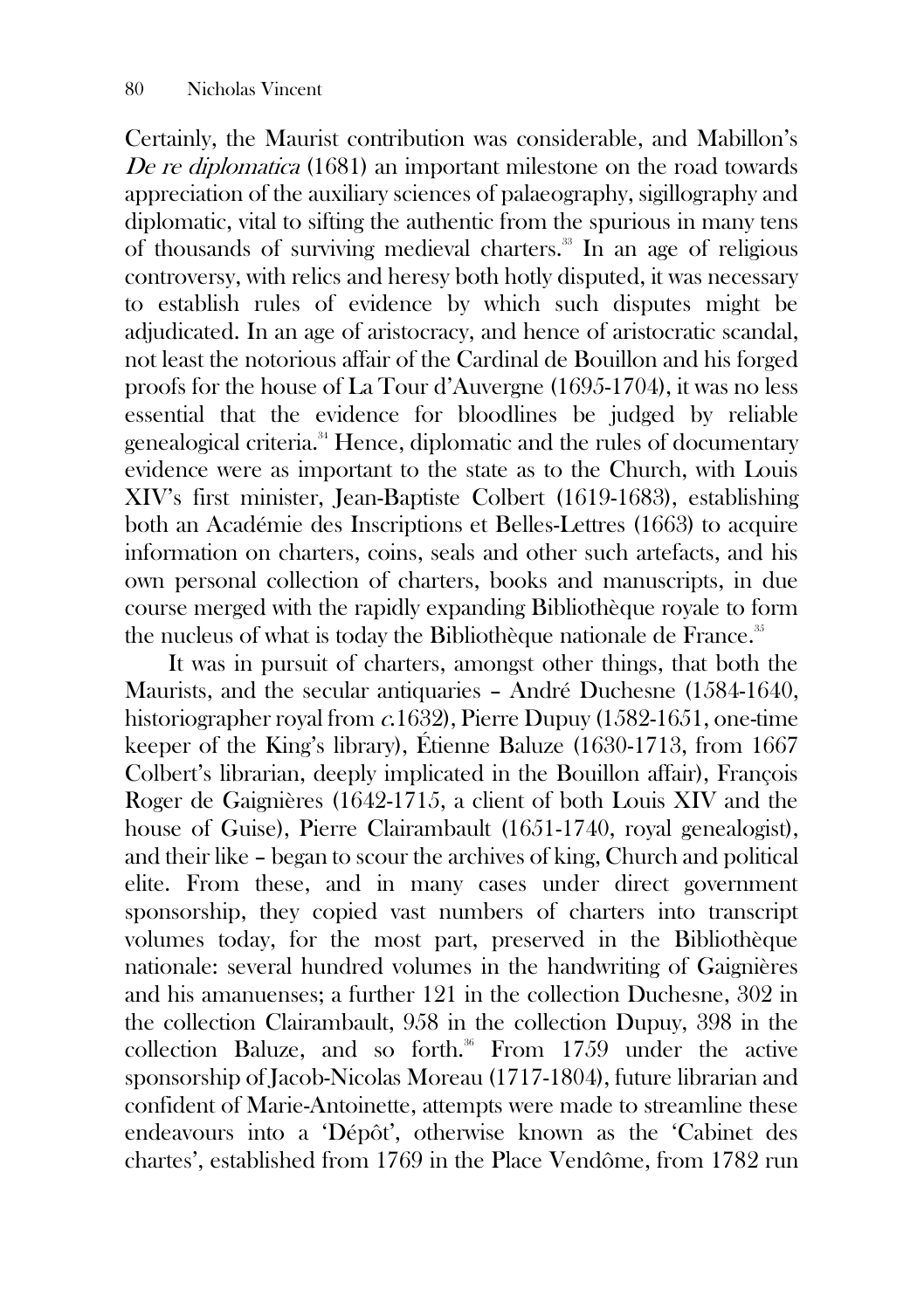(as so many such things are still run in France) by a 'comité', comprising Moreau, Louis Georges Oudard-Feudrix de Bréquigny (1714-95), Dom Pierre Nicolas Grenier (1725-89), and other leading antiquaries, deliberately mingling laymen, Maurists, and secular clergy.<sup>37</sup>

The original intention had been that the Dépôt des chartes should contribute to the coherent and chronological publication of royal laws and ordinances, the so-called *Ordonnances du Louvre* (named after its place of publication): 21 volumes in all, inaugurated in 1723, still ongoing as late as 1849 and indeed (albeit in rather different guise) through to the present day, gathering up the rulings and legislative decrees of all French kings, from Hugh Capet onwards.<sup>38</sup> In the event. exceeding this commission, Moreau's comité and its small army of volunteers pursued a far more ambitious yet never precisely articulated course, to calendar and ultimately to publish ALL charters known to survive, royal or otherwise, directly or even indirectly relevant to the history of France. These were to be assembled from printed books and from the Dépôt's vast store of transcripts furnished by antiquaries now commissioned to provision Moreau's venture from across France. Thirty to forty thousand such copies were gathered by the time that Revolution intervened.<sup>39</sup> Most of these are today amongst the nearly two thousand manuscripts of the Bibliothèque nationale's collection Moreau.<sup>40</sup>

Beginning in 1769, a Table chronologique des diplomes, chartes, titres et actes imprimés concernant l'histoire de France was redacted, with Bréquigny as chief editor, intended to supply lists of the more significant materials thus gathered. $4^{\circ}$  Of this, three volumes were published before 1789, taking Bréquigny's calendar from the year 142 AD to 1179; from a letter supposedly sent by Pope Pius I to the bishop of Vienne, through to the death of King Louis VII.<sup>42</sup> After the hiatus of Revolution, a further five volumes appeared, published from 1836 onwards, continuing the series to the year 1314 and the death of King Philip IV. Meanwhile, acting in accordance with his instructions not merely to collect and calendar but to print full texts of documents, in 1791 Bréquigny published a distinct series of three folio volumes of Diplomata, chartae, epistolae et alia documenta ad res francicas spectantia. Appearing at possibly the least propitious time for any work of French scholarship, the second and third of these volumes comprised an attempt by La Porte du Theil (long-time resident in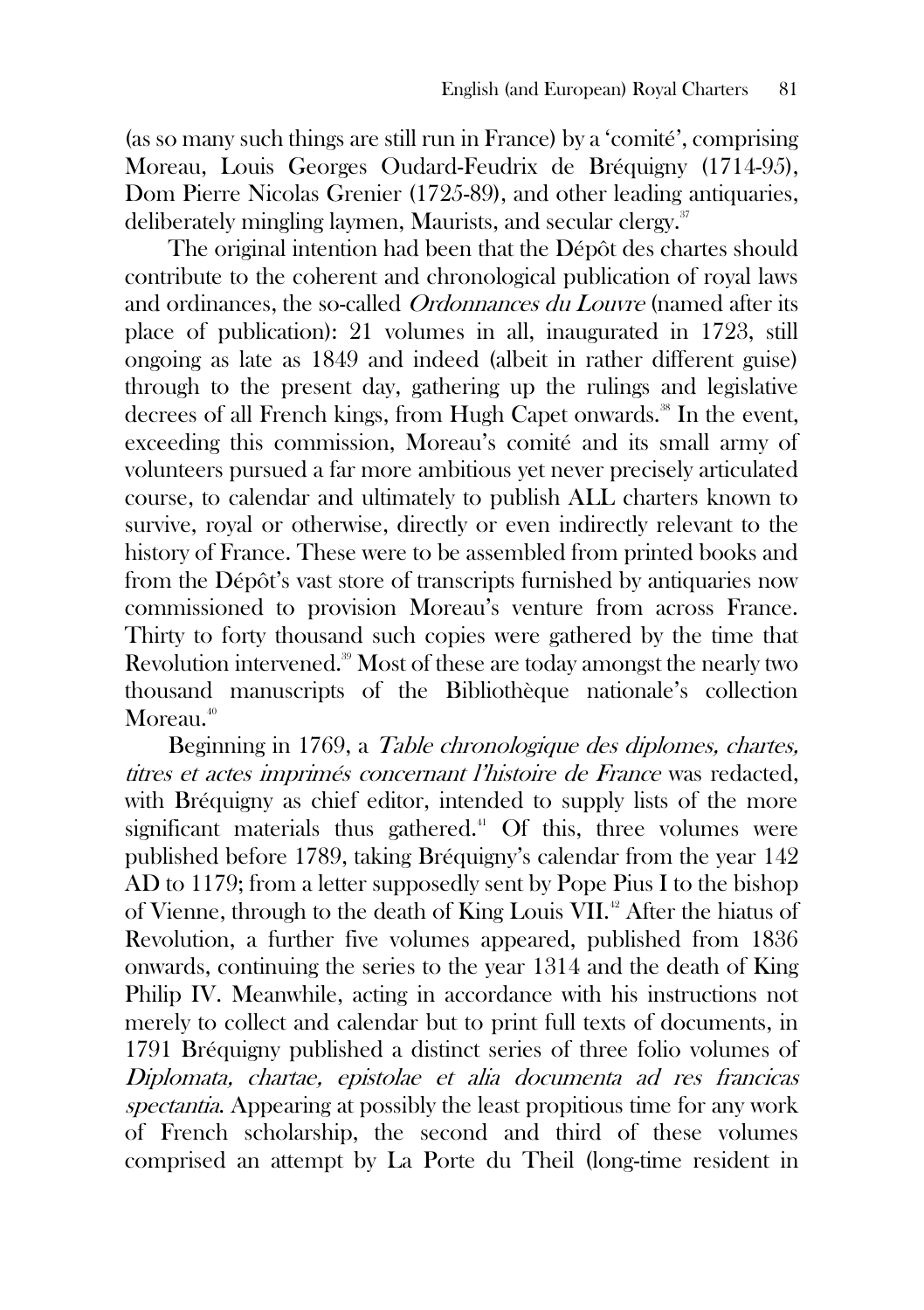Rome) to supplement Baluze's much earlier work on the registers of Pope Innocent III. The first volume, however, offered an edition of 362 Merovingian or early Carolingian texts, entirely the work of Bréquigny, supposedly dated between 475 and 751, drawn from the resources of the Dépôt des chartes. As with Bréquigny's Table, after a long hiatus, progress here resumed in the 1830s, with the publication of two further volumes of Diplomata, editing 608 documents dated between 417 and 752 AD. 43

The *Diplomata* lingered to 1849, the *Table* as late as 1876. But in effect the reign of Napoleon III brought an end to what had long been recognized as an absurdly over-ambitious venture. Even so, as an example of how to calendar many thousands of individual charters into lists facilitating future edition in depth, the *Table chronologique* served as a model for what subsequently became the German, and ultimately the English tradition of 'Regesta'. In France, it continued to find advocates, not least Léopold Delisle, with his Catalogue of the charters of Philip Augustus (published in 1856), and Delisle and Sickel's fellow chartiste, Marie Henri d'Arbois de Jubainville (1827-1910), with his catalogues of the charters of the counts/dukes of Champagne, sometime kings of Navarre (published  $1859-69$ ).<sup>44</sup> Elsewhere across Europe the Table was widely imitated, not least for the charters of Belgium (in calendar form published by Alphonse Wauters from 1866 onwards, still ongoing as recently as 1971), and the lists of charter materials, albeit for the most part adopting the German term 'Regesta', for the medieval kingdoms/principalities of Denmark (1843-), Savoy (1889), Jerusalem (1893), and Norway (1898-).<sup>45</sup>

Virtually no historian today would feel obliged to consult, let alone to rely upon Moreau and Bréquigny's Table. It seems that Böhmer was not even aware of its existence, or at least that he had no access to a copy by the time he first compiled his Regesta, albeit working along similar lines to Bréquigny.<sup>46</sup> Certainly, far fewer today use the *Table* than engage with the Regesten either of Böhmer or Jaffé. The Table indeed was fundamentally flawed: not least in its failure to distinguish forgeries, and its insistence on precisely dating the undated and in many cases the undateable. As a result, the Table was effaced. However, its offshoot, Moreau and Bréquigny's Diplomata project, was not so easily extinguished. Taken under the wing of the Académie des Inscriptions et Belles-Lettres and officially adopted as a responsibility of the Institut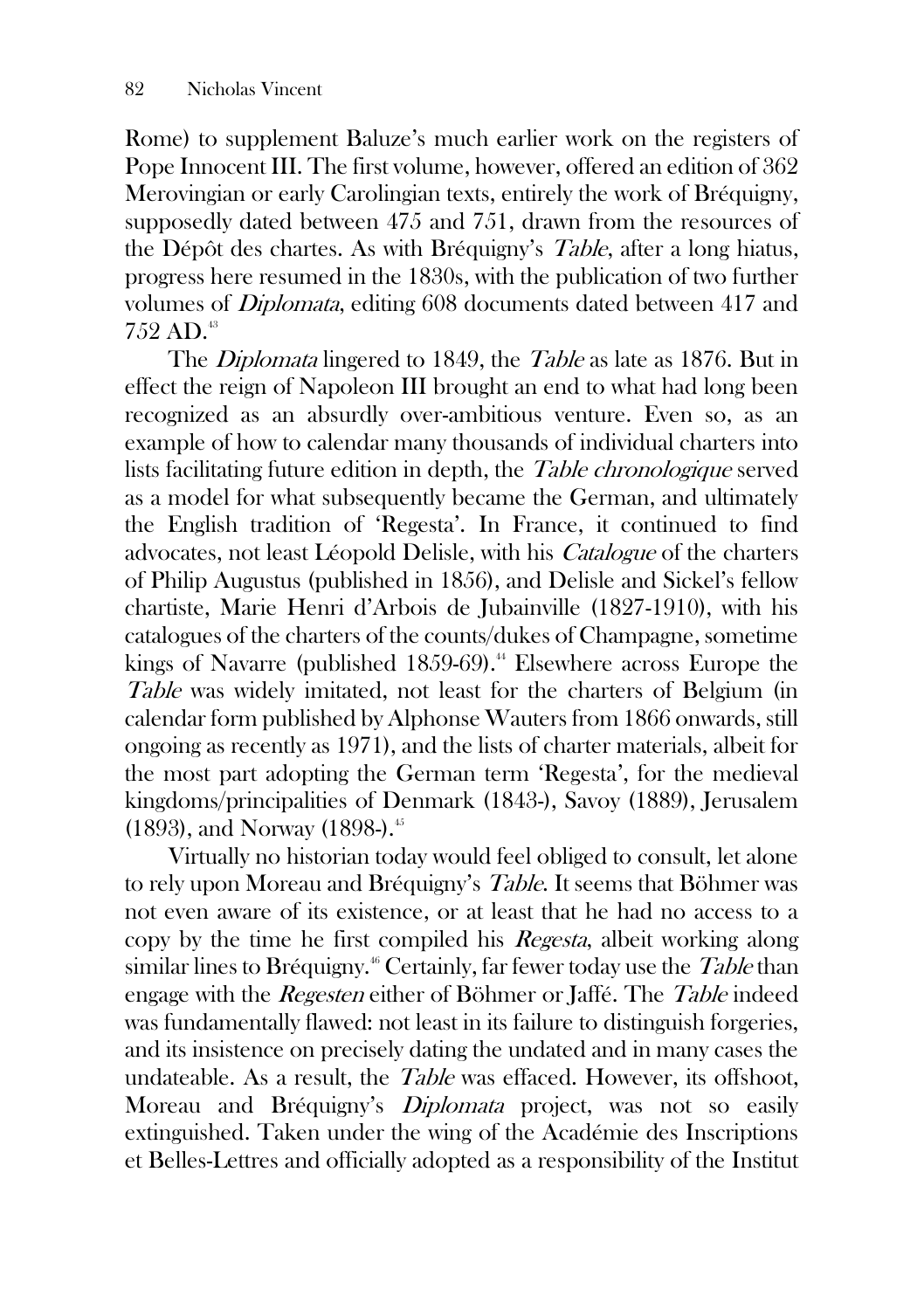de France from 1847 onwards, the Diplomata were henceforth to be linked to the Académie's own collection of charter transcripts, distinct from those gathered for Moreau's Dépôt des chartes.<sup>47</sup> Where Moreau's transcripts now formed a monolithic but static pillar of the Bibliothèque imperiale (after 1871, evolving into the Bibliothèque nationale), the Académie's collection continued to grow. Particular attention was paid here to the very earliest charters, Merovingian and Carolingian, at first under the guidance of Benjamin Guérard and Natalis de Wailly, thereafter, from January 1858, under the direction of the young Léopold Delisle. Drawn from many of the newly established Archives départementales and continually augmented by transcripts made by pupils of the École des Chartes, within a year of Delisle's appointment this collection already filled 39 stout boxes, preserving copies of upwards of 26,000 individual charter texts.<sup>48</sup> A further  $10$ boxes were added under Delisle's direction.<sup>49</sup> But what was to be done with them? By the 1870s, although the French project hung fire, with the *Table* defunct and the latest volume of the *Diplomata* published as long ago as 1849, the Germans, under Pertz and Sickel had already begun to convert their *Regesten* into proper Latin editions.

French pride was at stake.<sup>50</sup> Determined to repair the humiliations inflicted by Sedan and the siege of Paris, from the 1870s onwards French historians nonetheless watched powerless as their rivals in the Monumenta, having begun with Pertz's Merovingians in 1872 (only a year after the annexation of Alsace-Lorraine), now claimed editors' privileges over the charters of Pepin, Carloman, Charlemagne, and Louis the Pious: the founders and chief heroes of a dynasty regarded as fundamental to French national identity.<sup>51</sup> There was some consolation here in the fact that a Frenchman, Jean-Louis-Alphonse Huillard-Bréholles (1817-71), had stolen a march on the Germans, between 1852 and 1864 editing large numbers of the charters of the Hohenstaufen Frederick II, followed in 1865 by the letters of Frederick's panegyrist Peter de Vinea.<sup>52</sup> But Huillard-Bréholles died in March 1871, during the opening week of the Paris Commune, still in post at the Archives impériales, themselves only narrowly saved from destruction a month or so later as revolutionary violence reached its climax.<sup>53</sup> As Léopold Delisle declared, in a memorial address delivered 'sur la tombe', Huillard-Bréholles had died of longstanding natural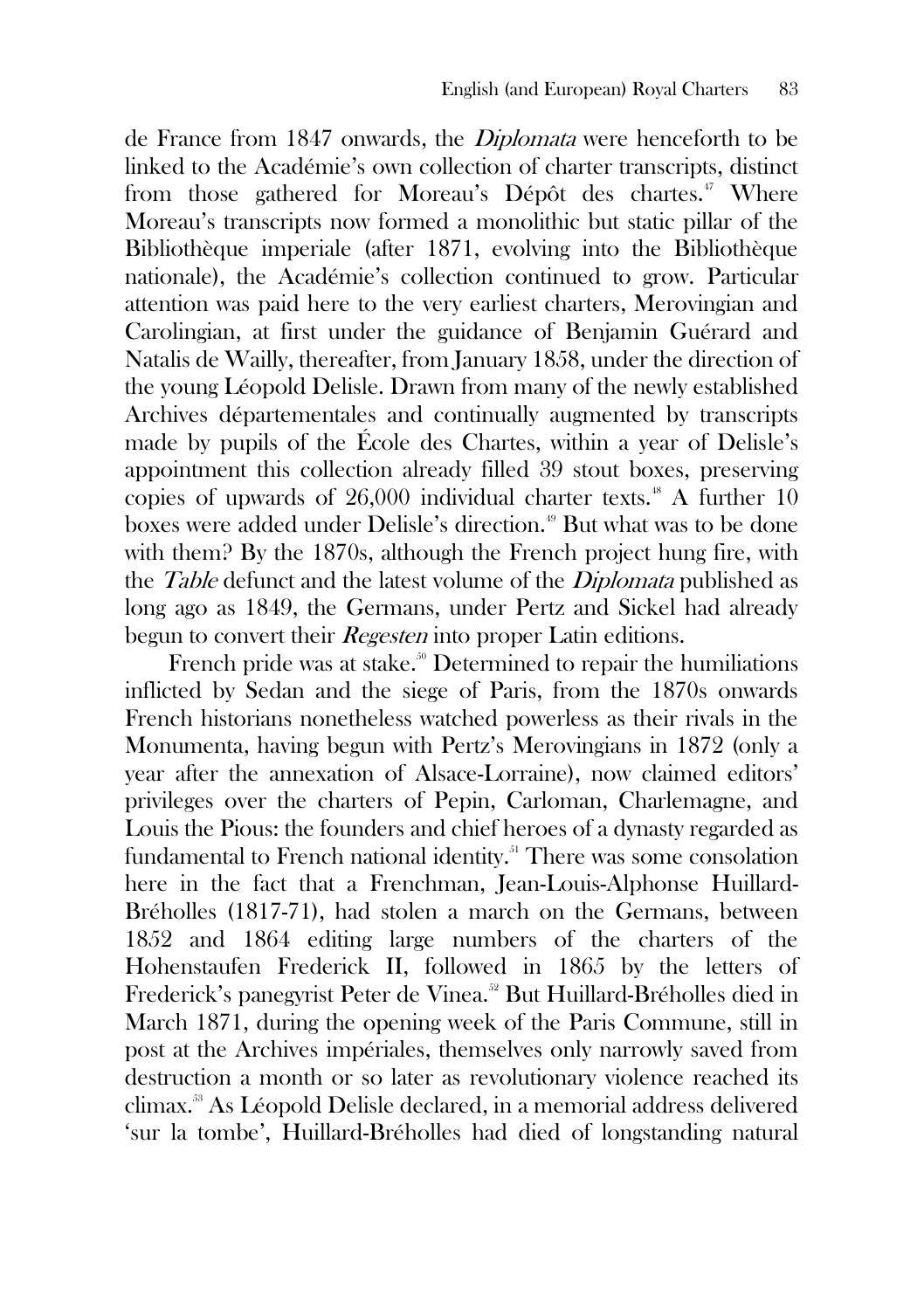causes, but nonetheless 'profondement blessé dans ses sentiments patriotiques'.<sup>54</sup>

Although championed by Arbois de Jubainville, himself a native of Lorraine, a new French series of 'Diplômes royaux et impériaux' was only officially sanctioned by the Académie in 1894, and not inaugurated in print until 1908.<sup>55</sup> The adjectival form 'impériaux' was carefully chosen here, albeit in vain. Although intended to match and where possible outdo the Monumenta, the Académie's Chartes et diplômes series was, from its very beginning, banished from the greater feasts of either Merovingian or Carolingian imperial diplomatic. These had been claimed by Sickel for the Monumenta as long ago as 1867, although in the event editions were delayed for many years, until 1906 in the case of Pepin, Carloman and Charlemagne (by Engelbert Mühlbacher, completed after his death by colleagues), and for almost a century and a half in the case of Louis the Pious (finally, albeit finely, brought to completion by Theo Kölzer in 2016).<sup>56</sup> Instead, the French were left only a few Carolingian scraps, together with the charters of the Capetians.<sup>57</sup> The reign of Charles the Bald remained a no-man's land, in the 1890s opportunistically claimed for France but not brought to completion there until 1943, by which time Franco-German relations stood on an even more perilous footing.<sup>58</sup>

Meanwhile, the Académie's chief efforts focused on the edition of the charters of the 'French' Carolingians of the tenth century, the earliest of them, Louis IV 'd'Outremer' (published in 1914), preceded in print although not in dynastic succession by Lothair, Louis V 'le Fainéant', and the Capetian Philip I (all published 1908).<sup>59</sup> By the outbreak of World War I, these remained the only three volumes in the series, for any of France's kings. No doubt aware of this slow progress, and following his ignominious dismissal as Director of the Bibliothèque nationale in 1905, Léopold Delisle himself now offered to contribute to the Chartes et diplômes. Deliberately turning his back on the metropolitan godlessness that he blamed for his own recent troubles, he offered a calendar of the French charters not of a king of France but of England's King Henry II.<sup>60</sup> First brought to press with an Introduction and a volume of facsimiles published in 1909, this remained a simple catalogue until 1916 when an edition of texts began to appear, undertaken by Élie Berger and destined to become one of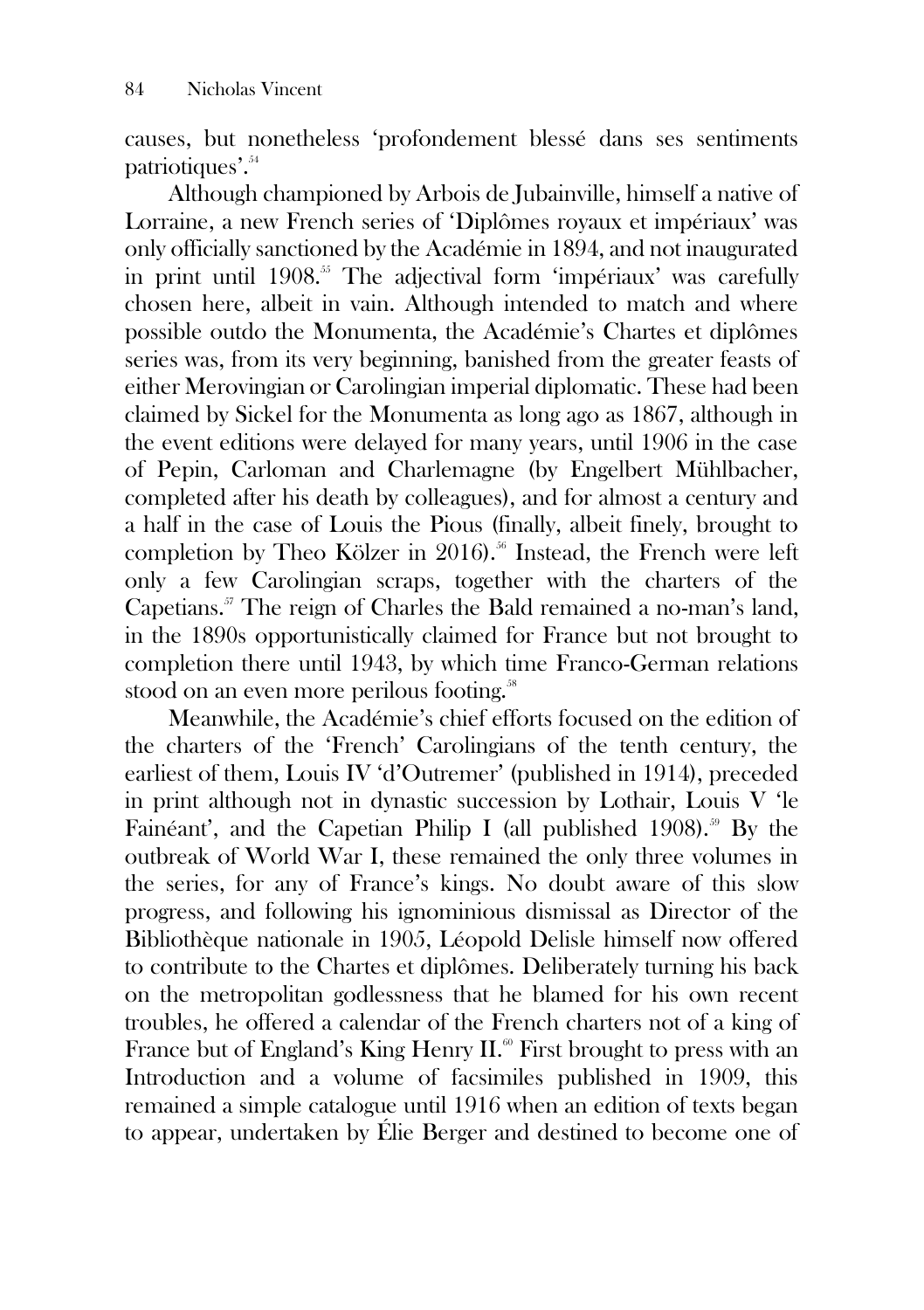the principal foundations upon which Jim Holt and later I myself were to build.<sup>61</sup> More of Delisle and Berger in due course.

But what meanwhile of England? Amidst all of this French and German activity, how had the English fared? As is widely acknowledged, having begun well, the scientific pursuit of history in England had been eclipsed from the 1690s onwards by the rise of faction, and in due course the ascendancy of the Whigs. $\mathscr{C}$  The seventeenth-century antiquaries had laboured heroically in the publication of source materials, including charters, perhaps most notably in the great Monasticon Anglicanum of William Dugdale (1605- 86) and Roger Dodsworth (1585-1654). The Monasticon easily matched the achievements of its closest French equivalent: the *Gallia* Christiana (begun in the 1620s, first published in 1656, but thereafter reorganized under Maurist supervision and reissued in a revised and far more ambitious format, of which 13 volumes were published between 1715 and 1785, and a further 10 thereafter, between 1856 and 1920).<sup>63</sup> However, English enterprise slowed to a trickle more or less at the same time that the French, and in due course the Germans began to pick up speed. As late as 1769, in the preface to the first volume of his Tables chronologique, Bréquigny could still look back to the heroic days of English antiquarianism as setting standards unmatched in France. In particular (and with polite exaggeration) he acknowledged the achievements of Thomas Rymer (1642/3-1713) in publishing, under the patronage of Queen Anne, 'tous les actes' relative to English history, now held up as a model for what Bréquigny hoped to achieve with his Table. 64

In reality, Rymer's Foedera was an even more selective venture than Bréquigny's Table, reliant for the most part upon what Rymer could cull from his own searches amongst the medieval chancery rolls in the Tower of London, or from previous editions, including those of the Puritan polemicist William Prynne (1600-69). As a reign-by-reign assembly of source materials beginning with a Treaty agreed between King Henry I and the Count of Flanders (1101), it neither aspired to, nor achieved completeness, but instead, as Rymer's original commission from Queen Mary had proclaimed, as long ago as 1693, was concerned with 'all the leagues, treaties, alliances, capitulations, and confederacies, which have at any time been made between the Crown of England and any other kingdoms, princes and states'.<sup>65</sup> Or as the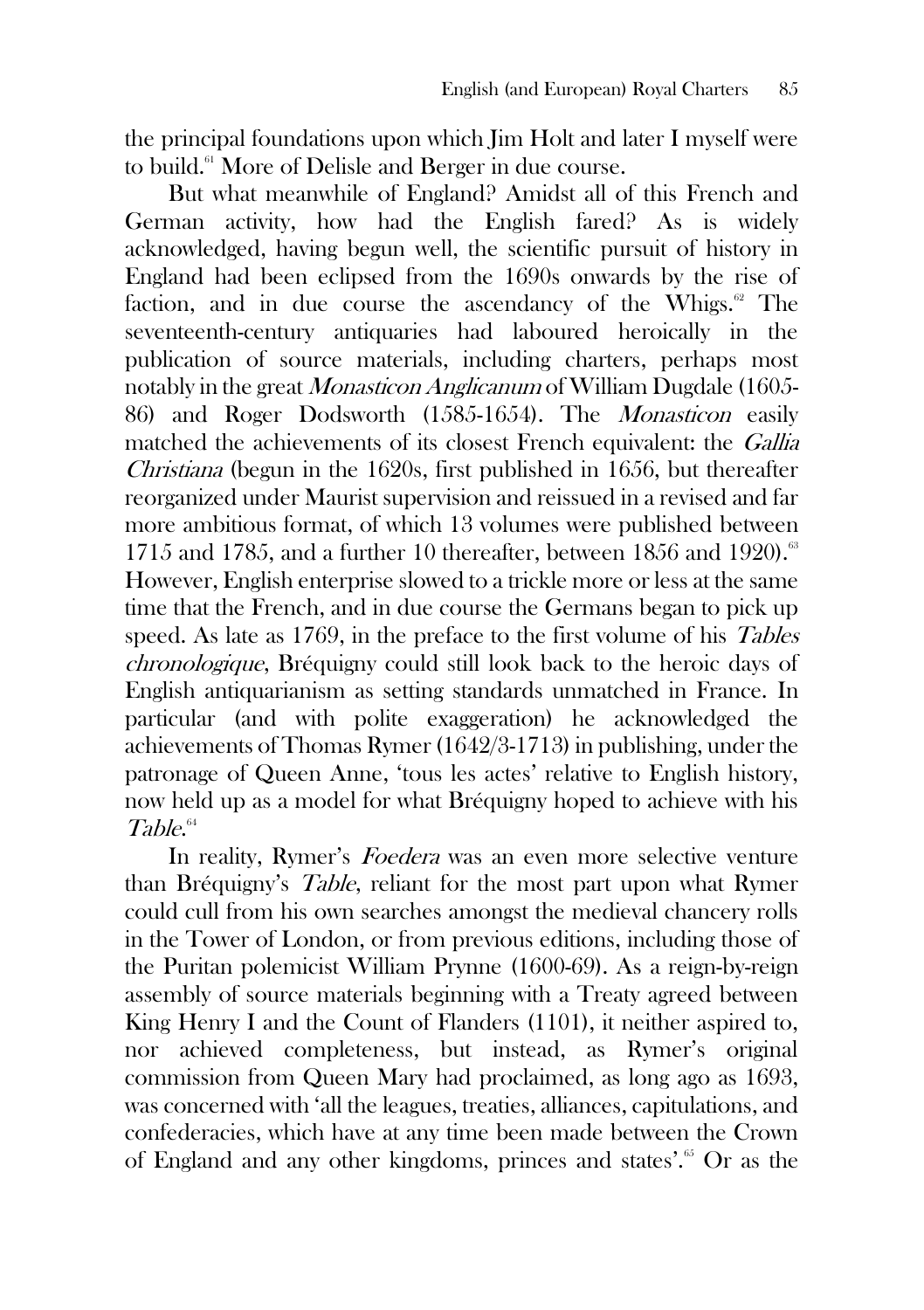Latin title of his book eventually allowed, with *foedera, conventiones*. literae et cuiuscunque generis acta publica. For the entire reign of Henry II, Rymer published only 34 documents, of which a mere twelve were charters of the King himself.<sup> $66$ </sup> This set against the more than 3,000 we now know. Even by the time of the latest and splendidly augmented edition of the Foedera, published in 1816, the government's official Record Commission had added only a further 27 charters of Henry II to the dozen gathered for Rymer's first edition of  $1704$ .<sup>67</sup> By contrast, Dugdale and Dodsworth's Monasticon had between 1655 and 1673 already published 178 texts of Henry II, in whole or in part; a total further augmented by John Stevens in his additions to the Monasticon, published in 1722-3.<sup>88</sup> On a more positive note, Rymer did not merely calendar texts but printed them in full Latin transcripts, for their date, remarkably accurate, and (in the same tradition as Mabillon) generously supplied with engraved facsimiles of early documents, including letters of twelfth-century popes and kings.

As in France, the English antiquaries of the seventeenth century were far from dispassionate observers of the medieval past. Controversy – religious, genealogical, political – was an important spur to their work. Most had been obliged to take sides in the English Civil War, including the royalist Sir Christopher Hatton whose 'Book of Seals', published by Doris Stenton in 1950 as a  $70^{\circ}$  birthday tribute to Sir Frank, represents the most magnificent attempt by any seventeenth-century antiquary to salvage medieval charter evidences, in many cases thereafter dispersed or destroyed in the conflict of the 1640s. Hatton's charters were themselves testimony to the pursuit of bloodlines and feudal descents, no less significant to Hatton's circle of gentlemen Heralds than they were to contemporaries such as André Duchesne in France.<sup>69</sup> In the same spirit, the Monasticon of Dugdale and Dodsworth, published in the depths of the Cromwellian Commonwealth, opens with a *ΠΡΟΠΥΛΑΙΟ*N, or 'gateway', by the royalist antiquary Sir John Marsham, reminding its readers in euphonic caroline Latin of the antiquity of a Church now spread to the furthest corners of the earth 'in spite of hatred of truth, and unbowed before the rage of persecution'.<sup>70</sup> This in 1655, when the very survival of the Anglican establishment was in jeopardy and any memorial to its pre-Reformation past a potentially dangerous undertaking.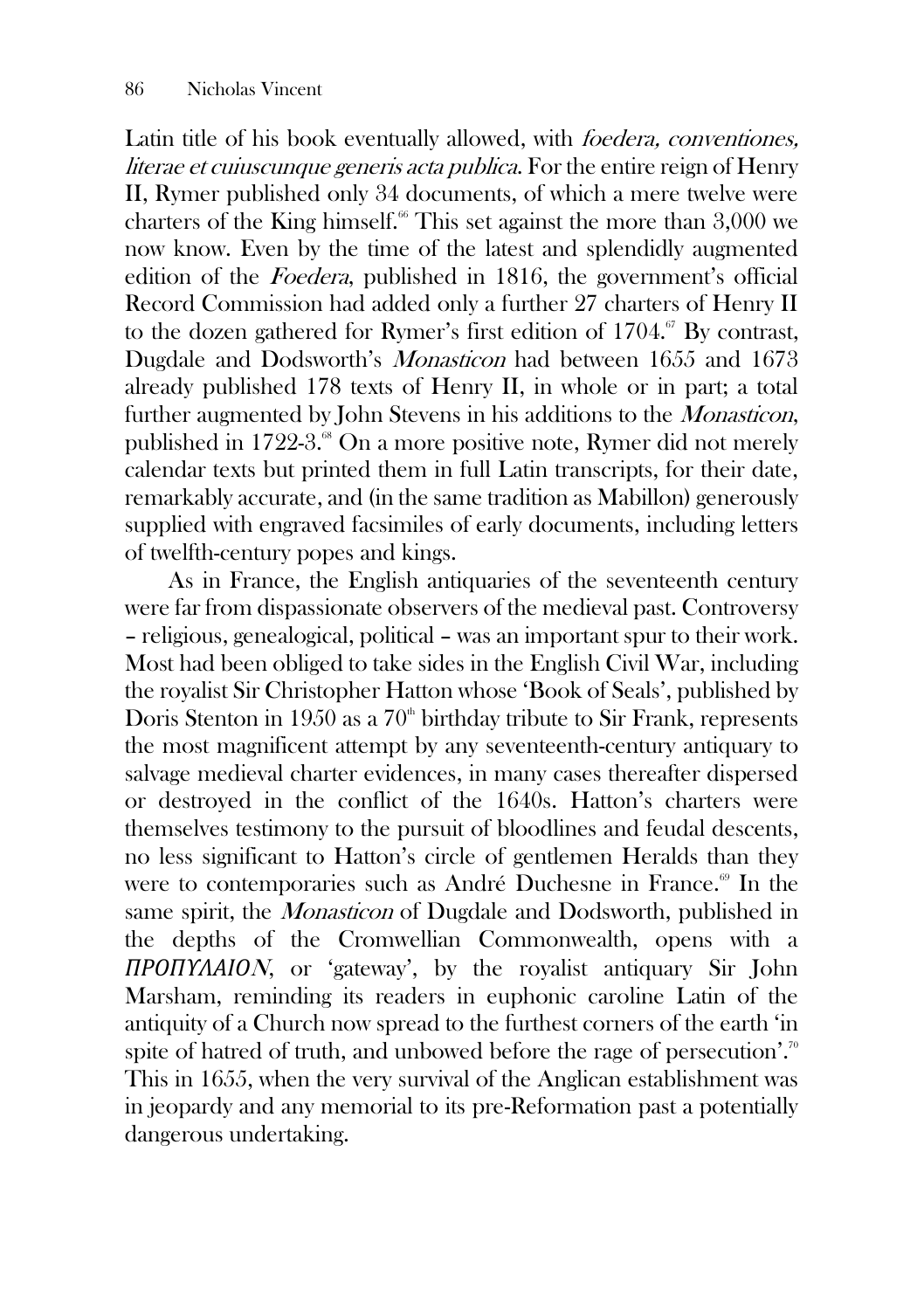Even more glaring was the political bias of Rymer, conscious of the fact that his own father had been hanged for conspiring against the newly restored King Charles II in the Farnley Wood Plot of 1663, determined to ingratiate himself with royalty, not least by opening his Foedera in an age of Anglo-Dutch monarchy with proofs that England and Flanders had been allies since at least 1101.<sup>71</sup> Rymer's omissions, and above all his failure to search for English treaties in the archives of foreign powers, were to some extent repaired from the 1720s onwards, by Thomas Carte (1684-1754), an out-and-out Jacobite obliged to make a virtue of necessity, by conducting his archival researches as an Englishman exiled to France.<sup>72</sup> Also of Jacobite tendency, although perhaps more to vex the place-seekers than from any genuine desire to foment rebellion, was the Oxford antiquary Thomas Hearne, first editor both of the Gesta of Henry II and of the returns to Henry II's great survey into knights' fees. In 1713, Hearne lost his post in the Bodleian Library and only narrowly avoided charges of treason for loose talk over a portrait of the Old Pretender displayed to a Mr Mollineux, a visiting Irish Whig.<sup>73</sup> Political correctness is no modern invention, and nor should the study of charters be dismissed as harmless drudgery divorced from politics or human imagination. This remained true, indeed, long into the eighteenth century, beyond the work of Thomas Madox (1666-1727), in some ways the last of the great Stuart antiquaries, through the age of William Blackstone into that of the Hanoverian Record Commission and the slow dawning of awareness, after 1800 or so, that the rolls and records of English medieval government were a resource deserving both more careful preservation and the most painstaking of published editions.<sup>74</sup>

After Madox, and into the nineteenth century, the need for editions of medieval texts had to a large extent gone unheeded, eclipsed by advances in classical Latin and Greek editorial work associated with the names of Bentley and Porson. Not that medieval charters were entirely neglected.<sup>75</sup> Blackstone's commentaries on Magna Carta were widely known, and reached even the attention of Bréquigny in Paris. How else, save by a hasty misreading of Blackstone's figures, can Bréquigny have concluded that no less than seventeen sealed originals of King John's Magna Carta were still in existence?<sup> $76$ </sup> Even so, rather than apply the new advances in classical philology to the study of medieval texts, those editions that were attempted after 1750 or so, including Abraham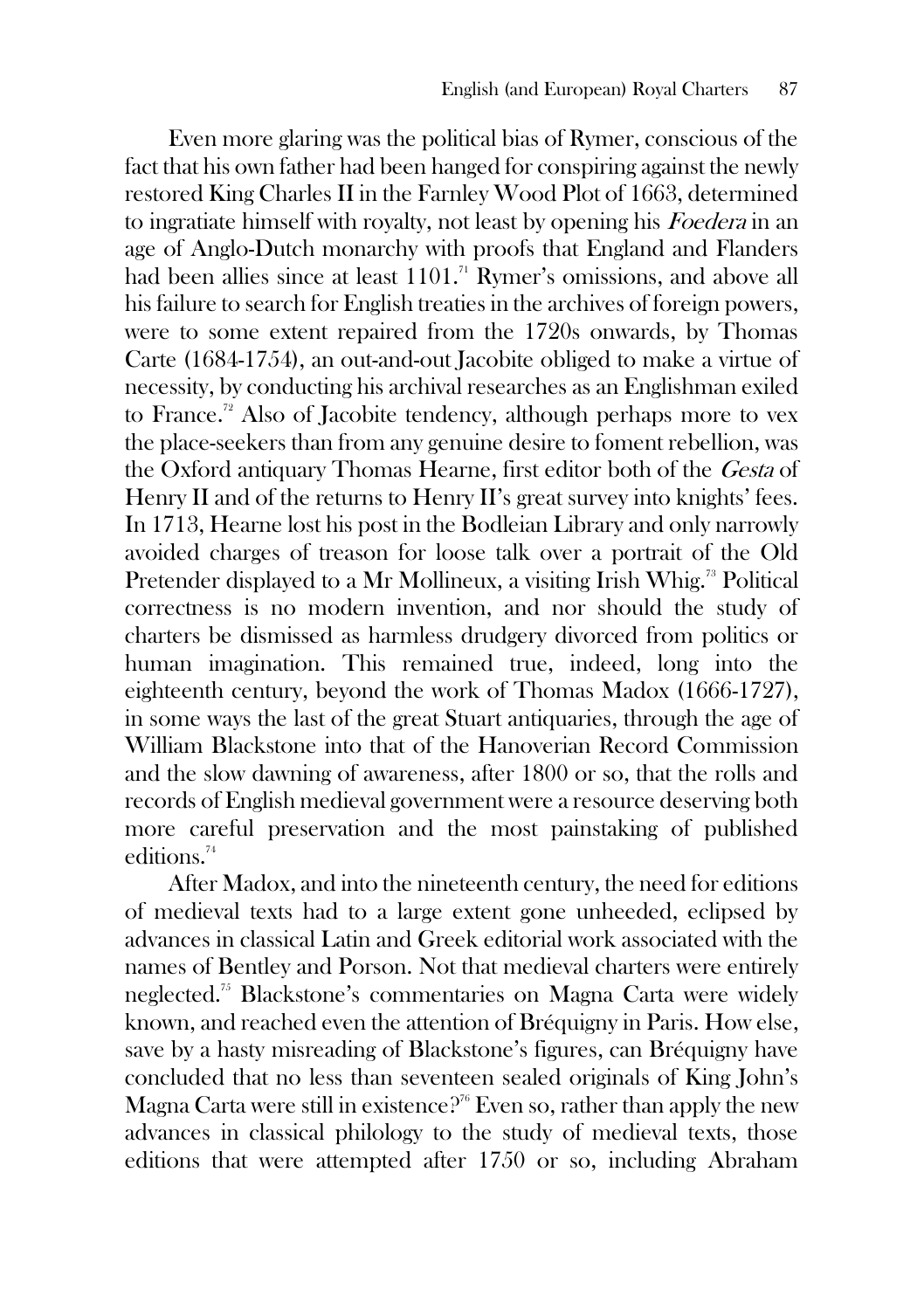Farley's great printing of Domesday, the Statutes of the Realm, and in due course the Record Commission's work on the chancery rolls, represented in many ways a step back into medievalism, not a leap forwards into the age of Lachmann and Pertz.

Mabillon and in due course Rymer had both advertised the use of facsimiles in the study of diplomatic. But in the work of Farley and the Record Commissioners this was carried to entirely new extremes, by typography intended to supply printed texts that were in many ways not so much editions as reproductions, their so-called 'record type' imitating the abbreviated Latin written by medieval scribes. The trained professional may today glory in editions such as Farley's Domesday (1783) or those of the early Charter, Patent and Close Rolls of King John's reign, produced from the 1830s onwards. At the time, however, and even today to those not adept in palaeography or the abbreviated forms of medieval Latin, this in effect restricts the use of such editions to a small professional clique. It is indeed ironic that by the 1840s, English readers, no matter how advanced their Latin, would have found it easier to read the editions of French or German charter texts produced by the Académie française or the Monumenta than they would to decipher the typeface used for the letters of England's medieval kings. Even thereafter, and despite a massive upsurge in publication associated with the English state-subsidized Rolls Series, the edition of charters, royal or otherwise, continued to be neglected in favour of chronicles and other written memorials.<sup>77</sup> William Stubbs (1825-1901), the greatest of Victorian medievalists, edited many volumes of chronicles from the reign of Henry II, but only forty or so of the King's charters, and even these only because they were embedded in some way in the manuscripts of the chronicles in which he was chiefly interested.<sup>78</sup> Although famed today as the author of Stubbs' Select Charters (intended as a teaching aid, first published 1870), Stubbs himself was principally a chronicles man, not a diplomatist.<sup>79</sup>

There was only one great exception to this trend: John Mitchell Kemble (1807-57). But although Kemble was very much a Cambridge product, a friend and contemporary of the future Lord Tennyson, his professional inclinations were entirely Germanic, fostered in Göttingen under Jacob Grimm. Moreover, the editions he produced, most notably his *Codex diplomaticus aevi Saxonici* (1839-48), were restricted to the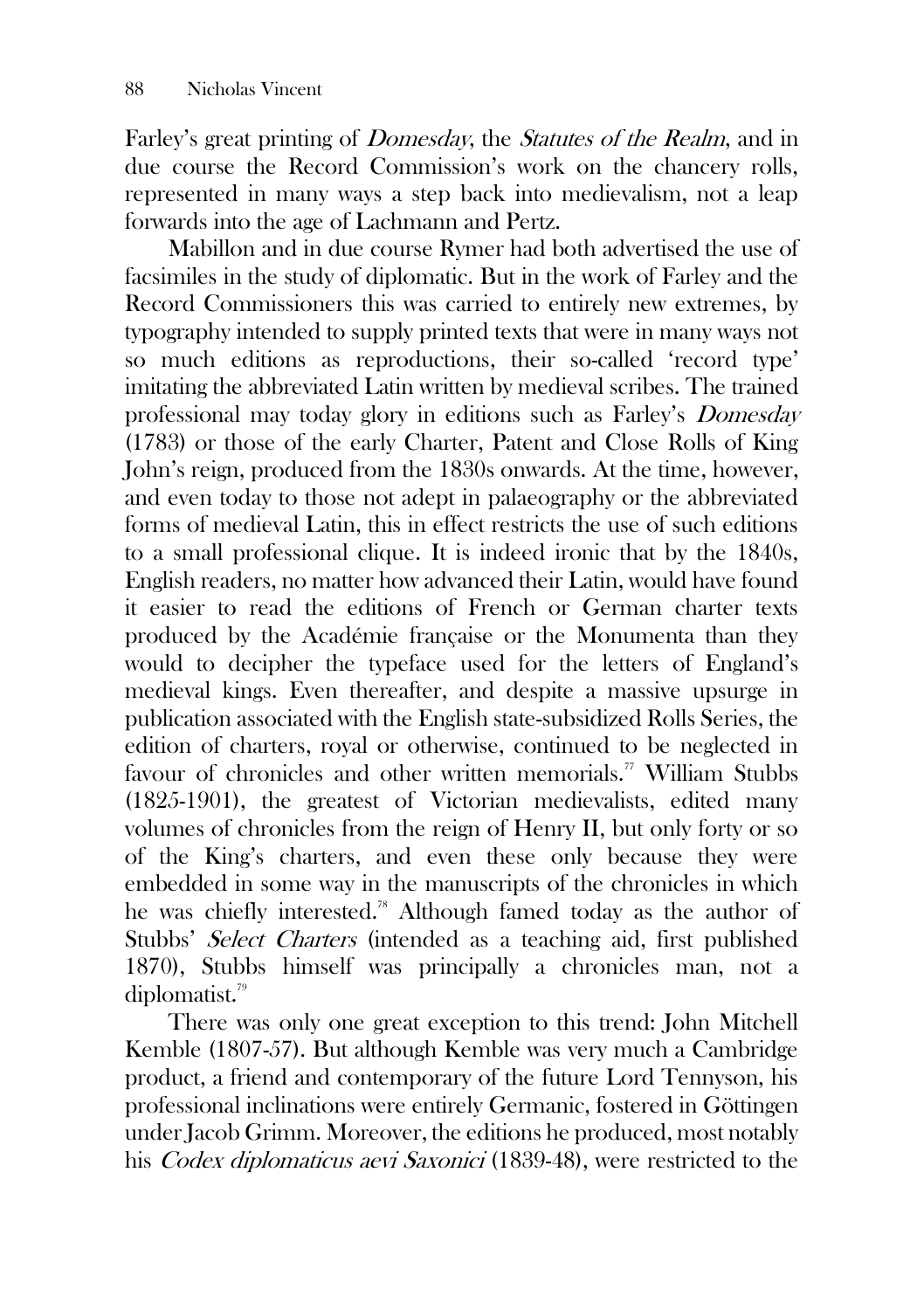period before 1066, revolutionizing understanding of charters as a gateway to the Anglo-Saxon past, yet leaving the field of royal or other charters after 1066 entirely unploughed.<sup>80</sup> Kemble's self-appointed successor, Walter de Gray Birch (1842-1924), was by comparison a mere compiler; his editions useful and fuller, not just for the Anglo-Saxons but for various later charters, but entirely lacking the master's stamp. ${}^{81}$ 

And so we return full circle, via Kemble, Stubbs, and Birch, to the Oxford of 1904 and the determination, long after such things had been satisfactorily arranged in Copenhagen or Turin, let alone in Berlin, Vienna or Paris, that the charter evidences for eleventh and twelfth century English kingship were in need first of listing, and then in due course of proper editing. With none of the institutional support afforded by the Académie or the Monumenta or even by the research institutes of Scandinavia or Italy, and with only a bare minimum of critical-textual forethought, the Oxford project adopted the methods of Böhmer and Jaffé and hence the title Regesta Regum Anglo-Normannorum. Its first volume (covering the reigns of William I and II) appeared with remarkable, indeed in due course much regretted, haste, published in 1913 under the guidance of H.W.C. Davis. So lukewarm was the reception of this volume, criticized both for its failure to use, let alone to supply, reliable texts and for its lack of diplomatic discernment, that no successor was published for  $43$  years.<sup>82</sup> In 1956, a second volume appeared, carrying the listing through the reign of Henry I to 1135.<sup>88</sup> In 1967, a third volume, edited by R.H.C. Davis, son of the project's founder, for the first time supplied not only selective but full Latin texts, in this instance of the charters of King Stephen (1135-54) and his various rivals for the English throne: the Empress Matilda, Geoffrey Plantagenet and their son, the future Henry II, before his coronation as King. In due course supplemented with a thinnish collection of facsimiles, there the *Regesta* lapsed.<sup>84</sup>

Since the *Regesta's* demise, and following in the footsteps of Marie Fauroux's 1961 edition of the charters of the dukes of Normandy from the beginnings through to 1066, David Bates has splendidly re-edited the charters of King William I.<sup>85</sup> Published in 1998, this will shortly be supplemented by an online listing of addenda and corrigenda. $^{86}$  The Scots and the Welsh have both, over the same period, progressed from bald listings to full editions of most of their medieval royal or princely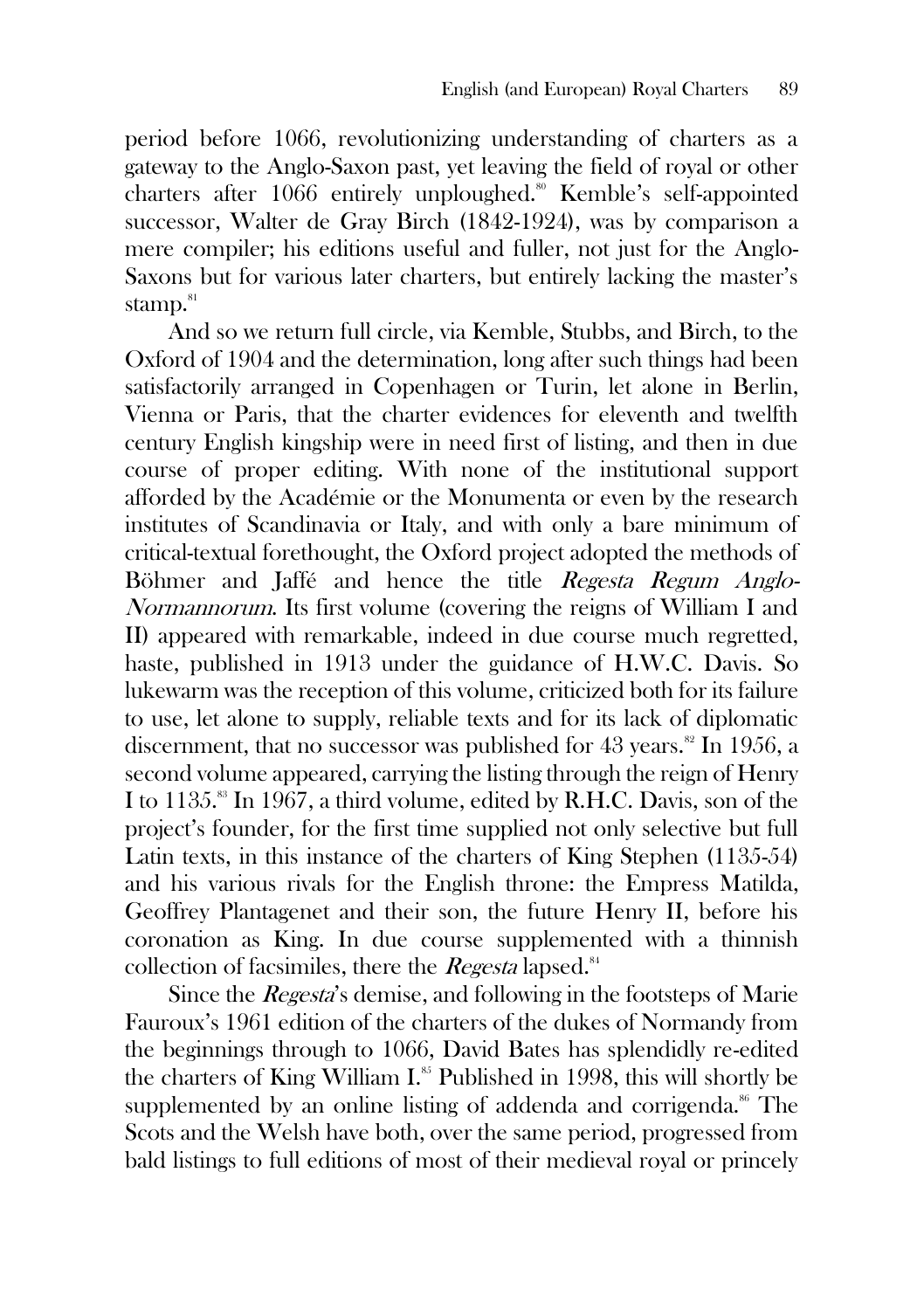evidences.<sup>87</sup> Before his untimely death in 2020, Richard Sharpe embarked on a project properly to re-edit and supply texts of William Rufus, and Henry I, with many results now available online.<sup>88</sup> Even so, for most English royal charters from 1066 to 1154 we continue to rely upon the *Regesta* and its often far from accurate listings of texts themselves in many cases available only from scattered antiquarian printings. Above all, for the period from 1154 to 1199, the reigns of Henry II and Richard I, Davis and his successors left nothing but a gaping hole. It was this hole that in 1971 Jim Holt proposed to plug.

Jim Holt was not an avid reader of Böhmer, or Sickel, or Giry, or even of Delisle. I doubt that he would have recognized many of the names of the greater diplomatists cited above, beyond the English and one or two whom he might have acknowledged as well-known 'foreigners'. He had bravely followed the guns of 1944 across much of northern France. As a tool for historical research, he continued to use the Royal Artillery maps thus acquired. But he had no particular specialism in Norman as opposed to Anglo-Norman history, and with the exception of a late-flowering mutual admiration between himself and Georges Duby, no particular liking for the French. Before he embarked on the collection of Henry II's charters he had only limited archival experience. Above all, he had very little training as an editor, most of what he had done here, in his monograph on Magna Carta (1965), being simply to adapt texts from other modern printings. $\frac{89}{15}$  As with many chasms across which the unwary are tempted to leap, a little more peering into the mist and Jim might never have leapt. Those who knew the ground better – Cheney for instance – cautioned him against it. To this extent, not only did ignorance prove bliss, but we must all be grateful that he who ventured gained. As for the progress of Jim's leap, I have described it elsewhere so there is no need here to supply an action replay.<sup>90</sup>

Three invaluable pieces of equipment helped break his fall. The first was supplied by the Shropshire clergyman, R.W. Eyton, the second by Léopold Delisle, and the third by the last of the research assistants to serve the project before Jim's retirement: Richard Mortimer, in many ways the most agile of Jim's Sherpas. Eyton's Court, Household and Itinerary of King Henry II (1878) had briefly calendared  $432$  charters of Henry II, for the most part from the resources of the English Public Record Office.<sup>91</sup> Delisle and Berger, between 1909 and 1927, had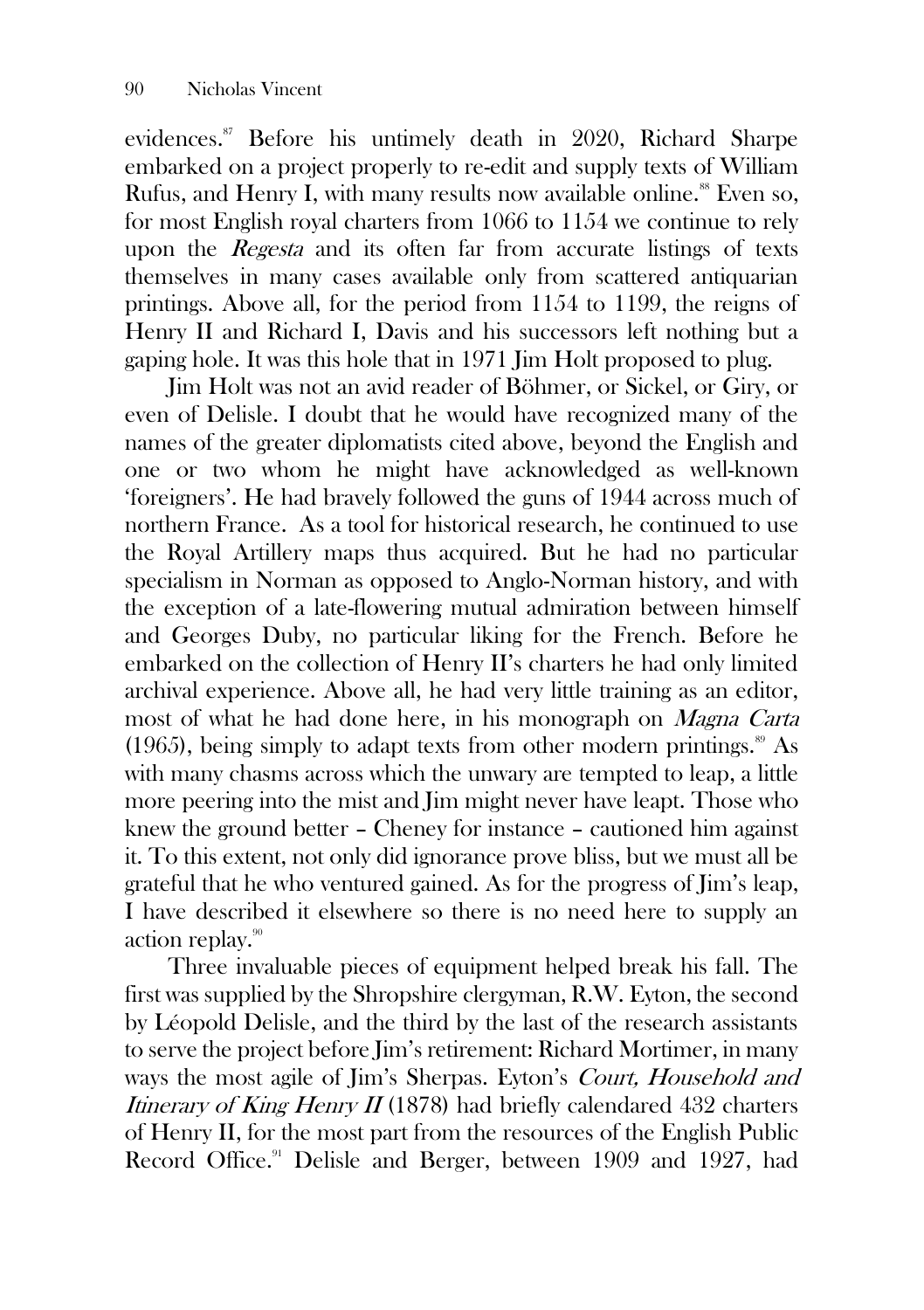published no fewer than 755, drawn in large part from archives in France.<sup>92</sup> In addition, there were the 400 or so original charters and writs listed in T.A.M. Bishop's survey of royal scribes, the Scriptores Regis published in 1961. There were many overlaps between Eyton's listing and those by Delisle, Berger, and Bishop. But perhaps 1200 of the just over 3,000 charter texts of Henry II now known had already been identified by the time in 1971 that Jim put on his climbing boots. Over the next twenty years, through a search of the published PRO calendars, and through painstaking work on cartularies in the British Library, Jim and his assistants added several hundred more. In particular, with Richard Mortimer setting the pace, from 1981 onwards, the search extended through correspondence, although as yet seldom *in situ*, to a large number of English provincial archives, sufficient by the mid 1980s to allow for the publication of a provisional Handlist of originals surviving in British repositories.<sup>33</sup> There then followed a hiatus. By the time that I boarded the gun carriage, late in 1993, there were perhaps 1800 paper files of charters for Henry II assembled in the Cambridge office, here strongly emphasising the word 'files'.

From the outset, and very sensibly, Jim had determined that the processes of search and edition should be strictly segregated. They were also deliberately extended beyond Henry II to his immediate family, including his wife Eleanor of Aquitaine, and his son and successor, King Richard I. For Richard, the project could draw on the listings published by Lionel Landon in 1935.<sup>94</sup> File after file, Jim's materials were assembled, with each charter assigned a project serial number, where possible an approximate date, and thereafter whatever could be gathered by way of bibliographical information, including ideally either a photograph or a xerox from the relevant original or manuscript copies. I well recall the air of slight condescension, early in the 1990s, with which Jim once remarked to me that 'poor old Hugh' (referring here to one of Peterhouse's more eminent if notorious former heads of house) had failed to grasp the potential either of the word processor or the xerox machine. Not for nothing did the former artillery officer pull rank on the Intelligence Corps, considering machines essential to victory. As yet, however, not a single word from Jim's vast stack of photocopies had been transcribed, let alone word processed. Many of the files were still without manuscript copies, especially from the Public Record Office. For France, they consisted of little save xeroxes from Delisle and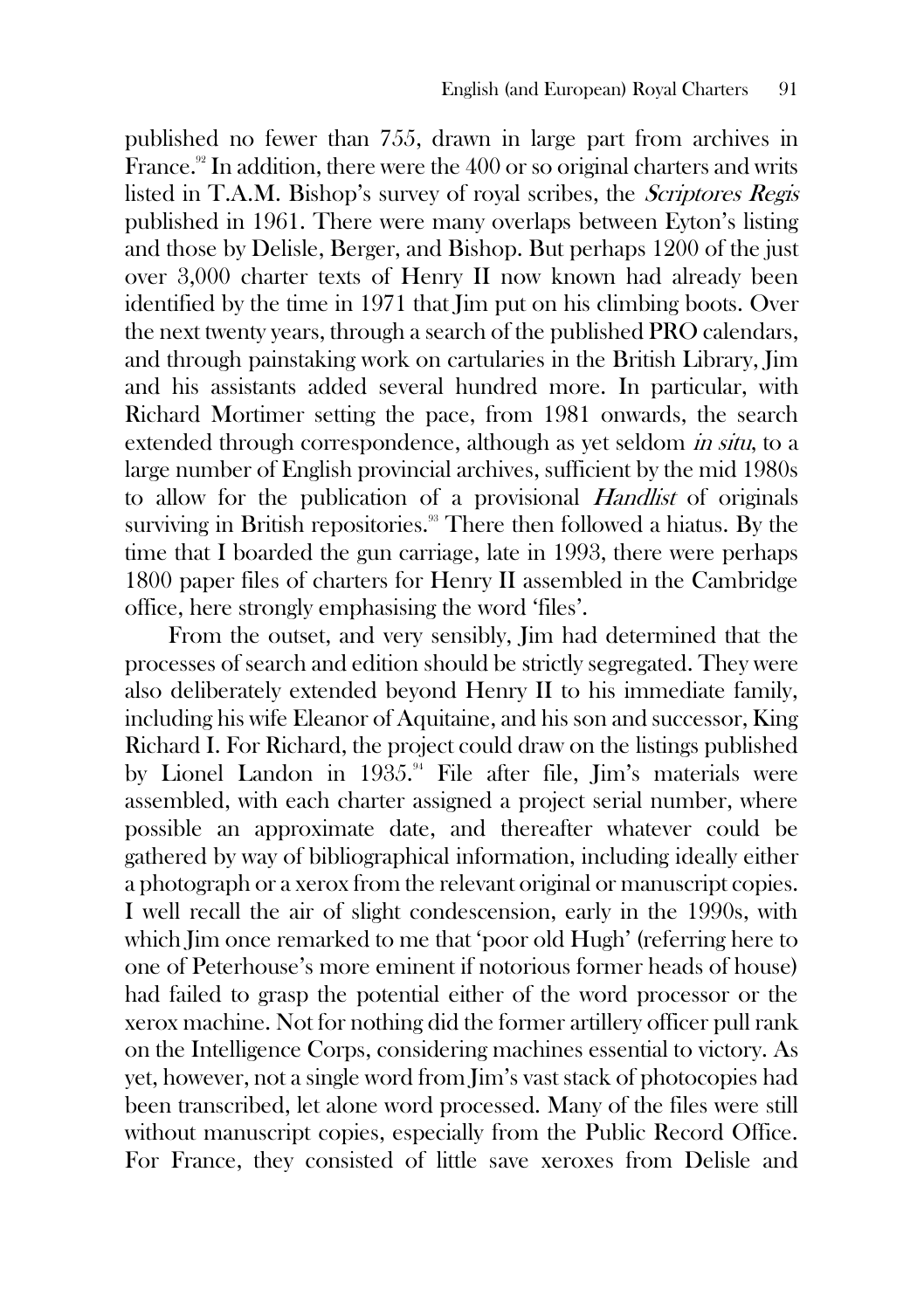Berger's printed Recueil. Even for England, such rich seams as Farrer and Clay's Early Yorkshire Charters had yet to be properly excavated.

For a synopsis of what happened thereafter, readers can turn to volume one of Letters and Charters, mapping the process by which collecting activities in France (1994) led on to adoption as a British Academy Research Project (1996), and thereafter to a complete revisiting of the English, Welsh and Scottish archives (1996-2000) including those of the then PRO (subsequently The National Archives), the transformation of what had previously been raw materials into a skeleton electronic edition (1995-9), the writing of commentaries (1997- 2002), and the laborious process of indexing (begun in 2003, brought to publication in 2021, but never entirely finished given that large numbers of place-names and toponymic surnames still defy identification, especially for France). It was Jim who bid for and obtained funding for much of the earlier activity here. But although he remained chairman of the British Academy's project committee, he henceforth played no active role either in searching or in editorial work. From the late 1990s, he was a sleeping partner in every sense, save that he regularly woke up to demand madder music and stronger wine, that the pace might increase and the volumes themselves be hurried into print. The best way of dealing with such demands, I found, was either to ignore them or, in extremis, to remind him of one of Yorkshire's finest. For Geoffrey Boycott, dash and slash were never watchwords: less Dowson's Cynara, more 246 not out. Here, both of us benefited from the patient diligence of a succession of project research assistants: Michael Staunton, Kate Dailinger, and, prima inter pares, Judith Everard.

Along the way, there were many surprises. A few stories to evoke the flavour of the chase. In France, there was the blind cathedral archivist, on a day of fog and mystery straight from The Name of the Rose, who gave me the key to an upstairs cupboard and left me there to pore over a collection of manuscripts, once known, long looked for, but for more than a century assumed lost. There was ducal castle in northern England whose catalogue listed half a dozen twelfth-century charters, reported by a highly supercilious archivist as being impossible to locate. Told that it might be worth his while to search for them 'given their potential monetary value' (a phrase that I have found propels even the noblest up ladders or into the darker recesses of muniment rooms),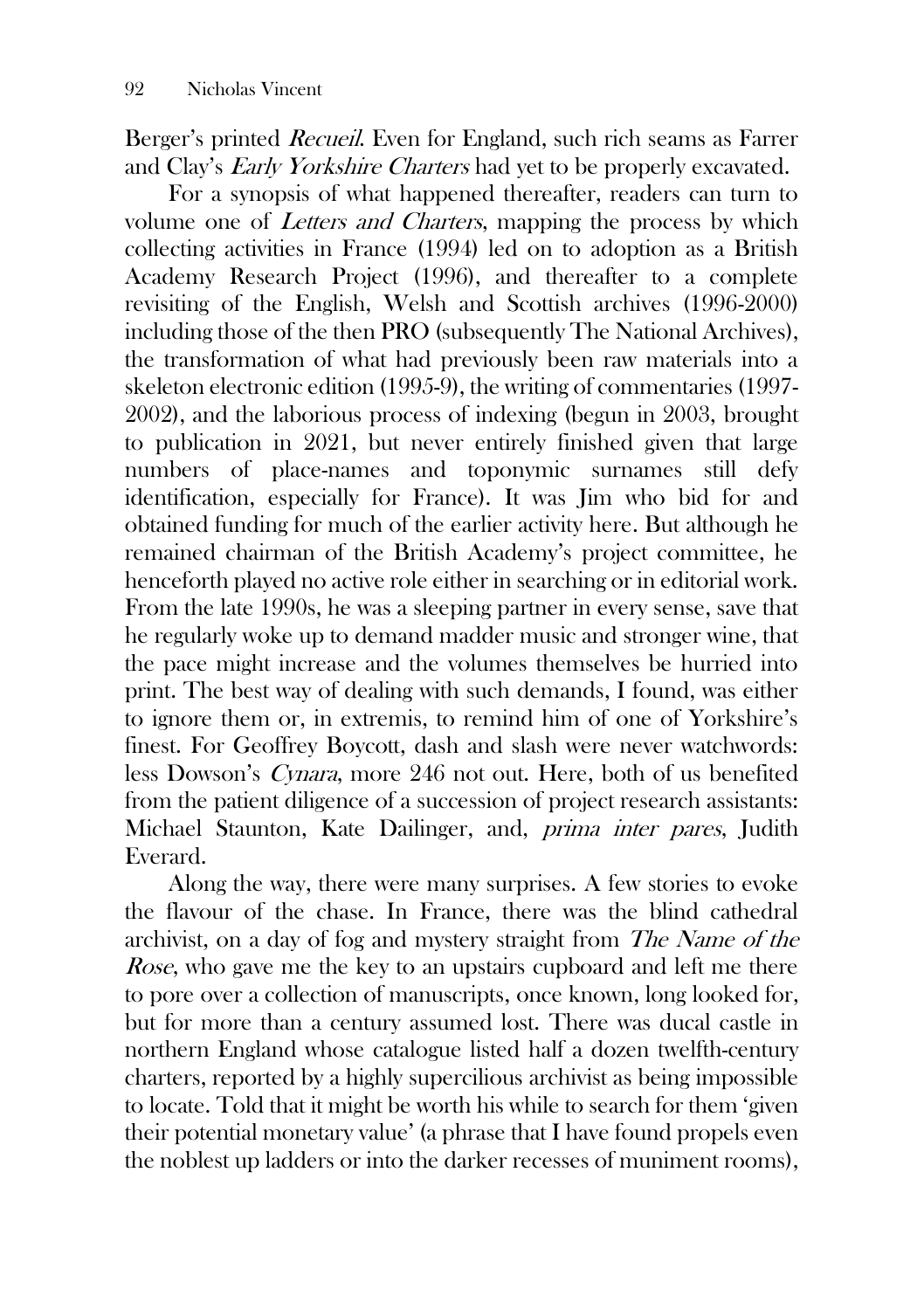he replied with a drawl worthy of the Duke of Omnium, that we had just walked past two paintings on the stairs, each of them valued at  $£8$ million, 'So I am hardly going to waste my tea-time looking for some old scraps'.<sup>95</sup> There was the local government official (a growing menace in county record offices) who refused me permission to remove a piece of modern sealing wax, making it impossible to read something first noticed in the 1920s by William Farrer. Impossible, that is, until I very accidentally dropped the document, shattered its modern impediment, and showed that it preserved one of the few truly personal letters written in Henry II's name: the very earliest authentic writ of military summons known for any medieval king.<sup>96</sup>

There were the private collections that turned out to be pawned, burned, bombed, flooded, or in one memorable instance (involving a large cellar full of medieval charters) entirely eaten by mice.<sup>97</sup> There is the château outside Rouen, said to belong to a plutocratic cheesemaker, where repeated efforts have failed to secure access to charters of Henry II last seen in the 1840s by Léopold Delisle.<sup>98</sup> Then there are the charters that Delisle searched for but did not find, since brought to light in one instance in the Russian Academy of Sciences in St Petersburg, in another on the very day before the Covid lockdown in March 2020, in the Archives départementales in Le Mans, on the trail of something entirely unrelated: instances of serendipity that at the time can seem positively uncanny. <sup>99</sup> Even now, it is not unknown for entirely 'new' originals of Henry II and his family to appear, either at auction or in collections whose very existence has previously gone unnoticed.<sup>100</sup> There will, I hope, be more such surprises in future. On average, indeed, I would expect any modern published charter collection to have something approaching a ten per cent margin of omission. According to that reckoning, there may be at least 50 originals of Henry II and as many as 300 copies out there, still awaiting discovery.

Having collected our materials, we must then edit them. I shall not describe process in any detail, save to note that some texts are long and survive in multiple versions, whereas others are short and survive either as unique copies or, in the very easiest of scenarios, as authentic originals. The longer the text, and the more various the copies, the more laborious the process of collation.<sup>101</sup> In all of this, my immediate model was that supplied by Cheney for the English Episcopal Acts series (albeit with minor modifications). In turn, the rules to which Cheney adhered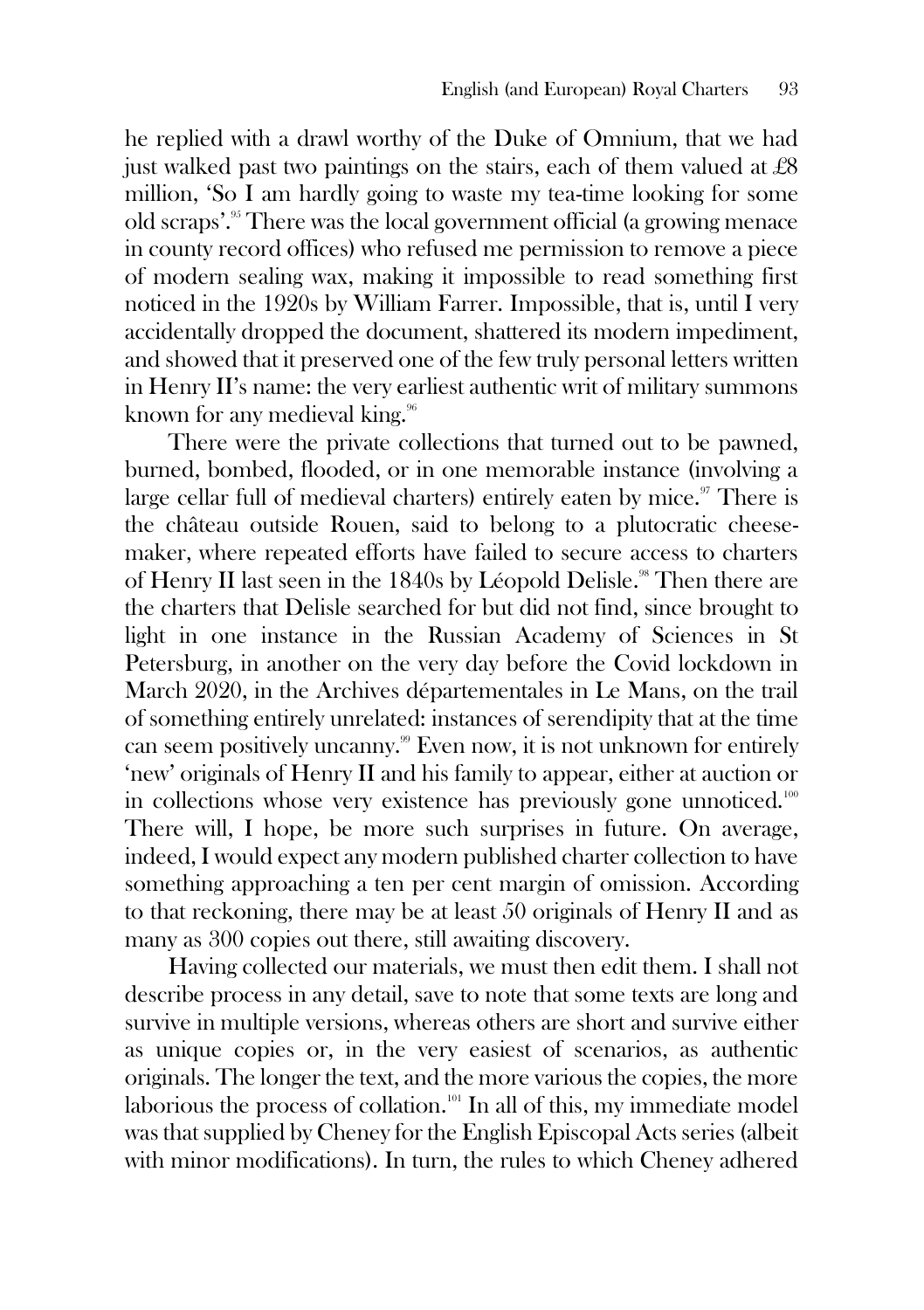were those laid down by Sickel, as long ago as 1879, set out in the first of the editions of German royal or imperial Diplomata that Sickel published for the Monumenta, in his bid for the throne of Pertz.<sup>102</sup> These rules were adopted as best practice even in France, in some cases surreptitiously, in others unconsciously, even for the editions of the Académie française.<sup>103</sup>

Besides length, script can pose problems. The worst of earlymodern copyists were often working at speed, either through indifference or because they were paid by the line. If their blunders can be appalling, then their attempts at accuracy can be even harder to repair. Like all readers, I have learned over the years to relish the work of certain copyists (Robert Glover, Dugdale, Gaignières, even Dodsworth once one has got into his rhythm) but to dread others, including the anonymous French transcriber of Henry II's writ for the Ile-d'Ars: one of only two such writs as yet identified, neither of them known to Delisle, by which the King issued commands to his officers south of the Loire, yet in this instance fiendishly difficult to decipher.<sup>104</sup> As with charters more generally, the Latin of Henry II's chancery is simple stuff: formulaic, for the most part unadventurous in vocabulary, lacking colours of rhetoric or the elaborate preambles or 'arengas' that make certain imperial or Anglo-Saxon charters tricky to construe. Which is not to say that the editor can avoid all errors, even the simplest, especially when it comes to confusing proper for impersonal nouns.

As an instance, consider the Latin third declension noun 'palus/paludis'. This is generally translated as 'swamp or marsh'. In the plural form 'paludes' or 'paludibus' it occurs in just such a sense in a handful of charters of Henry II for beneficiaries scattered from Poitiers, via Pembrokeshire and Kent to the Fenland regions of Ely.<sup>105</sup> In a charter for the abbey of Luçon, however, in the plashier parts of the Vendée, it occurs as 'the estate called Paludense', clearly here being used as a place-name, otherwise unidentified. This lost place-name is itself then defined as 'Paludense, the marsh where stands the vill of Choupeau' (Choupeau being a known place-name in the modern département of Charente-Maritime), save that the phrasing here makes little or no sense ('scilicet mariscum consulare ubi sita est villa Cadupellis').<sup>106</sup> What are we to make of the spare word 'consulare'? Is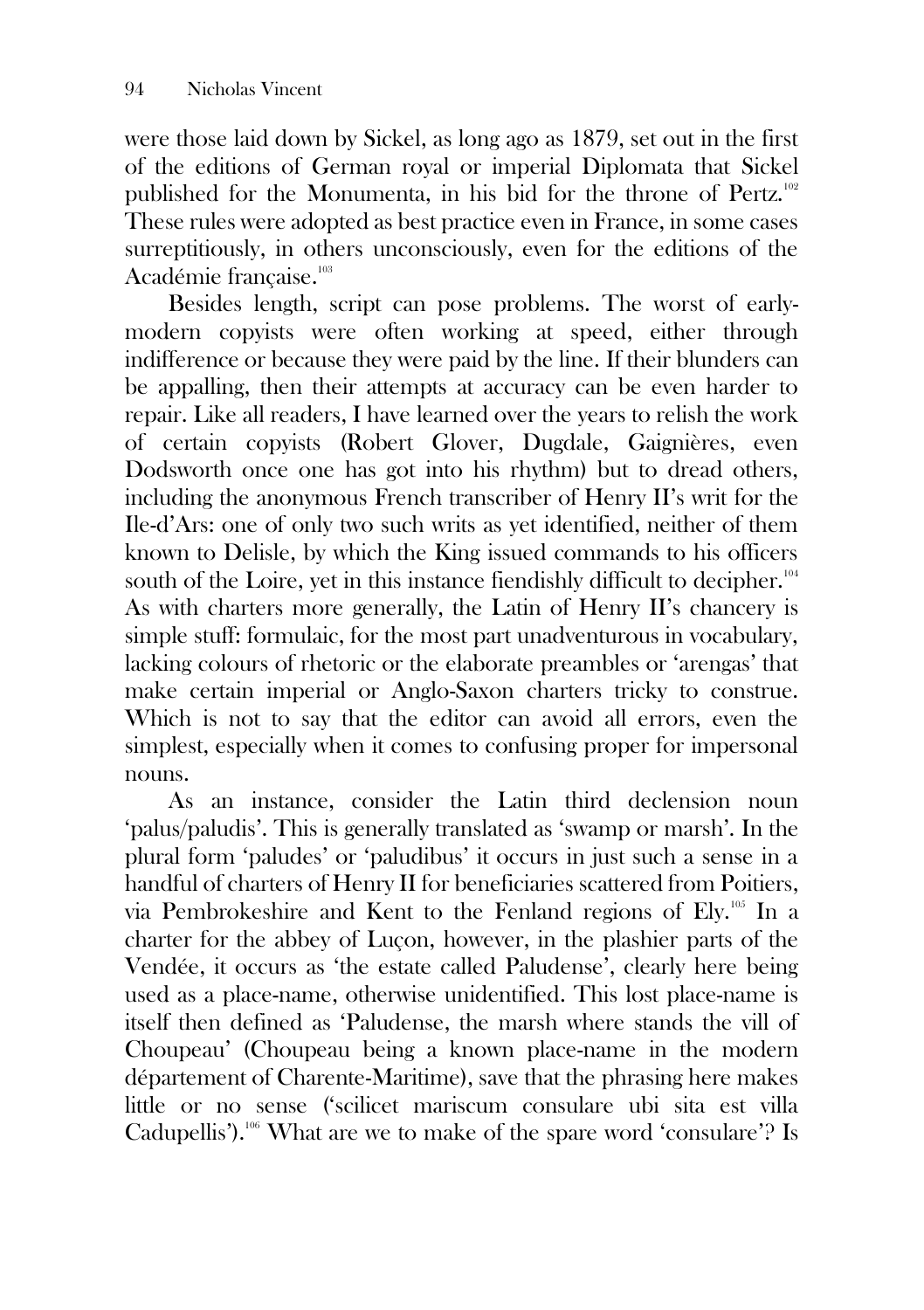it a personal name, a place, an infinitive, or simply the result of confusion by a later copyist?

In an opposite direction, consider a charter for the men of Chester granting them the right to buy and sell 'ad detailum apud Duuelinam'.<sup>107</sup> This might easily be interpreted as 'at Detailum', i.e. at an (unidentified) place-name 'within (the city of) Dublin'. In reality, it is the right to trade retail (in modern French 'au détail'). In this same sense, it occurs in a charter for the men of Chichester, denying anyone from outside their city the right to sell cloth there 'per detaillium'.<sup>108</sup> But unless we keep a careful watch both on Latin vocabulary, and on the repetition of words across widely scattered instruments, we might easily be lured into error, as indeed was I, when first attempting to make sense of these particular texts. It is not that such confusions arise in every charter. But in virtually every charter there are place and personal names, sometimes many dozens of them, all of which have to be identified and in due course indexed, often in contexts that are uncertain or that require laborious investigation before certainty (or for that matter uncertainty) can be achieved.

Once a text had been transcribed, collated, and its variants properly noticed, much of the work that follows resides in establishing authenticity and date. Some editors are inclined to suspect forgery in everything they see, the most suspicious being the French Jesuit, Jean Hardouin (1646-1729), who by the 1690s had convinced himself that, with certain exceptions including Virgil's *Georgics* (but definitely not the Aeneid), the entire corpus of classical Greek and Latin literature was a vast medieval hoax.<sup>109</sup> Other editors veer to an opposite extreme, seeking excuses for even the most blatant of spuria. I have done my best to steer a middle course. But even so, I have flagged as definitely or potentially spurious at least one in ten of the surviving corpus, for reasons that are various but that can have significant implications for the historical record. Perhaps the most telling example is the rejection of various of the charters of Battle Abbey previously considered authentic.<sup>110</sup> This in turn raises doubts over the abbey's chronicle, generally considered reliable save where indubitably proved false, better regarded, I would suggest, as unreliable in anything that cannot be independently substantiated.<sup>111</sup> Dating criteria in the case of Henry's charters depend heavily on witnesses, sometimes allowing a narrow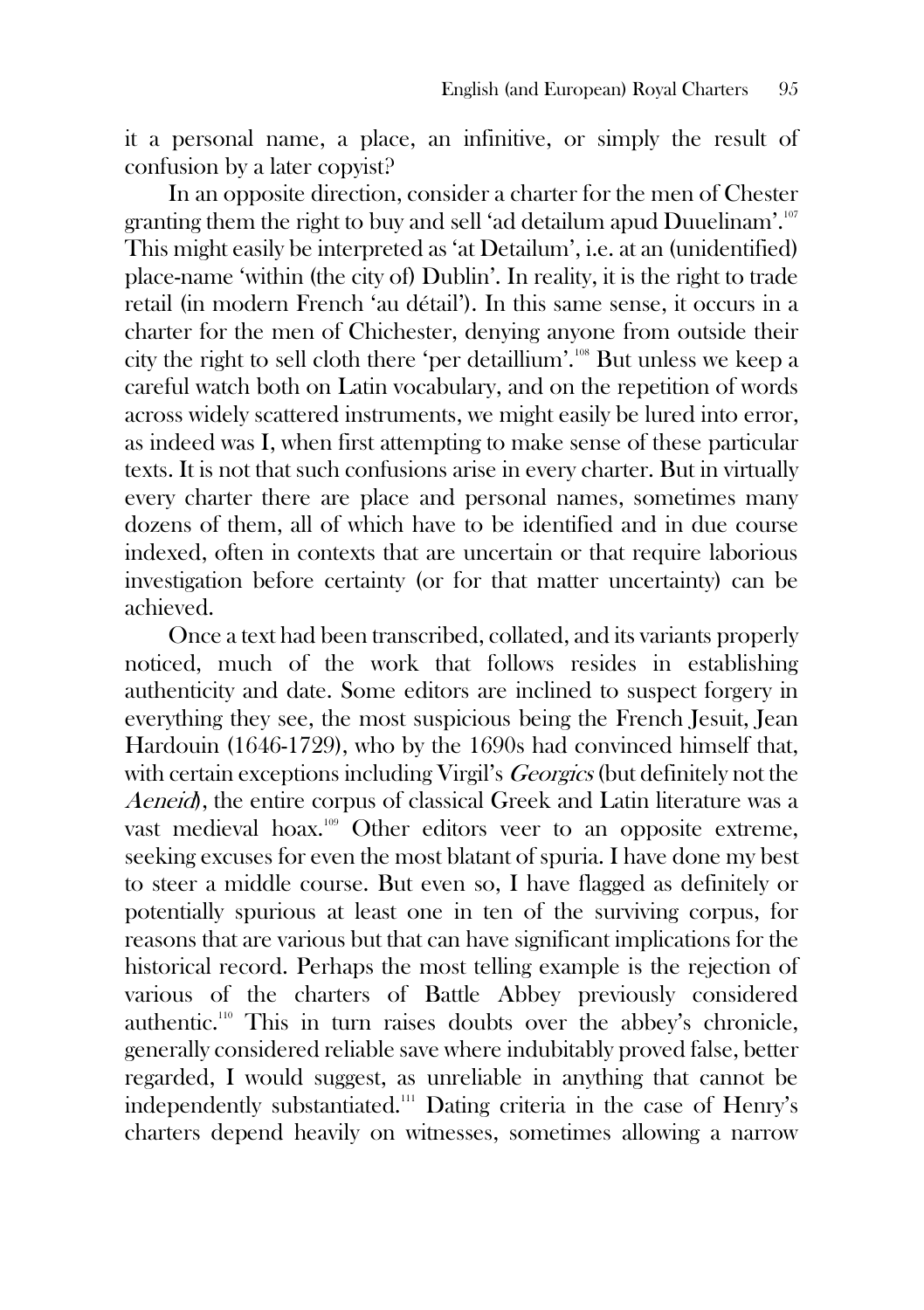window of opportunity, in other instances demanding a wide span of years or even decades.

Delisle's basic rule for dating is now confirmed, so that charters in which the King adopted the style *Dei gratia* (King 'by God's grace'), especially if this formula occurs in a surviving original, are to be dated to the second half of his reign, charters without the formula to the years before 1172. Delisle's claim, however, that this was a change made <sup>c</sup>.1172-3 has been significantly refined, in part from Irish evidence that Delisle ignored, in part thanks to an article, not widely known, published in 1920 by Henri Prentout, professor at Caen.<sup>112</sup> The change in formula, I now suggest, occurred in the spring of 1173, at some time between March and June. It began in the chancery of Henry the Young King who in March that year defected to the court of Louis VII. Hence the altered style of his father, King Henry II, adopted at some time before July 1173, to mirror a change first introduced under Capetian influence by his rebellious elder son.<sup>113</sup>

Here we begin to see that, beyond the individual details, wider conclusions emerge across the collection as a whole. Many such conclusions are set out in the edition's Introduction. They are laborious to draw, since each has to be tested against a far larger body of evidence than is available for any of Henry II's contemporaries save the Pope. Our main series of 3,039 charters of Henry II, for instance, let alone the total edition of more than 4,600 items, constitutes a corpus more than twice the size of that obtained for Henry's contemporaries, the Emperor Frederick Barbarossa or Philip Augustus King of France, not to mention the mere 1,875 entries in Peter Sawyer's Handlist of Anglo-Saxon Charters, or the 850 or so recently assembled for the Latin kings of Jerusalem, spanning two or more centuries rather than the mere 35 years of Henry II's reign.<sup>114</sup> For present purposes, a few highlights must suffice.

Let us begin with the question of evidential bias, depending upon the particular ways in which we divide up the collection, by date, by geographical focus, or by the personal identities of witnesses and beneficiaries. It has long been apparent that there are disproportionately more charters for Henry's early years, from his coronation in 1154 to his departure for France in August 1158, than for any period of his reign thereafter. Now, however, we can quantify this distinction. Of the 2,800 charters of Henry II that can be assigned a date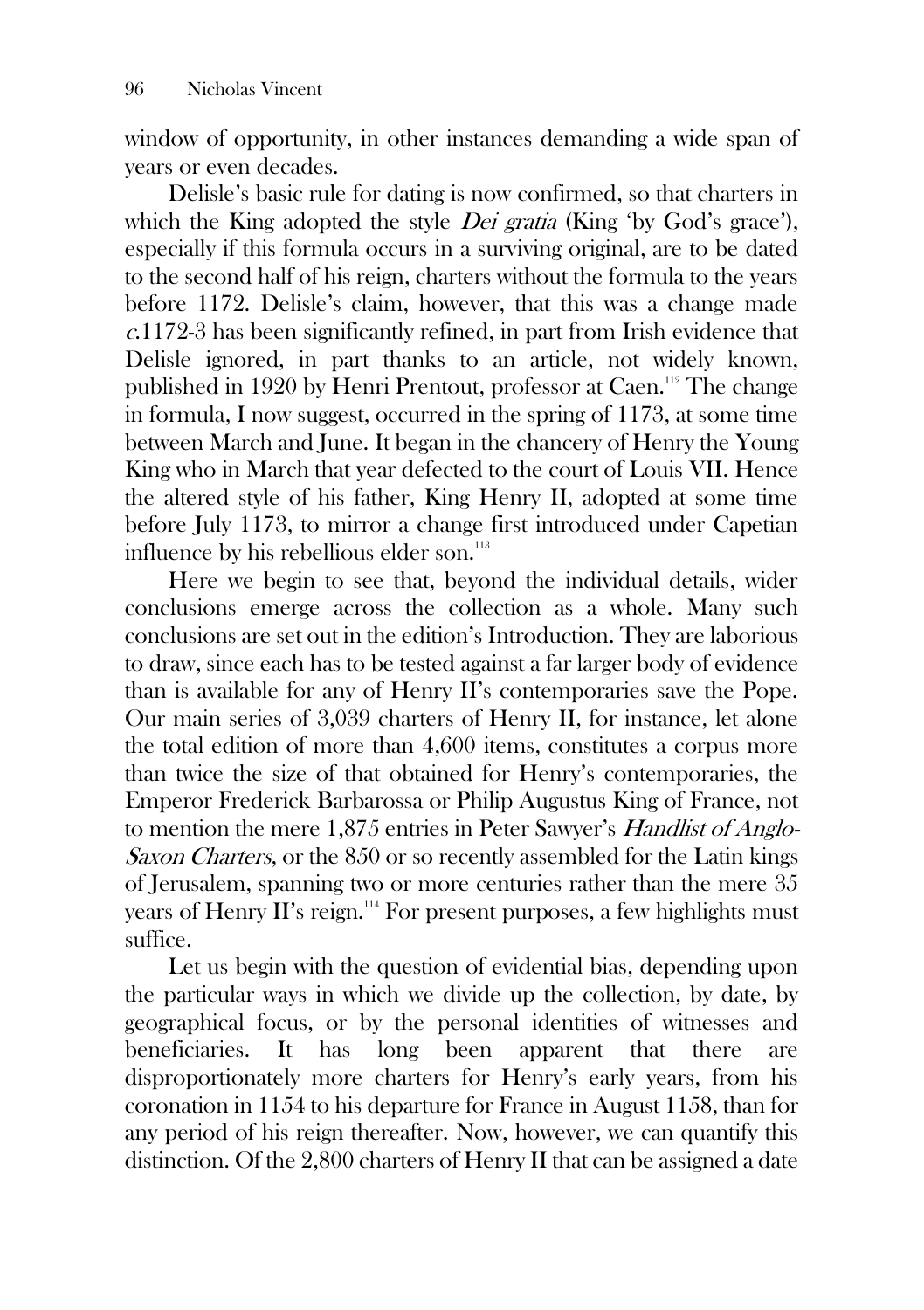narrower than simply  $1154 X 1189$ , a total of  $1,182$  date to the first half of the reign: almost twice as many as can be dated after 1172. Moreover, of these 1,182 charters, a high proportion can be certainly or provisionally dated to the first three and a half years 1154-8, suggesting that nearly 1,200 items from the corpus of 2,800 should be assigned to this same brief period. If we restrict ourselves to charters that can be more narrowly dated, within only one or two rather than a broader span of years, we find at least 119 than can be certainly or provisionally assigned to the single year 1155, 66 to 1157, and 67 to 1175: totals that equal or surpass the 66 charters that can be certainly assigned to the entire period between January 1166 and December 1169, a span of 48 months crucial to the King's dealings with rebellion in France and to the Becket conflict, yet supplied with an average of a mere 1.4 charters a month as opposed to 12 a month for the single year  $1155$ .<sup>115</sup> Put crudely, from the charter evidence we know almost ten times as much about 1155 as we do about the years from 1166 to 1169.

The basic cause here is obvious. As at the beginning of any new reign, there was a need to confirm things from the time of a new king's predecessors, in this particular instance rendered all the more pressing by Henry II's determination to restore the status quo ante bellum, silently suppressing the memory of Stephen's reign and returning to what was believed to have held true in the time of his grandfather, King Henry I. Hence one of the most common phrases throughout the corpus of Henry II's charters, restoring possessions as in 'the time of' (at least 460 instances) or 'at the death of' (at least a further 86 instances) 'my grandfather King Henry  $\Gamma$ <sup>116</sup>. Stephen meanwhile is referred to as 'king' in less than a dozen of Henry II's charters, themselves sometimes revealing, as for example in their willingness to grant Stephen title as count of Mortain but not with his royal title, or referring to Stephen as 'my usurper' (*ablator*), presiding over a time of 'persecution' or 'war'.<sup>117</sup> Which is not to suggest that Henry II did as he sometime threatened to do, and entirely remade the landed settlement of England as it had been in 1135. On the contrary, many of Stephen's awards lingered on, as did various of those who had benefitted from his patronage.<sup>118</sup> I have shown elsewhere that, in a particularly notorious instance, itself illuminated by new charter evidence, three of the four courtiers who stormed Canterbury Cathedral in December 1170 and there murdered Thomas Becket were men with strong links to Stephen's regime. These three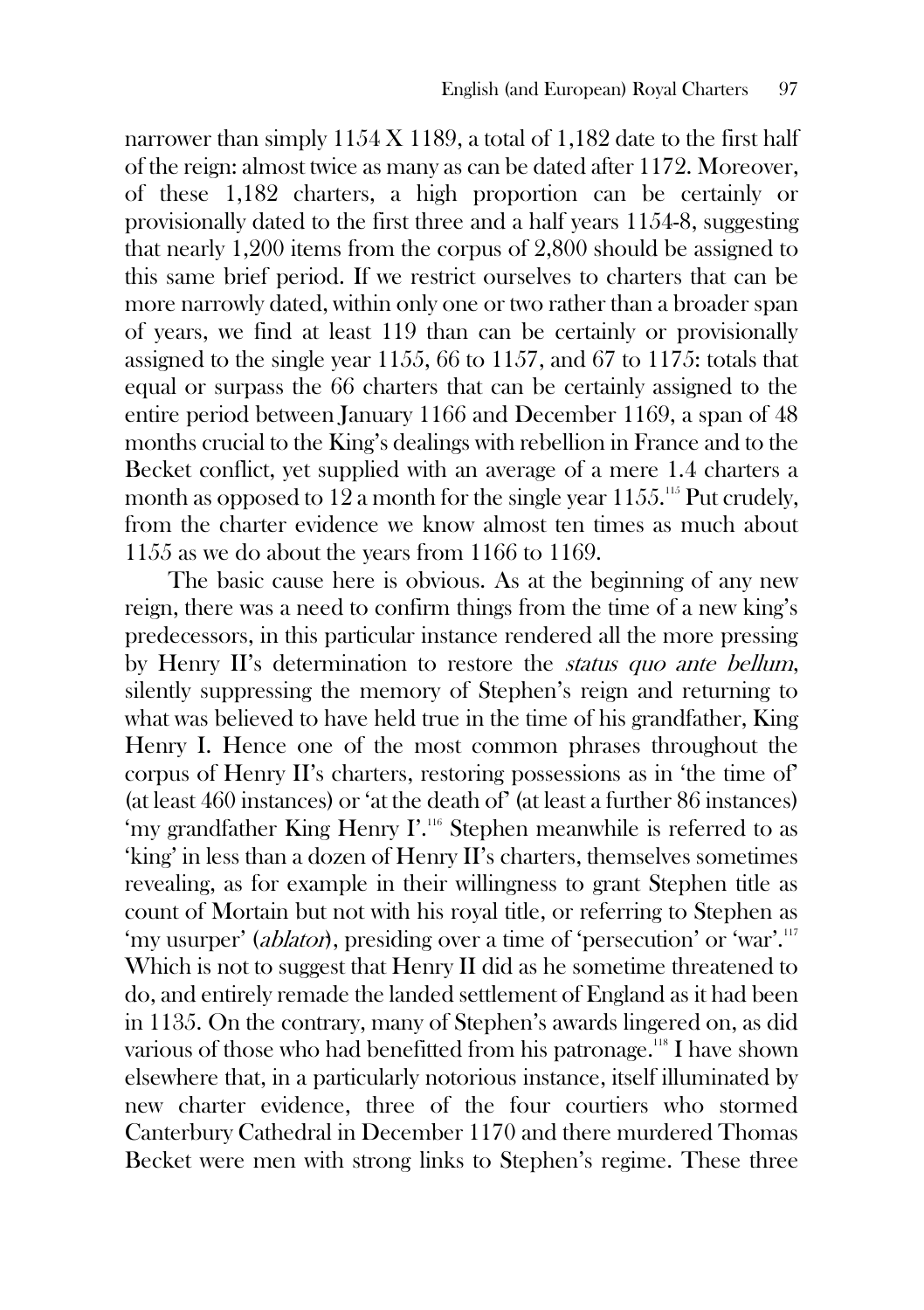therefore had all the more reason to prove their loyalty to King Henry II, even at the cost of butchering an archbishop perceived to be Henry's most troublesome foe.<sup>119</sup>

If we now recut the pack, not by date but by geography, we find that other significant patterns emerge. We should note here a significant difference between the edition of Henry II and the tradition followed by Sickel and Delisle. Both the Monumenta Diplomata and the Académie's 'Chartes et diplômes' follow the lead set by Bréquigny's Table and Böhmer's *Regesta* in attempting to sort their materials into as close to chronological order as can be achieved. This contrasts with the English tradition, perhaps first canonized in R.H.C. Davis' Regesta for King Stephen, thereafter adopted for the English Episcopal Acta series, arranging charters by beneficiary rather than by date, in the case of King Stephen, for example, from no.1 (a confirmation to Abbotsbury Abbey, datable between 1149 and 1154) and no.995 (notice of a lost charter for York St Mary's, datable perhaps as early as 1135). We have already noted the problems that chronological ordering caused Bréquigny, given the impossibility of establishing firm dates for a majority of internally undated instruments. In the case of Henry II, both Eyton and Delisle had on occasion awarded conflicting dates to what were in effect variants of the same text, thereby inserting false duplicates within their series.<sup>120</sup> Jim Holt's decision to order by beneficiary not only avoided the risk of duplication but in turn helps us to detect a further series of patterns, invisible from any arrangement by chronology.

Arranged by beneficiary and then counted according to national or regional allegiance, England far outweighs all other parts of Henry II's dominion in terms of charter survival. All told, 72 per cent of the collection, or nearly three in every four charters, concerns an English beneficiary. Amongst the remaining 28 per cent, Normandy is disproportionately significant, accounting for almost five times as many charters as survive for the next most significant regional focal-point, greater Anjou. Normandy, indeed, accounts for 62 per cent of the charters for non-English beneficiaries, or 17 per cent of the collection as a whole. By contrast, there are a mere seven charters for Gascon beneficiaries: as few as survive for Scotland and fewer than survive for Flanders, even though, by contrast to Gascony, neither Scotland nor Flanders was ever ruled by Henry II.<sup>121</sup>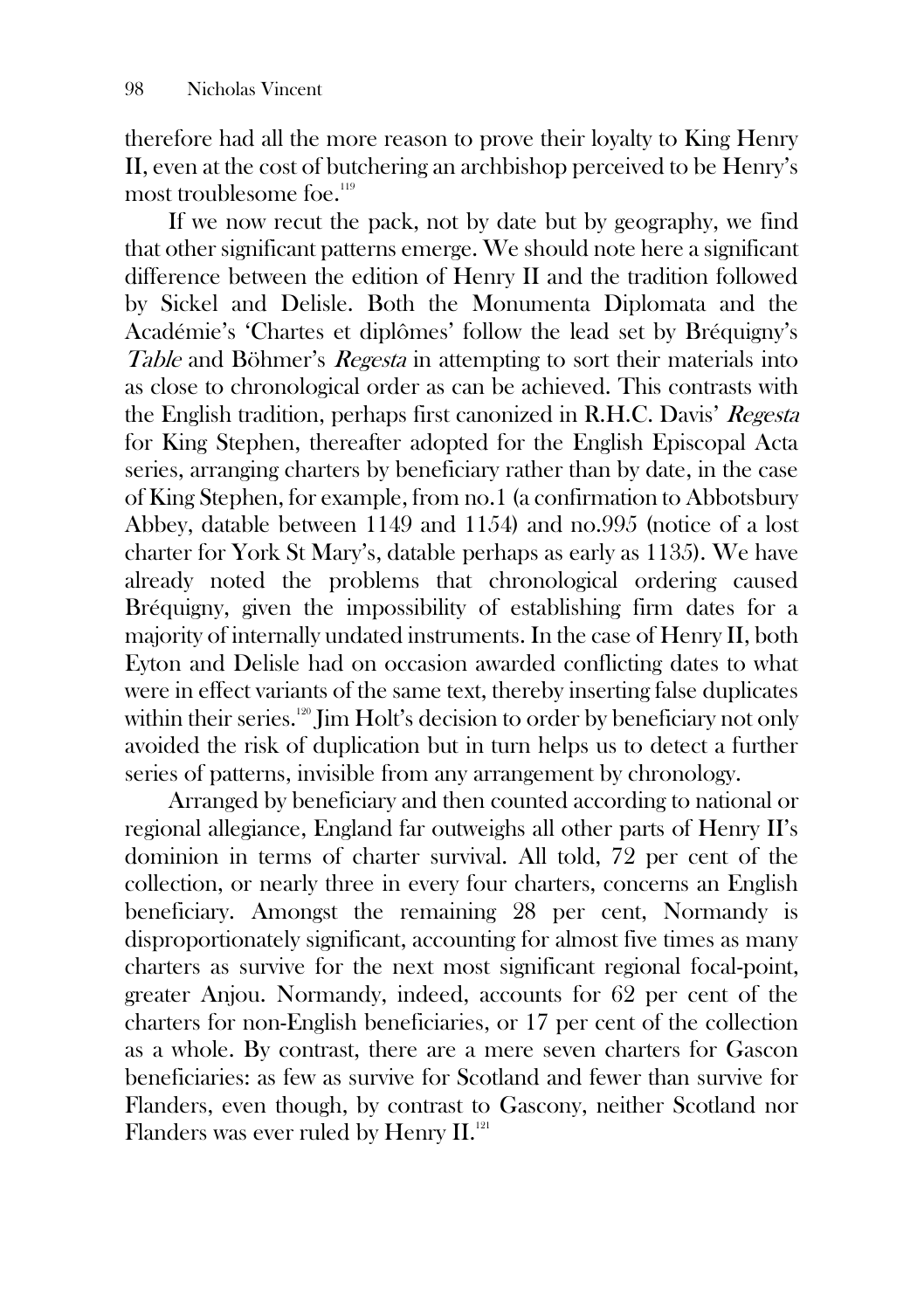Why such disparity? In part it must reflect twelfth-century realities: a lack of hard power south of the Loire, for instance, and only a brief period of personal intervention by Henry II in either Wales or Ireland. Even so, Wales and Ireland (where, taken together, the King spent less than a year) supply 59 charters, outnumbering the mere 26 from Poitou and the Limousin (where the King remained a regular visitor throughout his reign). Rather than a reflection of power on the ground, what we have here may be distortions in evidential survival rates, not least for those regions such as Ireland or Gascony where all medieval charter evidence has been lost or destroyed in ways not true of Normandy or Anjou, let alone of most parts of England. In addition, there are underlying political considerations. In England after 1189 Henry remained a real presence, part of legal and historical memory, his charters important title deeds to be inspected and renewed by his Plantagenet, Lancastrian, Yorkist and Tudor successors. In France, by contrast, following King John's loss of Normandy and much of his continental estate after 1204, Henry's grants were rendered of historic but not necessarily of legally-binding significance. This in turn is reflected in the gross disparity between the more than 800 of his charters for which our principal source is a confirmation or copy surviving in the later English chancery rolls, as opposed to the mere 56 instances where such confirmations survive in vidimuses or copies entered into the chancery registers of the Capetian or Valois kings of France.<sup>122</sup>

Nor is this all. As with the memory of Anglo-Saxon England after 1066, so with the memory of Plantagenet Normandy or Anjou after 1204. Much of what was remembered was not so much authentic memory but wishful invention. As a result, a significant proportion of Henry's charters as confirmed by the French royal chancery after 1204 consists of forgery: a proportion indeed, as high as 40 per cent, more than three times higher than for the equivalent English evidences, and including not only charters but laws, themselves in many cases invented after 1204, or even after 1300, as a means of foisting upon the Capetian and Valois kings privileges that the men of Normandy believed ought to have been granted to them, but for which no authentic written evidence survived.<sup>123</sup> One notorious instance here involves a version of the English Magna Carta of 1225, now retooled as a protection for the liberties of the men of Normandy, shown to Capetians kings after 1280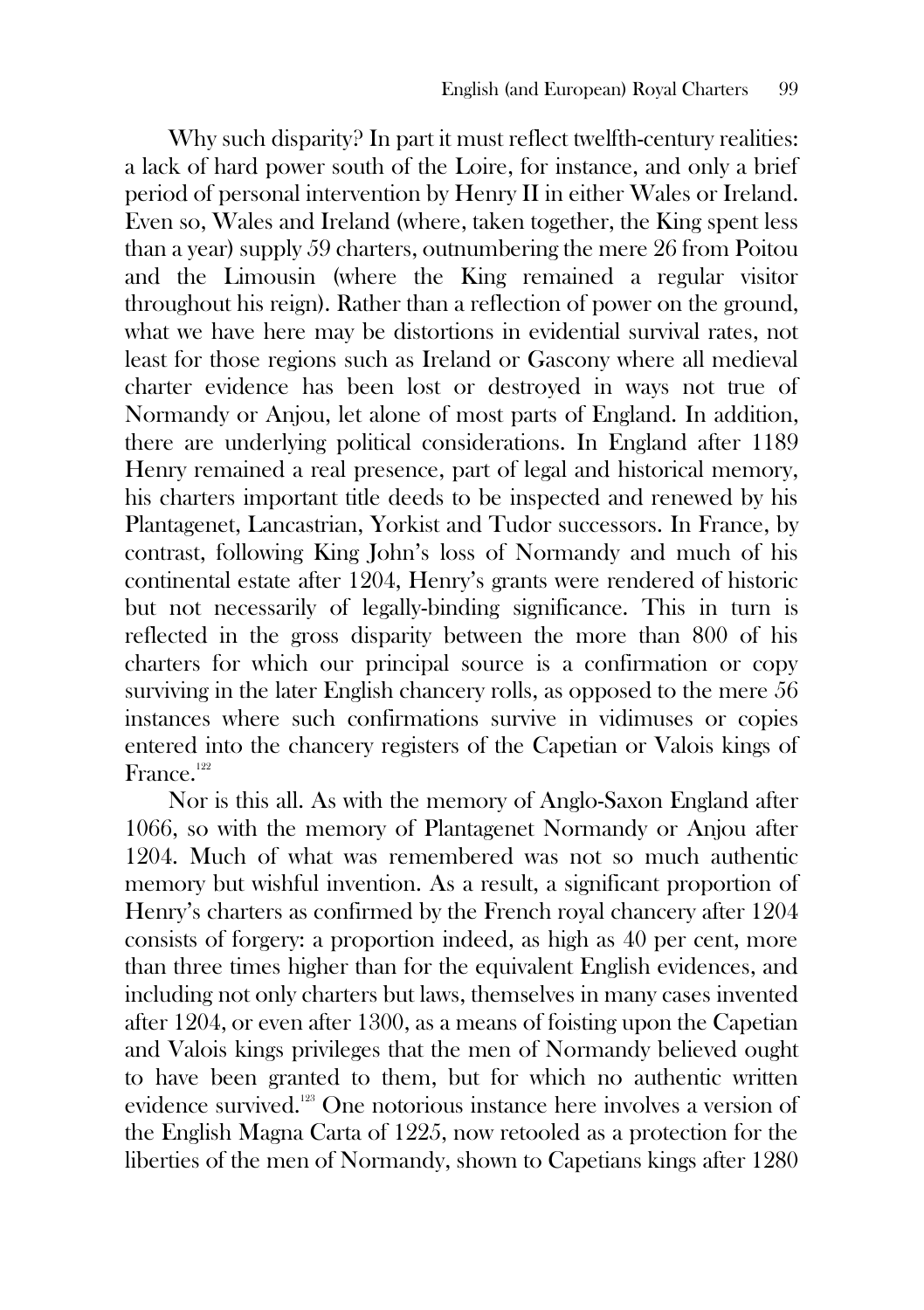and supposedly sanctioned by charter of King Henry II, in reality of his grandson, King Henry III.<sup>124</sup> With conquest itself an inevitable spur to forgery, whether in England after 1066 or Normandy after 1204, we should no more trust to the authenticity of Henry II's Norman laws and charters than we would to such texts as the Instituta Cnuti or the Leges Edwardi Confessoris concocted in post-Conquest England. For a particularly telling instance here, I would cite an incompetently forged privilege of Henry II for the Bordeaux hospital of Saint-Jacques, known only from a vidimus issued by Charles VII's seneschal for Aquitaine on 30 July 1451, only a month after Bordeaux's capitulation to Valois conquest.<sup>125</sup>

So much for geography as a determinant of evidential survival. But what of its significance to the King himself? Here the locations specified as the place of issue of upwards of 2000 of our charters are essential both to our reconstruction of the King's itinerary, and to our understanding of regional politics.<sup>126</sup> Even if we restrict ourselves to England, there is a clear disparity between the 500 or more charters issued at locations in the Home Counties (including at Westminster, easily the most favoured place of issue), or the similar numbers from the Thames Valley from Windsor through to Wiltshire, set against the mere handful issued at locations in East Anglia, including Essex, a county where King Stephen had been particularly active. Of the fourteen charters issued in either Norfolk or Suffolk, most and perhaps all were issued during a single visit in April/May 1157, shortly after the King had clipped the wings of the greatest of local potentates, the Bigod earls of Norfolk.<sup>127</sup> Even so, East Anglia appears relatively well-favoured compared to the counties of the south west, for which we have a mere three charters issued at locations in Dorset or Somerset and not a single charter issued anywhere in either Devon or Cornwall.<sup>128</sup> All of this, I suspect, would greatly have pleased Jim Holt, emphasising the strong regional dimension to English politics long before the reign of King John and the rise of Jim's fellow 'Northerners'. Needless to say, similar things can be reported of Normandy and regions further south, not least if we now turn from geography to personalities, beginning here with beneficiaries now divided not by region but by category.

Given the relatively high rate of survival amongst ecclesiastical as opposed to aristocratic or other lay archives, the vast majority of our surviving texts are inevitably those issued for clerics rather than for the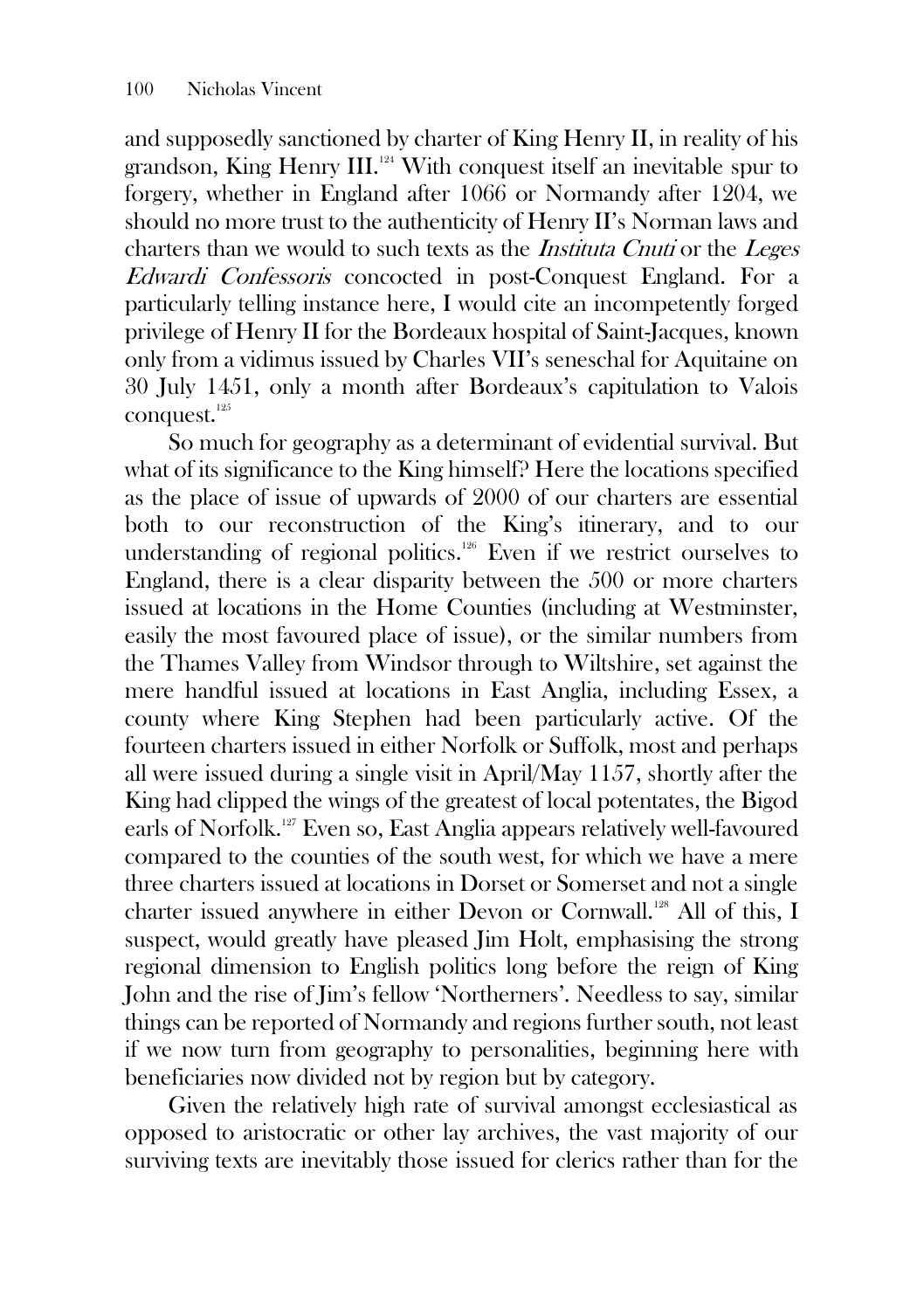laity. This despite the fact that by the time we have any relatively full record of all outgoing royal charters, from King John's Charter Roll for the first year of his reign 1199-1200), a proportion as high as 58 per cent was awarded to lay rather than to clerical beneficiaries.<sup>129</sup> Under Henry II, for whom no such central record is available, and where we depend instead upon the hazards of archival survival, charters for lay beneficiaries account for a mere 26 per cent of the surviving evidence, itself thereafter divisible according to the status of these beneficiaries: towns, provinces, or individual men and women. There is a particularly glaring shortage of charters to lay beneficiaries from Normandy or points south, from which regions less than 70 such items survive. Clearly, our evidence supplies only a warped reflection of twelfthcentury realities. At a rough guess, a proportion perhaps as high as 90 per cent of the letters and charters of Henry II issued for Norman laymen have vanished entirely without trace.

But here another consideration intrudes. We have seen that upwards of 500 or our charters survive as original single sheets. These in turn were assigned by Bishop, in 1961, to the workmanship of the twenty or so individual chancery scribes by whom they were written. By means that remain reliable but that do not require detailed repetition here, Bishop showed that a proportion of Henry II's charters perhaps as high as one third continued to be produced by scribes attached not to the royal chancery but to individual beneficiaries.<sup>130</sup> What Bishop failed to notice was the glaring distinction here between beneficiaries lay and clerical. All told, we have 103 original charters of Henry II written by identified chancery scribes in favour of laymen, set against less than a dozen instances (perhaps 10 per cent all told) in which we find authentic charters written for laymen outside chancery, by scribes as yet unidentified. Even in these dozen instances, the laymen in question seem in most cases to have had strong monastic or clerical connections. By contrast, for the 400 or more originals in favour of clerical or monastic beneficiaries, the rate of beneficiary production seems to be much higher, approaching 30 per cent. 131

This is turn raises questions over one of the abiding and more general assumptions of medieval diplomatic: that the proportion of chancery production increased exponentially, across twelfth-century Europe, and that where earlier kings had for the most part relied upon beneficiaries to produce their charters, only by the late twelfth century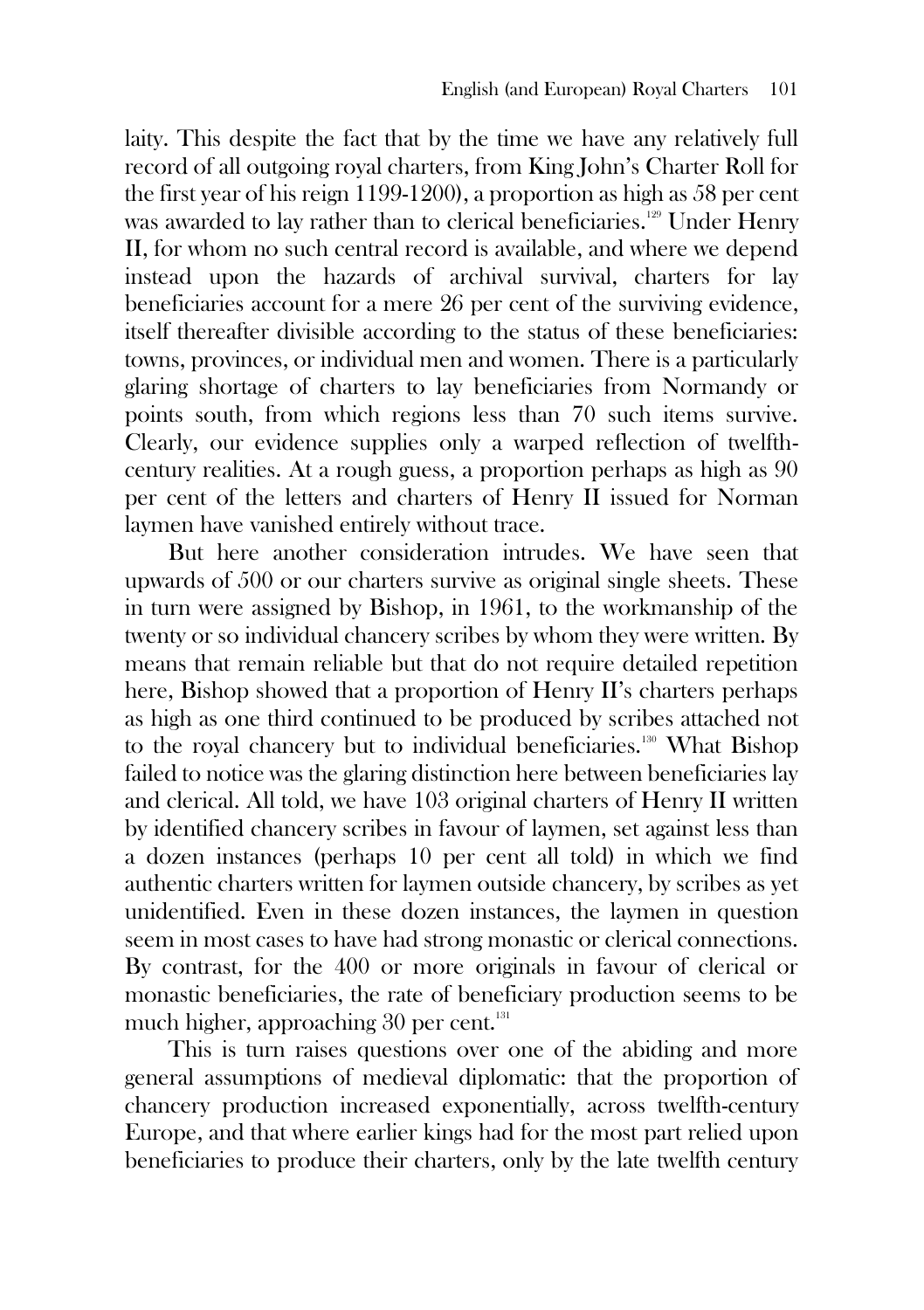in England (earlier in the case of the papacy, slightly later in the case of the German emperors or the kings of France) did they command chanceries sufficiently professional to produce all but a small proportion of their outgoing letters. In reality, as the case of Henry II suggests, kings of England as early as the 1150s could, where necessary, produce large numbers of charters 'in house', especially in cases where lay beneficiaries would have struggled to produce such charters themselves. For those working on earlier medieval diplomatic, or for chanceries for which there is a poor survival rate of original charters issued to lay beneficiaries, this raises a warning to compare like with like. The surviving evidence for earlier periods is inevitably biased towards charters for ecclesiastical beneficiaries, today preserved in ecclesiastical archives. From the reigns of Edward the Confessor and William the Conqueror, for instance, William's two writs for Deorman and the men of London are perhaps the only originals granted to laymen still surviving of the many hundreds or thousands that must have been issued.<sup>132</sup> In these circumstances, there is a severe risk of overestimating the rate of beneficiary production and by the same token of underestimating of the rate of production in chancery.

This consideration of scribal identities carries us on to the personalities most regularly evidenced in the collection: the identities of the witnesses. All told, we find the names of at least 1,161 individuals, virtually all of them men, named as witnesses across the collection as a whole, varying from single witnesses (790 instances), through to the 38 (laymen) who witnessed Henry's Constitutions of Clarendon in 1164. Looking for patterns here, it is possible albeit laborious to tabulate the 200 or so witnesses who appear most frequently, beginning with Thomas Becket, witness to at least 553 of Henry's charters, and descending thereafter via the more to the less frequent and thence to those who witness no more than eight charters each. All of these we can assume were 'courtiers' at least in the loosest sense of the term. All but one were male. Roughly half were clerics, half laymen. Tabulated they reveal further patterns, above all a clear preponderance of those of Anglo-Norman origin. We thus have 14 Normans, 14 Englishmen and no less than 124 individuals who might be defined as Anglo-Norman, set against a mere 10 from greater Anjou, six from the Capetian realm, six from Maine, five Bretons, two Anglo-Picards, and only a single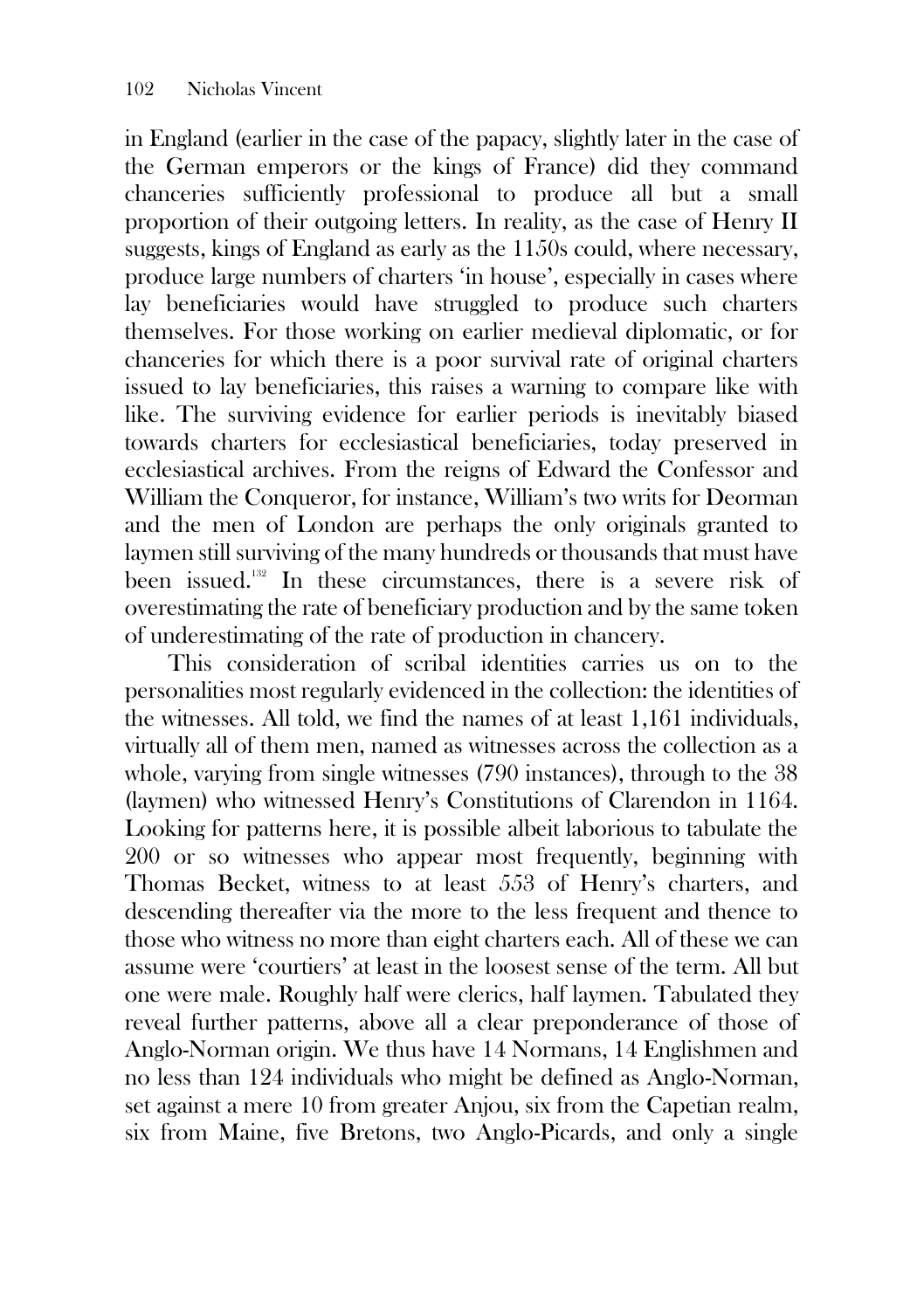Poitevin, appropriately enough the only woman regularly reported as witness, the King's wife Eleanor of Aquitaine.

'Anglo-Norman', of course, is itself a potentially ambiguous term, further divisible between those who held lands more or less equally on both sides of the Channel (40 instances), those principally Norman by upbringing but with a scattering of more recent English lands or benefices (22 instances), and a clear majority (62 instances) of men who, although of Norman descent, sprang from families principally landed and resident in England. This in turn has all manner of implications, not just for the political settlement of Henry's realm but for issues such as language, accent, and the patronage of literature at court. It helps us to appreciate, for instance, that the great rebellion of 1173-4 was a far more dangerous affair in Normandy than has previously been acknowledged, joined by large numbers of the greater Norman feudatories themselves never properly attached to Henry II's court.<sup>133</sup> In turn, looking forwards to the reigns of Henry II's sons, this has implications for what was to happen after 1189, in the detachment of Norman from English interests and the eventual collapse of King John's authority north of the Loire, in 1204.<sup>134</sup> Elsewhere, a similar significance, albeit with subtly different consequences, attaches to the dearth of Poitevins, and the almost total absence of Gascons from Henry's court.  $^{135}$ 

We might continue in this vein, province by province, and person by person. Our witness lists, for example, reveal clear evidence of ranking and favouritism at court, both for earls and bishops, and no doubt for lesser courtiers, based not upon any fixed ranking of earldoms or bishoprics but upon the personal and potentially fleeting favour of the King. The witness lists can likewise be used to reveal the fundamental loyalty of Henry's courtiers, so that of those regularly encountered as witnesses, virtually none was to defect to the rebellions either of 1173-4 or 1183. At the same time, this casts even more garish light on the fall of that great Lucifer, Thomas Becket: across the entire reign, virtually the only member of the King's inner circle either to rise so high or to fall so utterly from grace.

It is certainly an irony worth pondering that, had Becket (born <sup>c</sup>.1120) remained as chancellor in 1162, or had he as archbishop done as Henry wished and governed the church in harmony with the state, he might have remained active in royal service into the late 1180s,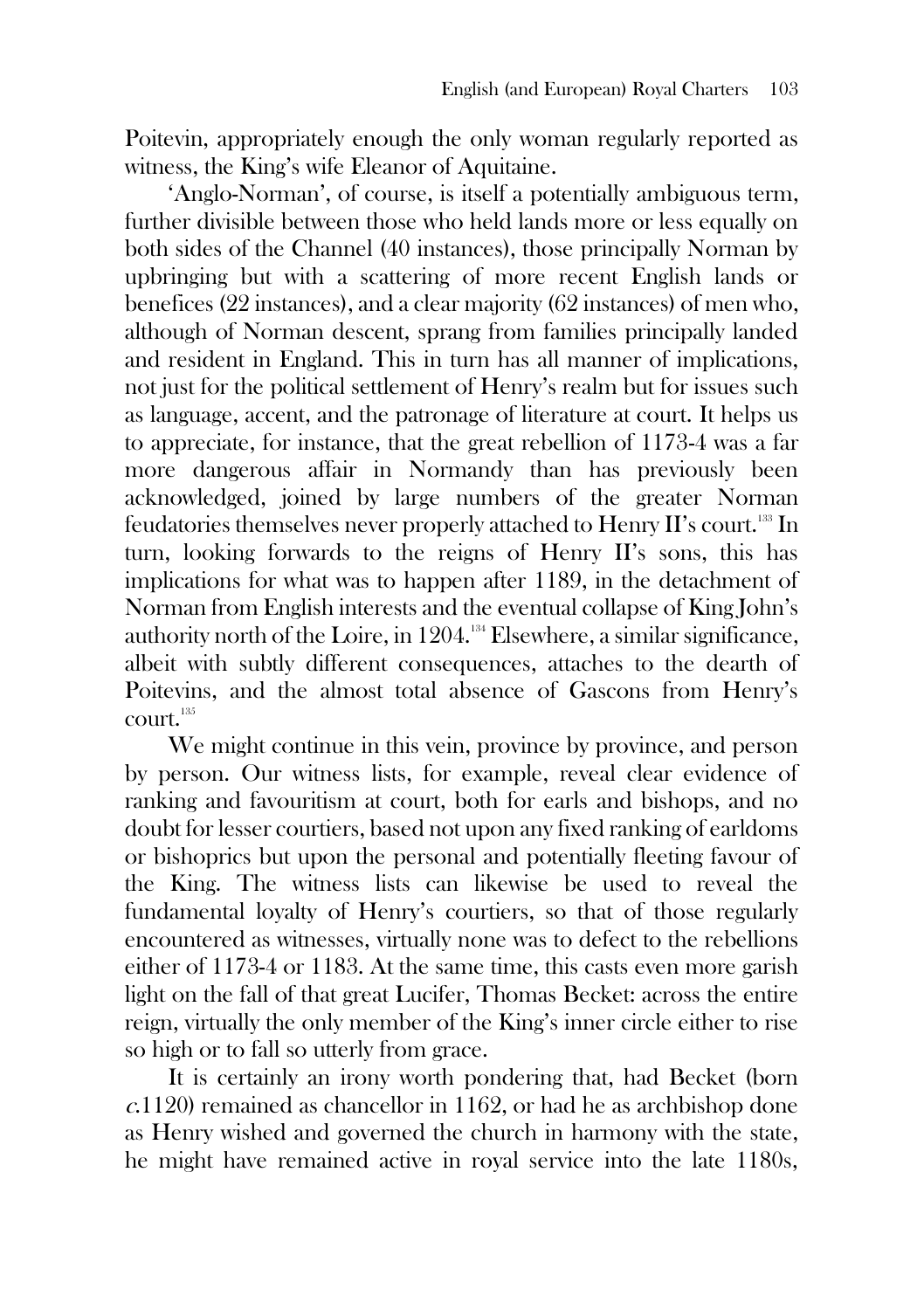perhaps even into the reign of King John, by the time of whose accession, in 1199, he would still have been under eighty years old: a mere stripling compared to various of the longer-lived of Henry II's courtiers. Elsewhere, what we find is a pattern of fidelity and adherence, sometimes across long spans of time, in the case of at least eleven clerks and fifteen laymen, of thirty years or more: thirty-five years in the cases of Hugh du Puiset, William bishop of Le Mans, Aubrey III de Vere and William d'Outillé. William de Sainte-Mère-Église, Henry's chamber clerk of the 1180s, it might be noted, was still witnessing at court almost forty years later, as bishop of London into the reign of Henry's grandson, Henry III: one of 30 or so such men prominent in witness lists before 1189, destined to survive as courtiers not just into the reign of Richard I but late into that of King John.<sup>136</sup>

Such glimpses of events after Henry's death carry us on, in conclusion, to the future prospects of the project from which such glimpses are obtained. The charters are now docketed and indexed. By the end of 2021, the entire edition will be in print, including Introduction. But the risk hereafter is that they will become an assembly of so many dead letters: evidences whose significance, it will be assumed, has been squeezed dry beneath their weight of commentary and annotation. They surely deserve better than this. So what ways forwards can be discerned? Three in particular occur to me. The first is geographical or rather cartographic. So many thousands of charters have now been indexed, their lists of estates identified, their beneficiaries and their places of issue duly noted. There is an opportunity here for an exercise in historical mapping, using modern GIS techniques to visualize not only the patterns of Plantagenet patronage, the King's itinerary and interests, but also the local authority wielded by individual beneficiaries, clergy and laity alike. The second is prosopographical, and leads on from the identification of beneficiaries and witnesses. Of the 207 most frequent witnesses to Henry II's charters, only 100 achieved notice in the Oxford Dictionary of National Biography. Those not in the *ODNB*, beyond the smaller fry, include some of the most powerful figures at Henry's court, even within the top 20 witnesses: Richard du Hommet, Manasser Biset, Reginald de Courtenay, William fitz Ralph, Rotrou of Evreux, William fitz Hamo and William fitz Audelin, all of them important figures deserving further investigation. In due course, they merit a volume of their own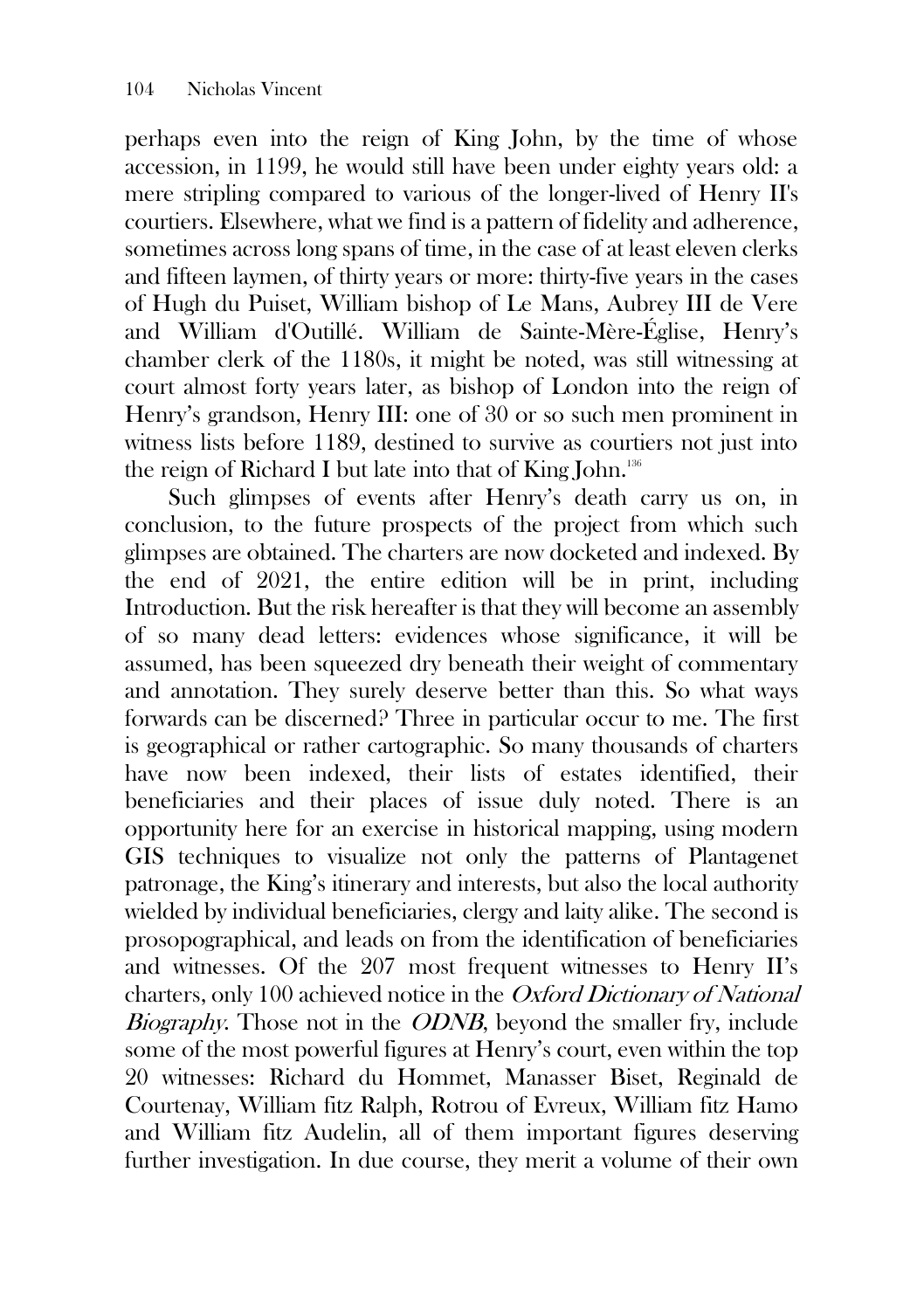devoted to courtier careers and charters, beyond those issued in the name of the King. More generally, they suggest the need for a group biography or 'Plantagenet Prosopography', equivalent to what has previously been attempted for the Roman or Byzantine worlds, or the Anglo-Norman realm either side of 1066. This too is now made possible by the publication of Henry II's charters and the ongoing collection and edition of those of his wife, sons and brothers. We are already some way on the road here towards publication of the charters of Eleanor of Aquitaine (more than 170 charters), the future King John as count of Mortain (in excess of 370), Henry the Young King  $(c.40)$ charters, almost all of them listed by Roger Smith, formerly a pupil of Jim Holt at Nottingham), and Richard I (upwards of 1200 charters: a large collection, but nothing like so daunting as that of Richard's father).

As this in turn suggests, a third imperative remains editorial. Not merely to carry the edition to completion with Henry's immediate family and successors, closing the gap between the ending of the *Regesta* in 1154 and the chancery rolls that begin in 1199, but looking now to a rather wider prospect. The charters themselves are frequently illuminated by the chronicles for Henry II's reign, both in terms of circumstance and of date. It is now time for the light shed by the charters to be reflected back upon the chronicles. Although there have been many collective studies of the Plantagenet chroniclers, some of these studies more useful than others, surprisingly little has been done with the manuscripts, in many cases more or less untouched since William Stubbs in the 1860s or 70s.<sup>137</sup> We have modern re-editions and translations of Robert of Torigny and of part of the great output of Gerald of Wales.<sup>138</sup> But for the rest, even today there is no reliable translation either of the Gesta or of the Chronica of Roger of Howden; no translation of Ralph of Diss or Ralph of Coggeshall; not even a reliable edition of Ralph Niger's extraordinary diatribes against Plantagenet rule, save in the crude and too frequently overlooked version by Colonel Anstruther, published obscurely in 1851.<sup>139</sup> Even with respect to the manuscripts of these histories, Stubbs' conclusions are in many cases badly in need of revision.

Take the particular instance of Roger of Howden. Much work has been done both on Howden the man and Howden the chronicler.<sup>140</sup> Beginning with Doris Stenton, and therefore carrying us back once again to Reading and its predominance in twentieth-century medieval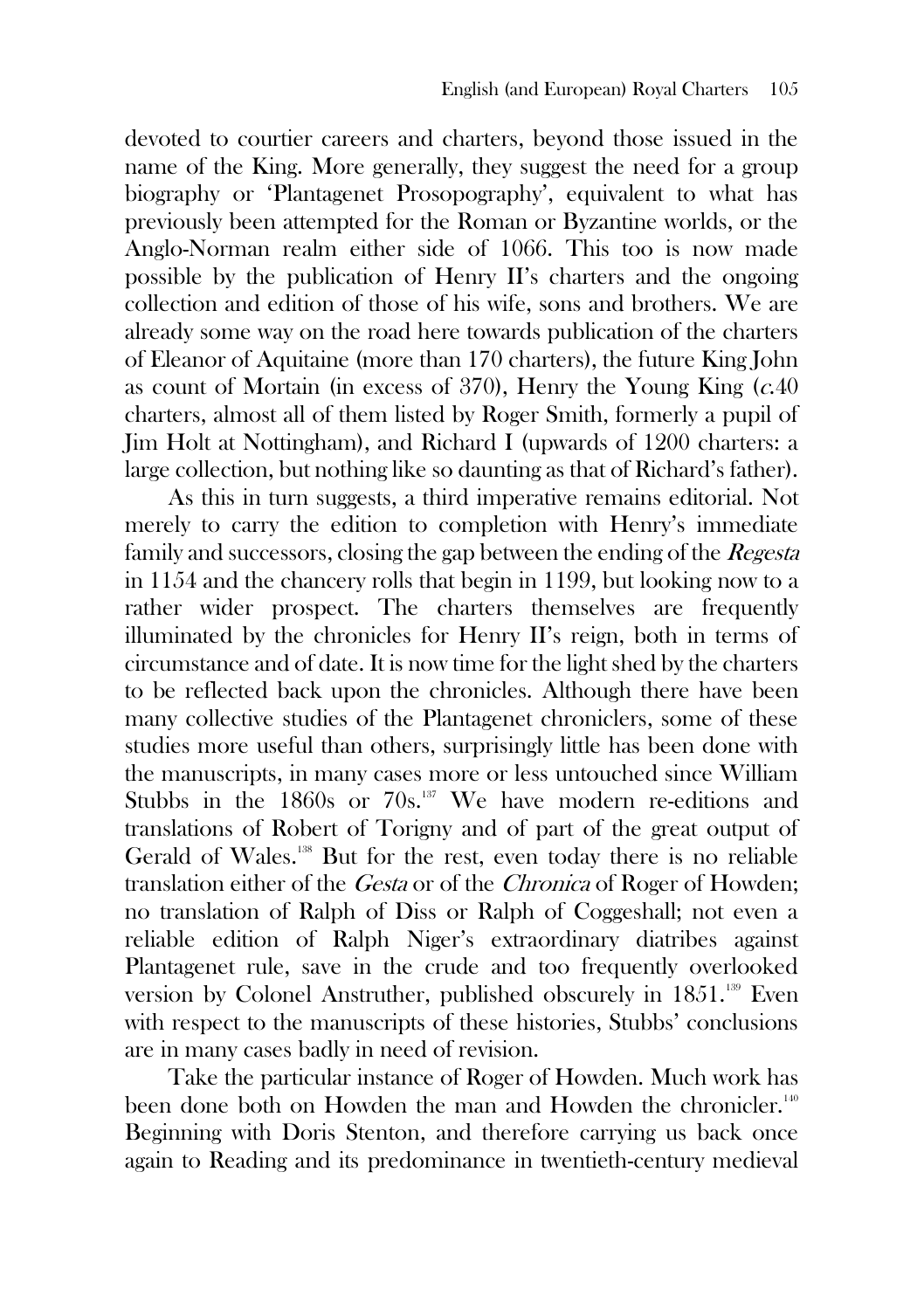studies, it has been widely accepted that Howden wrote both the Gesta, previously attributed to 'Benedict of Peterborough', and the Chronica, produced as the Gesta's revised continuation into the reign of King John.<sup>141</sup> What seems not to have been noticed, but becomes apparent once we begin comparing the texts of Henry II's charters as supplied by the various manuscripts of Gesta and Chronica, is that the Chronica texts of such charters are not simply copied from those in the  $\textit{Gesta}^{\text{142}}$ On the contrary, for the Chronica, Howden seems still to have had access to the originals from which the Gesta's copies were made, allowing him to insert improved details within the Chronica copies, not preserved in those found in surviving manuscripts of the Gesta. This contention supports the view of David Corner, both that the Chronica was able to quote in full materials merely *précised* in the *Gesta*, and that the two surviving manuscripts of the Gesta exist at one or more remove from the Gesta manuscript with which Howden was working when his Chronica was written.<sup>143</sup>

We have resorted to the metaphor of illumination here, suggesting that the charters now be used to shed light on the chronicles. With reference to Henry II, perhaps the scientifically least accurate use of such a metaphor occurs in Amy Kelly's life of Eleanor of Aquitaine, first published in 1950. Thinking here of their tombs at Fontevraud, but becoming somewhat muddled in her optical physics, Kelly informs us that 'The highhearted Plantagenets are marble still; the dusty sunlight falls softly where they sleep'.<sup>144</sup> Thanks to Jim Holt, to the University of Reading, and to an edition now landing far from softly on the desks of those who take an interest in such things, the sleepers now wake. But in an essay in which I have attempted to blend the personal with the historical, the wider tradition of charter studies with the specific problems and opportunities of Plantagenet diplomatic, I would like to end not with Henry II but Holt, and to some extent with myself.

In some eyes, no doubt, the 50-year delay between Jim's leap of 1971 and the published edition of 2020 may appear an inexcusable abuse of the patience both of fellow scholars and of the various funding bodies that have supported this venture (for the past twenty years, principally the British Academy with a generous but hardly princely £5000 a year). In reality, we have moved with the speed of a mountain chamois, at least when compared with other such ventures: the 150 years between Sickel's prolegomena and Kölzer's edition of the charters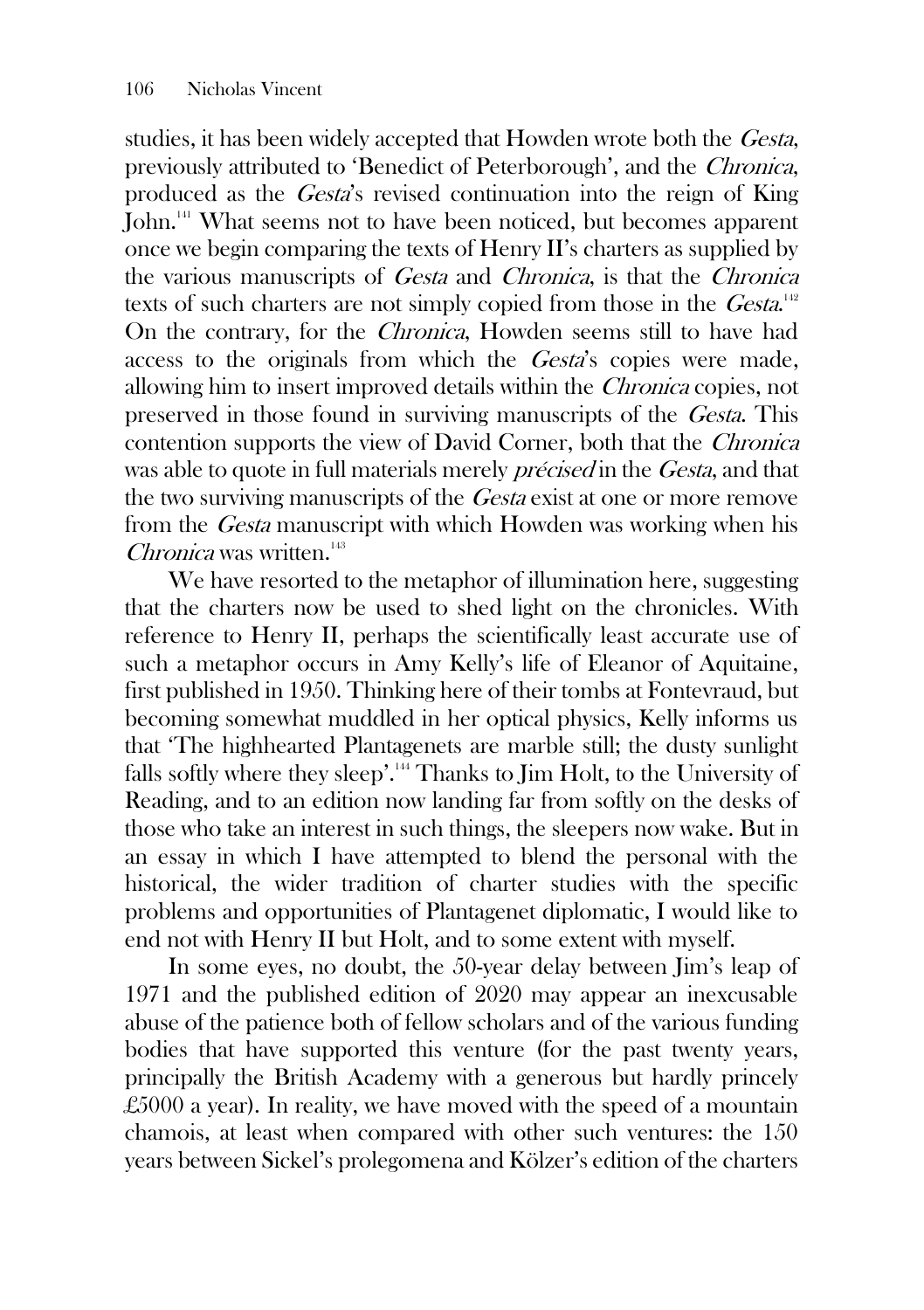of Louis the Pious, for instance; the almost identical gulf between Delisle's Catalogue of 1856 and the final volume of Michel Nortier's edition of the acts of Philip Augustus (published in 2005, and even now still without index), let alone the incalculable abyss that divides Böhmer' Regesta or Huillard-Bréholles' Historia Diplomatica from the Monumenta edition of the charters of Frederick II, still only half way through the second decade of Frederick's reign with a further two and a half decades looming inscalable ahead.<sup>145</sup> Even the splendours of Hans Eberhard Mayer's edition of the  $c.850$  acts of the kings of Jerusalem, completed in 2010, are divided by 117 years from Röhricht's Regesta first published in 1893.<sup>146</sup>

Not for any of these giants the short-term research 'project', so beloved of the modern UK funding councils. Nor for Stenton either, in whose honour this lecture series in named. As Doris Stenton recalls, in her memoir of Sir Frank (still, I suppose, at 109 pages the longest such memoir ever published by the British Academy), a London season ticket and 'the excellent train service of those days' were both essential considerations for any professor at Reading, let alone for a professor whose charter collections, begun long before 1912, did not properly bear fruit until 1929 in First Century, and whose Anglo-Saxon England, begun in 1929, not published until 1943, was still being revised and improved more than twenty years later.<sup>147</sup> Not for the Stentons the discreetly earmarked 'research day', set aside from a timetable otherwise devoted to committees and endless 'catch-ups' or coffee meetings, arranged through 'my P.A.'. Stenton's world is today long vanished, concreted over by the ninnydom of Research Excellence Frameworks and diversity-aware 'safe spaces': three words here - 'excellence', 'safe(ty)' and 'diversity' - that today mean precisely the opposite of what Stenton might have assumed them to mean.

I have noted already that charter scholarship, far being apolitical drudgery, from its very beginnings has been allied both to politics and to controversy. Those who in the 1860s edited the charters of the Merovingians or Frederick II, like those who began publishing the charters of Philip Augustus, victor of Bouvines, in 1916, in the shadow of Verdun, could not but reflect upon the extraordinary times in which they lived. By that same token, and here having done my best to set the edition of royal charters in the broadest of European perspectives, I must end with an acknowledgement not only of the foundations laid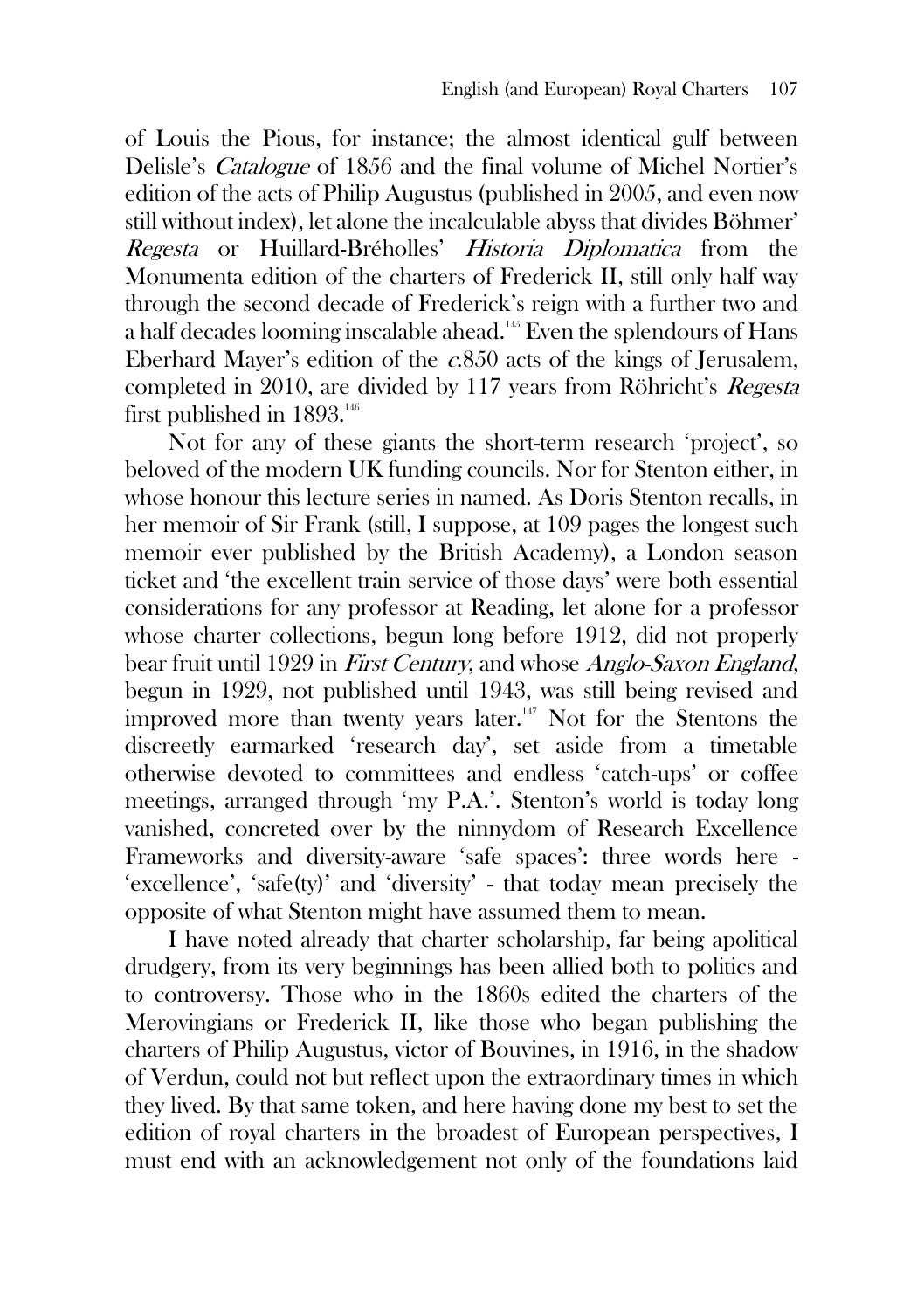here locally in Reading by Jim Holt, but of the fact that for the past twenty-five years, ever since Jim passed me the ropes, my search for the charters of Henry II has been a truly Anglo-European affair. Shameful therefore, that our edition should appear in the same year that Britain severed its links to the 'Erasmus scheme'. Shameful that the British government should paper over such ignominious fracture with an alternative named in honour of a wartime code-breaker, hounded to death by his chauvinist and small-minded countrymen 'pour le vice anglais'. The Letters and Charters of Henry  $I\!I$  would have been impossible without the help of colleagues in France, not to mention Ireland, Belgium, Germany, Italy, Austria and half a dozen other countries, in all of which places I am fortunate to have found those I consider not merely colleagues but friends. To that extent, it follows in a tradition that I have done my best to trace back beyond the prejudices of Böhmer or Arbois de Jubainville to a transnational scholarly community, to which Mabillon and indeed Erasmus himself were proud to belong. Certainly, for all of the years of Jim Holt's and my particular odyssey, there was a dream that was Europe. May that dream never perish.

## **Notes**

2 For Jim Holt (1922-2014), the standard biography is now that by George Garnett: [https://www.oxforddnb.com/view/10.1093/odnb/9780198614128.001.000](https://www.oxforddnb.com/view/10.1093/odnb/9780198614128.001.0001/odnb-9780198614128-e-108765) [1/odnb-9780198614128-e-108765](https://www.oxforddnb.com/view/10.1093/odnb/9780198614128.001.0001/odnb-9780198614128-e-108765) (accessed 14.i.21). The interview with him recorded in 2008

[https://archives.history.ac.uk/makinghistory/resources/interviews/Holt\\_Ja](https://archives.history.ac.uk/makinghistory/resources/interviews/Holt_James.html)

For the invitation from which this essay emerged, I am indebted to Lindy Grant and Rebecca Rist. Revised versions were thereafter tried out on audiences at the universities of Lancaster, Princeton, and Bristol. For subsequent assistance, I am especially indebted to David Bates, Nicholas Bennett, Judith Everard, George Garnett, John Gillingham, John Hudson, Graham Loud, and Jörg Peltzer.

<sup>1</sup> The Letters and Charters of Henry II King of England 1154-1189 (henceforth LCH), edited by Nicholas Vincent, with an Itinerary and Subject Index by Judith Everard and palaeographical notes by Teresa Webber, from a project first devised by J.C. Holt, 6 vols (Oxford, 2020).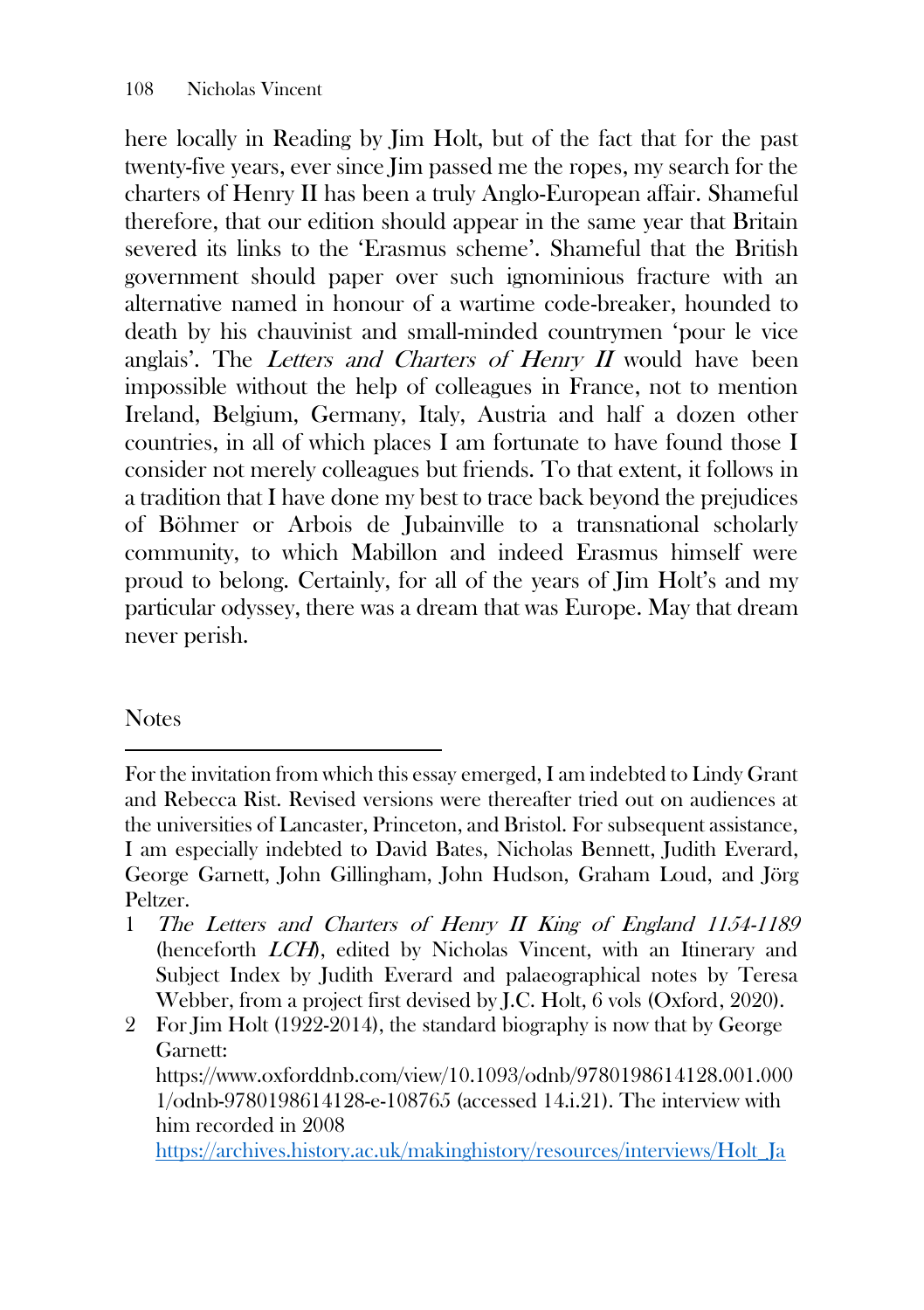[mes.html](https://archives.history.ac.uk/makinghistory/resources/interviews/Holt_James.html) finds him not at his sharpest, but nonetheless still capable of some characteristic bayonet thrusts.

- $3$  *LCH*, i, pp. vii-xxii.
- 4 For a chronology here, and reference to what had originally been intended as a task for Daniel Power, see  $LCH$ , i, pp. xv-xix.
- 5 For further remarks here, see N. Vincent, 'Magna Carta and the English Historical Review: A Review Article', English Historical Review, 130 (2015), 646-84, esp. pp. 665-73.
- 6 Above n.2.
- 7 N. Bennett, Wonderful to Behold: A Centenary History of the Lincoln Record Society, 1910-2010, Lincoln Record Society 100 (2010), 50-1.
- 8 [https://www.fitzmuseum.cam.ac.uk/dept/coins/projects/scbi/.](https://www.fitzmuseum.cam.ac.uk/dept/coins/projects/scbi/)
- 9 English Episcopal Acta, 45 vols (Oxford, 1980-) [<https://www.thebritishacademy.ac.uk/projects/academy-research-projects](https://www.thebritishacademy.ac.uk/projects/academy-research-projects-english-episcopal-acta/)[english-episcopal-acta/](https://www.thebritishacademy.ac.uk/projects/academy-research-projects-english-episcopal-acta/)>, taking its cue from F.M. Stenton, 'Acta Episcoporum', Cambridge Historical Journal, i (1929), 1-14, appropriately enough the very first article to be published in what is still one of the UK's leading scholarly journals.
- 10 J.C. Holt, 'The Acta of Henry II and Richard I of England 1154–1199: The Archive and its Historical Implications', Fotografische Sammlungen mittelalterlicher Urkunden in Europa, ed. P. Rück (Sigmaringen, 1989), 137–40.
- 11 C.R. Cheney, The Records of Medieval England: An Inaugural Lecture (Cambridge, 1956), 10, reprinted in idem, Medieval Texts and Studies (Oxford, 1973), 7: 'If some great enterprises, under present conditions, will take many decades to complete, historians might at least get interim profit from unpublished work in progress. To illustrate my point: although the charters and writs of King Henry II may never be printed in full, one may reasonably hope for a *Regesta*, a calendar on the German model, of that king's acts; but not for many years. If this is undertaken, cannot the calendar, as it grows, be prepared with duplicate cards accessible to students in the British Museum or the Public Record Office? And cannot those cards be copied, by photography or other means, for deposit in libraries outside London? Such expedients are not unknown, but they are singularly slow in coming into fashion in England'.
- 12 C.N.L. Brooke, 'Christopher Robert Cheney 1906-1987', Proceedings of the British Academy, 73 (1987), 440-3, at p. 441 noting that by the 1950s, apart from Cheney and Kathleen Major, the Wilkins committee 'consisted of a few young men being trained in the ways of collaborative enterprise, and a larger number of prima donnas, who had grown grey not re-editing Wilkins'.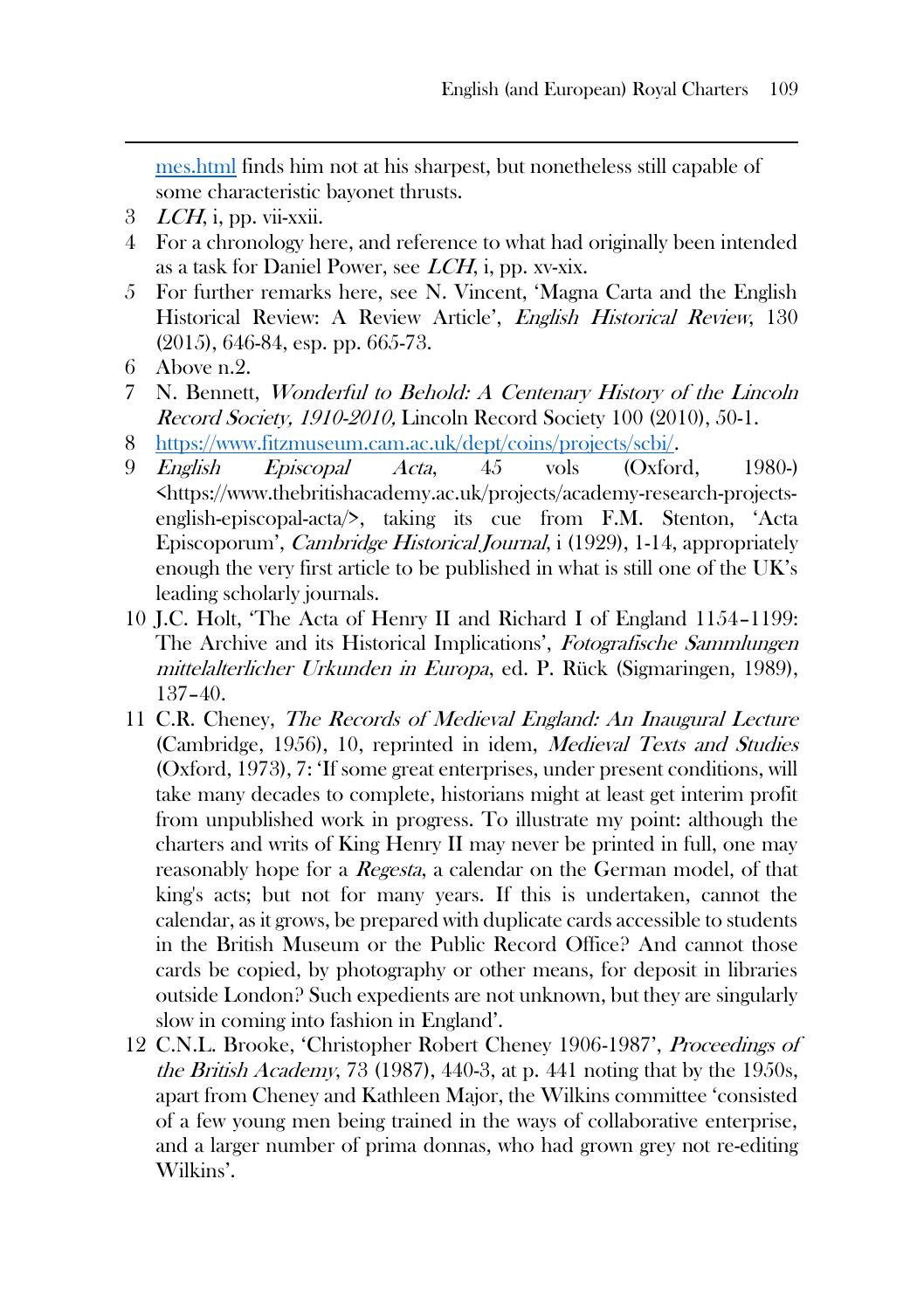- 13 Church and Government in the Middle: Essays Presented to C.R. Cheney on his  $70^{\circ}$  Birthday, ed. C.N.L. and R. Brooke (Cambridge, 1976).
- 14 Below n.84.
- 15 This includes all 1,370 items in LCH, vi, appendices 3, 6-8 (figures here in LCH, i, p. viii), and of the  $3,038$  items in LCH, i-v, at least 393 items (figures here to be supplied in LCH: Introduction).
- 16 LCH, i, no.410 (text A2).
- 17 LCH, i, no.560.
- 18 For the four originals of 1215, respectively 1,705 (Cotton Charter xiii.31b), 1,734 (Cotton Augustus ii.106), 1,395 (Lincoln) and 1,505cm2, see the dimensions reported in N. Vincent, Magna Carta: Making and Legacy (Oxford, 2015), ch.8 nos.1-4.
- 19 Guidance here can be found in A. Gransden, Historical Writing in England, 2 vols (London, 1974-82), and M. Staunton, The Historians of Angevin England (Oxford, 2017).
- 20 The classic study here remains *Royal Writs in England from the Conquest* to Glanvill: Studies in the Early Common Law, ed. R.C. van Caenegem, Selden Society 77 (1959).
- 21 J.C. Holt, 'The Writs of Henry II', The History of English Law: Centenary Essays on 'Pollock and Maitland', ed. J. Hudson, Proceedings of the British Academy, 89 (1996), 47-64, at p. 49 castigating Van Caenegem for producing 'a vast phylogeny of writs' (from 'phylogenesis', the development and diversification either of species or of particular features of an organism).
- 22 R. Sharpe, 'Address and Delivery in Anglo-Norman Charters', Charters and Charter Scholarship in Britain and Ireland, ed. M.T. Flanagan and J.A. Green (London, 2005), 32-52, and cf. idem, 'The Use of Writs in the Eleventh Century', Anglo-Saxon England, 32 (2003), 247-91.
- 23 See here John Gillingham's essay in the present collection.
- 24 In general here, see N. Vincent, 'The Personal Role of the Kings of England in the Production of Royal Letters and Charters (to 1330)', Manu propria. Vom eigenha*̈*ndigen Schreiben der Ma*̈*chtigen (13.–15. Jahrhundert), ed. C. Feller and C. Lackner (Vienna, 2016), 171-184.
- 25 William fitz Stephen, in Materials for the History of Thomas Becket, ed. J.C. Robertson, 7 vols, Rolls Series (London, 1875-85), iii, 114 … et Nigellum de Salcauilla eas scripsisse lacrymantem.
- 26 For whom, see J. Janssen, J.F. Böhmers Leben, Briefe und kleinere Schriften, 3 vols (Freiburg 1868), and the article by G. Opitz, in Neue Deutsche Biographie, 2 (1955), 393-4, whence  $\leq$  https://www.deutschebiographie.de/sfz5017.html >.
- 27 Böhmer, Regesta chronologico-diplomatica regum atque imperatorum Romanorum (Frankfurt 1831), and idem, Regesta chronologico-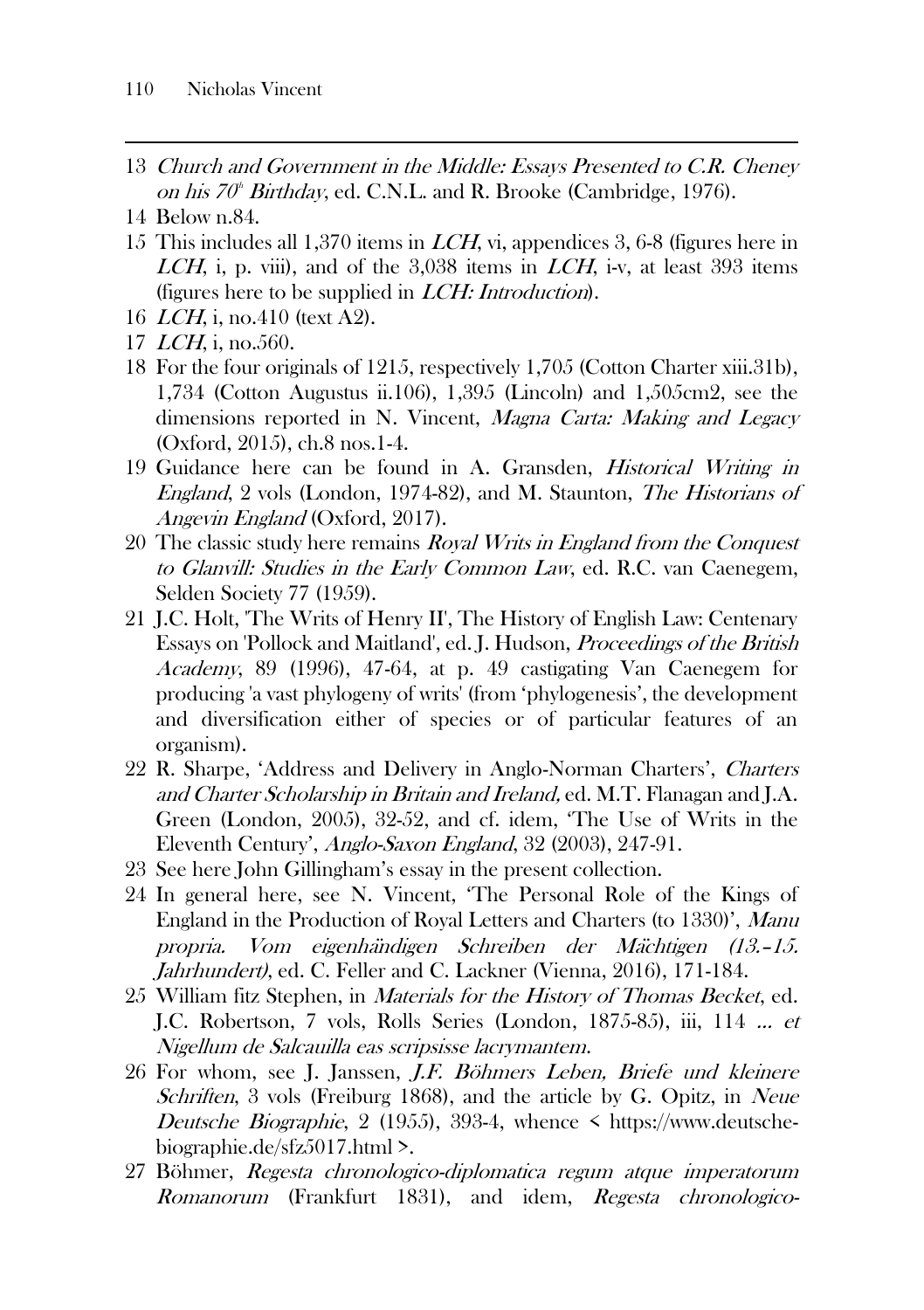diplomatica Karolorum (Frankfurt, 1833), for whose speed of composition, see T. Sickel, Acta regum et imperatorum Karolinorum digesta et enarrata, 2 vols (Vienna 1867), i, 54.

- 28 For the Carolingian centuries, see Sickel, Acta (1867), whose second volume comprises a Regesta of charters from Pippin to Louis the Pious, itself in turn updated as Böhmer, Die Regesten des Kaiserreichs unter den Karolingen, ed E. Mühlbacher (Innsbruck, 1889). For the post-Carolingian centuries, besides Böhmer's own attempts at revision and continuation, see Böhmer, Die Regesten des Kaiserreichs unter Philipp, Otto IV, Friedrich II, Heinrich, Conrad IV, Heinrich Raspe, Wilhelm und Richard: 1198- <sup>1272</sup>, ed. J. Flicker, E. Winkelmann and F. Wilhelm, 3 vols (Innsbruck, 1881-1901); Böhmer, Die Regesten des Kaiserreichs unter den Herrschern aus dem Sächsischen Hause: 919-1024, ed. E. von Ottenthal (Innsbruck, 1893), with various subsequent updates and supplements, today carrying the series sporadically part way into the reign of Maximilian I (1483-1519). See also the modern online version, at <http://www.regestaimperii.de/en/home.html> .
- 29 For the Monumenta, see H. Bresslau, 'Geschichte der Monumenta Germaniae Historica', Neues Archiv der Gesellschaft für ältere deutsche Geschichtskunde, 42 (1921), with useful English summary by M.D. Knowles, 'Great Historical Enterprises III: The Monumenta Germaniae Historica', Transactions of the Royal Historical Society,  $5<sup>th</sup>$  series 10 (1960), 129-50, reprinted in Knowles, Great Historical Enterprises (London 1963), and more recently H. Fuhrmann, "Sind eben alles Menschen gewesen". Gelehrtenleben im 19. und 20. Jahrhundert, dargestellt am Beispeil der Monumenta Germaniae Historica und ihrer Mitarbeiter (Munich 1996), with a useful summary/review by Alexandre Escudier, in *Annales*, 53 (1998), 158-61, not least drawing attention to the tragic circumstances in which Philipp Jaffé, excluded from the Monumenta's inner counsels, committed suicide in 1870.
- 30 'Diplomata regum Francorum e stirpe Merowingica', ed. K.G.F. Pertz, Diplomatum imperii tomus I, MGH Diplomata (in folio) (Hanover 1872); Die Urkunden Konrad I, Heinrich I und Otto I, ed. T. Sickel, MGH Urkunden der deutschen Könige und Kaiser i (Hanover, 1879-84), enthusiastically reviewed by Arthur Giry, in the *Bibliothèque de l'École des Chartes*, 41 (1880), 396-405, with (at p. 396n.) details of the savaging of Pertz's edition, not least in a long review by Sickel himself. Pertz's fiasco is now entirely superceded by Die Urkunden der Merowinger, ed. T. Kölzer and others, 2 vols, MGH (Hanover 2001), and cf. T. Kölzer, 'Die Editionen der merowingischen Königsurkunden und Kaiser Ludwigs des Frommen', Quellenforschung im 21. Jahrhundert: Vorträge der Veranstaltungen zum 200-jährigen Bestehen der MGH vom 27. bis 29.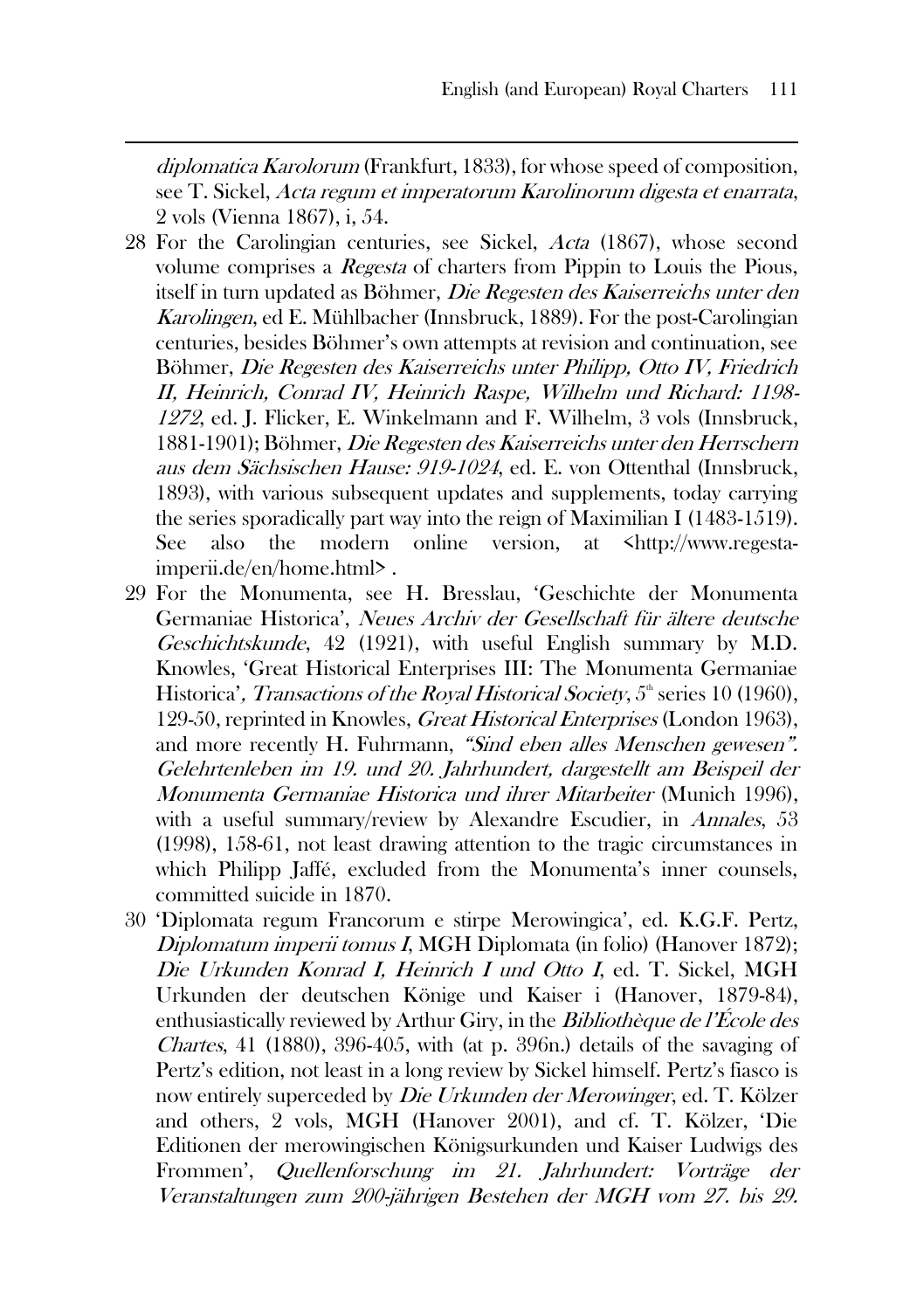Juni 2019, ed. M. Hartmann and H. Zimmerhackl, MGH Schriften 75 (Wiesbaden, 2020), 3-24.

- 31 See here, the brief necrology noticing his attendance at the Ècole's classes (1850-2), in *Bibliothèque de l'École des Chartes*, 69 (1908), 526, and the edition of his correspondence from the 1850s in W. Erben, Theodor Sickel: Denkwürdigkeiten aus der Werdezeit eines deutschen Geschichtsforschers (Munich/Berlin, 1926), his Parisian memories dominated by politics and the rise of Louis Napoleon.
- 32 For Sickel, see Erben, Theodor Sickel; Bresslau, 'Geschichte', 400-3; Knowles, 'The Monumenta', 139, 142n.; Fuhrmann, "Sind eben alles Menschen gewesen", and the article by W. Stelzer, in Neue Deutsche Biographie, 24 (1910), 309-11, whence [<https://www.deutsche](https://www.deutsche-biographie.de/gnd118797026.html#ndbcontent)[biographie.de/gnd118797026.html#ndbcontent>](https://www.deutsche-biographie.de/gnd118797026.html#ndbcontent).
- 33 For an English summary here, see M.D. Knowles, 'Great Historical Enterprises II: The Maurists', Transactions of the Royal Historical Society,  $5<sup>th</sup>$  series 9 (1959), 169-87, reprinted in Knowles, *Great Historical* Enterprises.
- 34 Widely known, thanks to the *Mémoires* of the Duc de Saint-Simon, and occasioned by the Cardinal de Bouillon's determination to find proofs of his descent from the senior branch of the house of Auvergne, dragging both Mabillon and Baluze into a maze of forgeries, for which see most recently M. Wrede, 'Autonomie nobiliaire, mémoire familiale et pouvoir du souverain sous Louis XIV', Revue Historique, 315 (2013), 575-600, esp. pp. 586-93, and cf. A. Bruel, 'Essai sur la chronologie du cartulaire de Brioude', *Bibliothèque de l'École des Chartes*, 27 (1866), 450-1.
- 35 In general, see L. Delisle, Le Cabinet des manuscrits de la Bibliothèque imperiale, 3 vols (Paris 1868-81), esp. vol.1, and for subsequent developments in the state patronage of historical studies, through to the Revolution of 1789, see X. Charmes, Le Comité des Travaux historiques et scientifiques (histoire et documents), 3 vols (Paris, 1886), preface to vol.1.
- 36 For summaries here, see Delisle, Cabinet des manuscrits, with each of these individual collections now with its own printed catalogue. For Gaignières, see now A. Ritz-Guilbert, La Collection Gaignières: un inventaire du royaume au XVIIe siècle (Paris, 2016).
- 37 For this and what follows, see M.-N. Baudouin-Matuszek, 'La Publication des ordonnances des rois de France: trois cent ans de travaux', Bibliothèque de l'École des Chartes, 167 (2009), 487-537, esp. pp. 487-98; Delisle, Cabinet des manuscrits, i, 557-75, esp. pp. 572-3; D. Gembicki, Histoire et politique à la fin de l'Ancien Régime: Jacob-Nicolas Moreau (Paris, 1975).
- 38 Baudouin-Matuszek, 'La Publication', 493-8.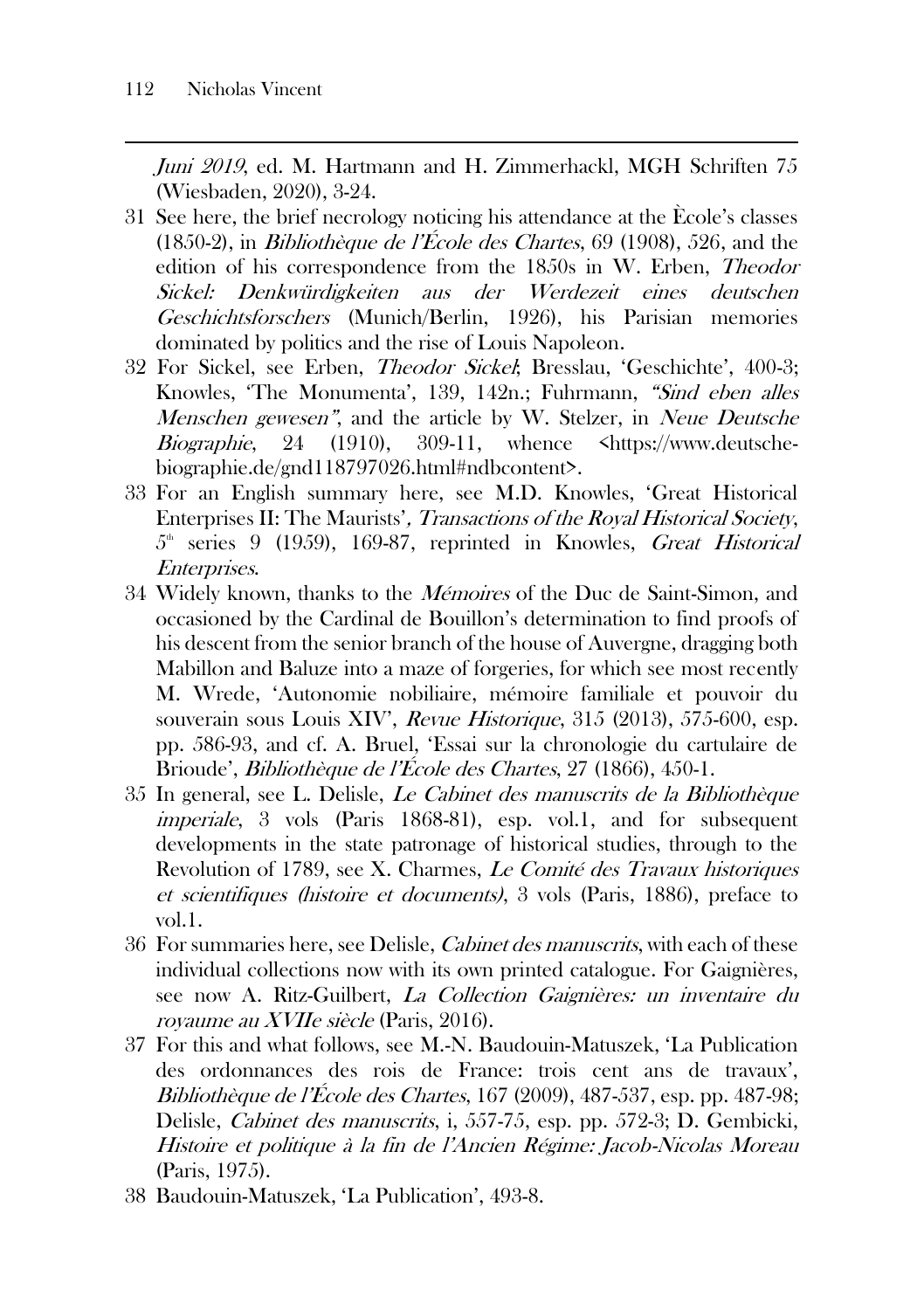- 39 Delisle, Cabinet des manuscrits, i, 559, and cf. pp. 573-5 for further figures, suggesting a total collection of more than 300,000 items, including a distinct series of 3,000 drawings of seals, now Bnf mss. latines 9976-82.
- 40 For which, see H. Omont, Inventaire des manuscrits de la collection Moreau (Paris, 1891), now supplemented by an electronic search engine for the first 111 volumes of the series, extending to the year 1208: [<http://telma-chartes.irht.cnrs.fr/moreau/page/introduction>](http://telma-chartes.irht.cnrs.fr/moreau/page/introduction), the work of Benoît-Michel Tock. For a detailed survey of which particular antiquaries gathered the charter materials, province by province, see Delisle, Cabinet des manuscrits, i, 558-66, at pp. 566-7 noting that work extended to Flanders, Rome under Francois-Jean-Gabriel de La Porte du Theil (1742- 1815), and London, where Bréquigny himself resided for two and a half years from 1764 onwards, copying as many as 7,000 individual documents, for the most part from the British Museum and the Tower, now Bnf mss. Moreau 625-733.
- 41 Table chronologique des diplomes, chartes, titres et actes imprimés concernant l'histoire de France, 8 vols (Paris, 1769-1876), with a supplementary *Index bibliographique des ouvrages cités dans les cinq* premiers volumes, by Jean-Marie Pardessus (Paris, 1846).
- 42 *Table chronologique,* i (1769), with a preface by Bréquigny, at p. vi claiming that the calendar involved sifting more than 12,000 individual volumes, and at pp. xi-xiii acknowledging the difficulty, surely fatal to his enterprise, of arranging many thousands of undated charters in sequence, month by month and year by year
- 43 Diplomata, chartae, epistolae, leges aliaque instrumenta ad res gallofrancicas spectantia, ed. J.M. Pardessus (Paris, 1843-9), with laborious facing-page Latin and French apparatus, and with a summary of the project as a whole by Arbois de Jubainville, in Recueil des actes de Philippe Ier roi de France (1059-1108), ed. M. Prou (Paris, 1908), pp. ii-iii.
- 44 L. Delisle, Catalogue des actes de Philippe-Auguste (Paris, 1856); M.H. Arbois de Jubainville, Histoire des ducs et des comtes de Champagne, 7 vols (Paris, 1859-69), esp. vols iii (1861), 325-404; v (1863); vi (1866), 1- 203, and cf. (from a non chartiste, but in similar mode) A. Luchaire, Études sur les actes de Louis VII (Paris 1885); idem, Louis VI, le gros: annales de sa vie et de son règne 1081-1137 (Paris, 1890), continued in the work of F. Sœhnée, Catalogue des actes d'Henri Ier, roi de France (1031-1060) (Paris, 1907), and in due course that of the francophile American, William Mendel Newman, *Catalogue des actes de Robert II, roi de France* (Paris, 1937).
- 45 A. Wauters and others, Table chronologique des chartes et diplômes imprimés concernant l'histoire de Belgique, 11 vols in 16 (Brussels, 1866- 1971); Regesta diplomatica historiae Danicae, 2 vols (Copenhagen, 1847-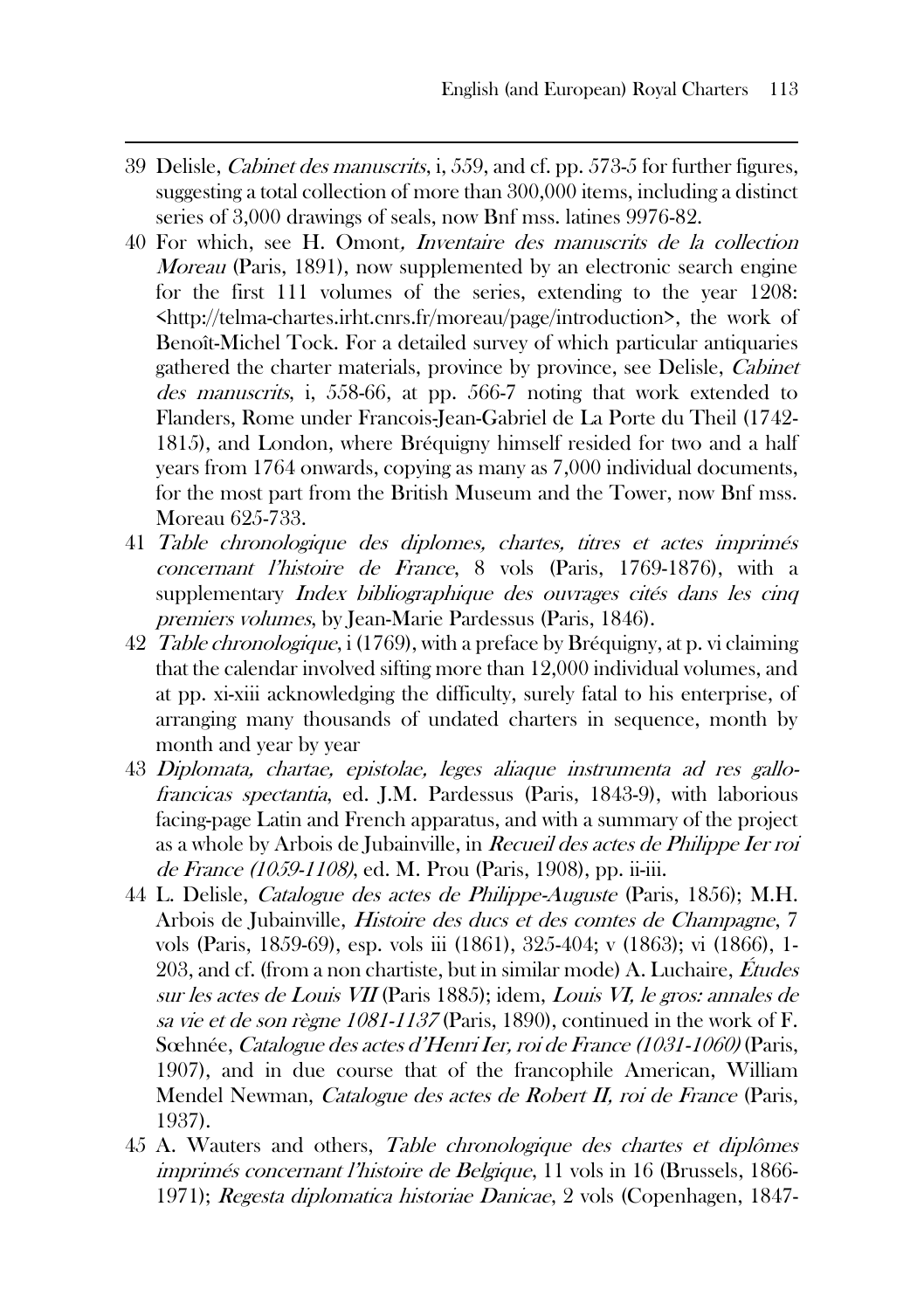1892); Regesta Comitum Sabaudiae ... ad an. MDCCLIII, ed. D. Carutti (Turin, 1889); Regesta regni Hierosolymitani (MXCVII-MCCXCI), ed. Reinhold Röhricht (Innsbruck 1893); Regesta Norvegica, ed. G. Storm and others (Oslo, 1898-).

- 46 As noted by Arbois de Jubainville, reviewing Sickel's Beiträge zur Diplomatik, in the Bibliothèque de l'École des Chartes, 41 (1880), 88-9.
- 47 For the incoporation of the Moreau mss. within the so-called Bibliothèque de législation attached to the royal chancery, in 1790 transferred to the embryonic Bnf, see Delisle, *Cabinet des manuscrits*, i, 573-5, noting that part of this deposit remained lodged in the chancery and was only finally removed to the Bnf in 1861.
- 48 Recueil des actes de Philippe Ier, pp. vi-vii.
- 49 Ibid., p. viii. These collections remain consultable in the archives of the Institut de France and, thanks to Richard Allen, are drawn upon in my edition of LCH, nos.238-41, 567-70, 847, 1356-7, 1838, 1857, 1860, 1862- 4, 1872, 2363, 2393, 3978.
- 50 For the wider influence of the Franco-Prussian War over the writing of history in France, see P. der Boer, *History as a Profession: The Study of* History in France, 1818-1914 (Princeton, 1998).
- 51 French reviewing of German books thinned to a trickle in the 1870s, a rare but necessary exception being the anonymous review of Röhricht's work on crusader sources, in the Bibliothèque de l'Ecole des Chartes, 36 (1875), 155-8. For notice of Sickel's work on the Carolingian and Saxon kings, see thereafter the generally favourable reviews by Arthur Giry and Arbois de Jubainville, in *Bibliothèque de l'École des Chartes*, 41 (1880), 82-92, 396-405. By 1948, and entirely ignoring the credentials of his compatriots Delisle or Giry, Georges Tessier was describing Sickel as '(le) plus grand diplomatiste du XIXe siècle': Bibliothèque de l'École des Chartes, 107 (1948), 97.
- 52 Historia Diplomatica Friderici Secundi, ed. J.-L.-A. Huillard-Bréholles, 6 vols in 12 (Paris, 1852-61); idem, Vie et correspondance de Pierre de la Vigne (Paris, 1865).
- 53 G. Bourgin, 'Comment les Archives nationales ont été sauvées en mai 1871', Bibliothèque de l'École des Chartes, 99 (1938), 425-7.
- 54 Bibliothèque de l'École des Chartes, 31 (1870), 582-4, esp. p. 582. For Huillard-Bréholles, school-master at the Lycée Charlemagne (1838-42), employed by the archaeologically-fixated  $8<sup>th</sup>$  Duc de Luynes (1802-67) to translate the chronicle of Matthew Paris, attached to the Archives impériales from 1856, died in Paris, 23 March 1871, there is a bald list of offices and publications in C.F. Franqueville, Le Premier Siècle de l'Institut de France, i (Paris, 1895), 345 no.764.
- 55 Recueil des actes de Philippe Ier, pp. ix-xi.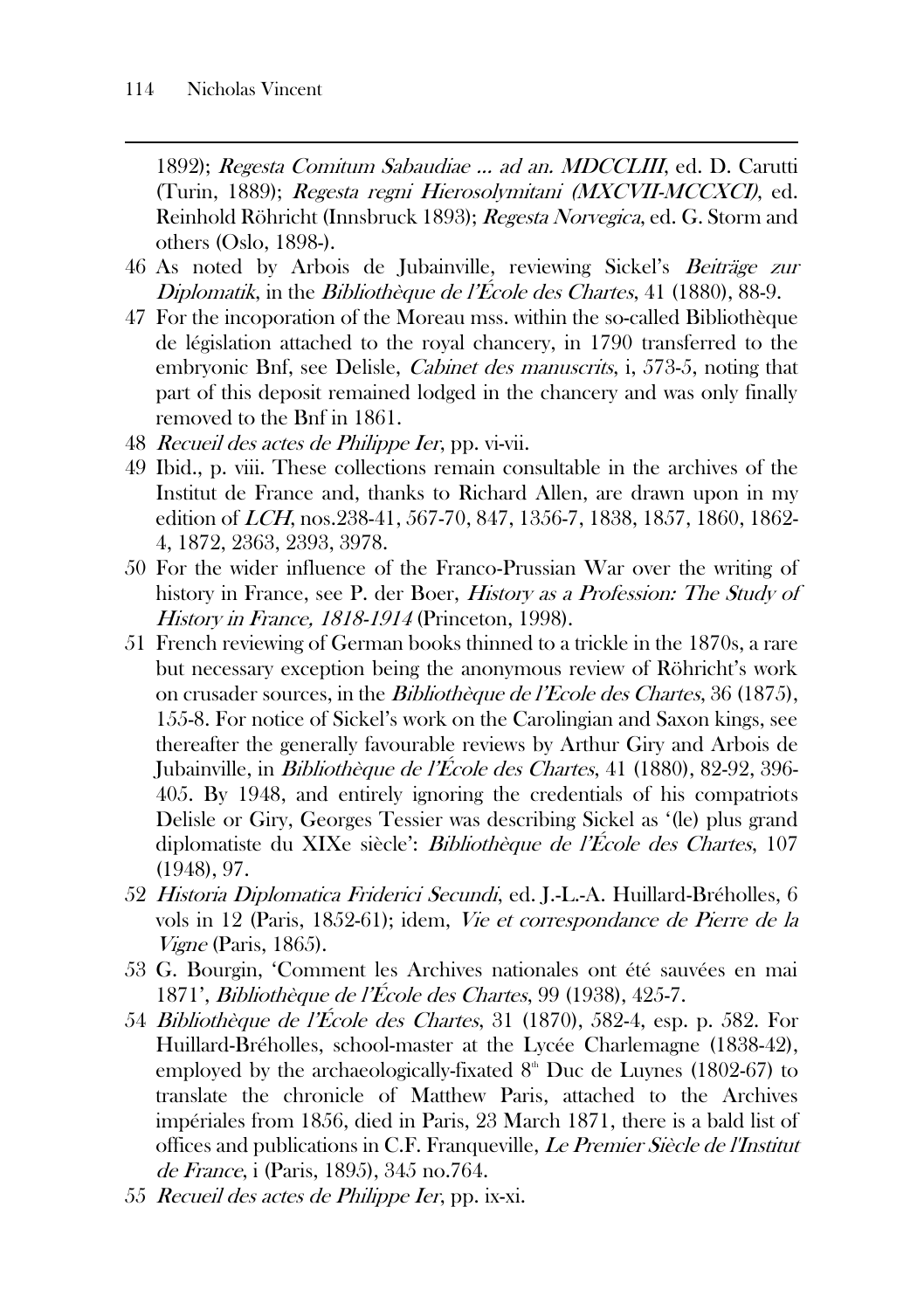- 56 Die Urkunden Pippins, Karlmanns und Karls des Grossen, ed. E. Mühlbacher, MGH Urkunden der Karolinger i (Hanover, 1906); Die Urkunden Ludwigs des Fromme, ed. T. Kölzer and others, 3 vols, MGH Urkunden der Karolinger ii (Wiesbaden, 2016), i, pp. ix-xii, for Kölzer's chronicle of earlier efforts here, beginning with Sickel's Acta regum et *imperatorum Karolinorum* of 1867. Remarkably, there seems to have been no chartiste review of Mühlbacher's edition, although Julien Havet had in 1880 reviewed, not entirely favourably, Mühlbacher's updating of Böhmer's listings of Carolingian diplomas, and his monograph on the charters of Charles the Fat: *Bibliothèque de l'Écoles des Chartes*, 41 (1880), 620-3.
- 57 Arbois de Jubainville, in Recueil des actes de Philippe Ier, pp. ix-xi.
- 58 Recueil des actes de Charles II le Chauve, roi de France, ed. A. Giry, M. Prou and G. Tessier, 2 vols (Paris, 1933-43).
- 59 Recueil des actes de Philippe Ier (1908); Recueil des actes de Lothaire et de Louis V, rois de France (954-987), ed. L. Halphen and F. Lot (Paris, 1908); Recueil des actes de Louis IV, roi de France (936-954), ed. P. Lauer (Paris, 1914).
- 60 For the circumstances, described in detail, see N. Vincent, 'Léopold Delisle, l'Angleterre et le Recueil des Actes de Henri II', *Léopold Delisle:* Colloque de Cerisy-la-Salle (8-10 octobre 2004), ed. F. Vielliard and G. Désirédit Gosset (St-Lô, 2007), 231-57.
- 61 Recueil des actes de Henri II, roi d'Angleterre et duc de Normandie, concernant les provinces françaises et les affaires de France, 5 vols (Paris, 1909-27): 1 (Introduction); 2 (Atlas); 3-4 (Texts); 5 (Index), vols 3-4 completed by Élie Berger, the index compiled by an unknown hand.
- 62 The classic guide here remains D.C. Douglas, English Scholars, first published 1939 ( $2<sup>nd</sup>$  ed., London, 1951).
- 63 See here V. Fouque, Du Gallia Christiana et de ses auteurs, étude bibliographique (Paris, 1857).
- 64 Bréquigny, Table chronologique, i (1769), p. iv: 'L'histoire d'Angleterre étoit demeurée dans le même état d'imperfection où semble encore languir la nôtre, lorsque le fameux Recueil de tous les actes relatifs à cette histoire fut publié au commencement de ce siècle, par les ordres de la Reine Anne, et par les soins du savant Rymer, dont une si grande enterprise a rendu le nom immortel'.
- 65 For the 1693 commission to Rymer as historiographer royal, see (Stephen Whatley), Acta Regia or an Account of the Treaties, Letters and Instruments between the Monarchs of England and Foreign Powers, publish'd in Mr Rymer's Foedera, i (London, 1726), front endmatter, also abstracted in the 1816 Record Commision edition of the Foedera, I part i, pp. ii-iii, amidst a wider introduction to Rymer's work.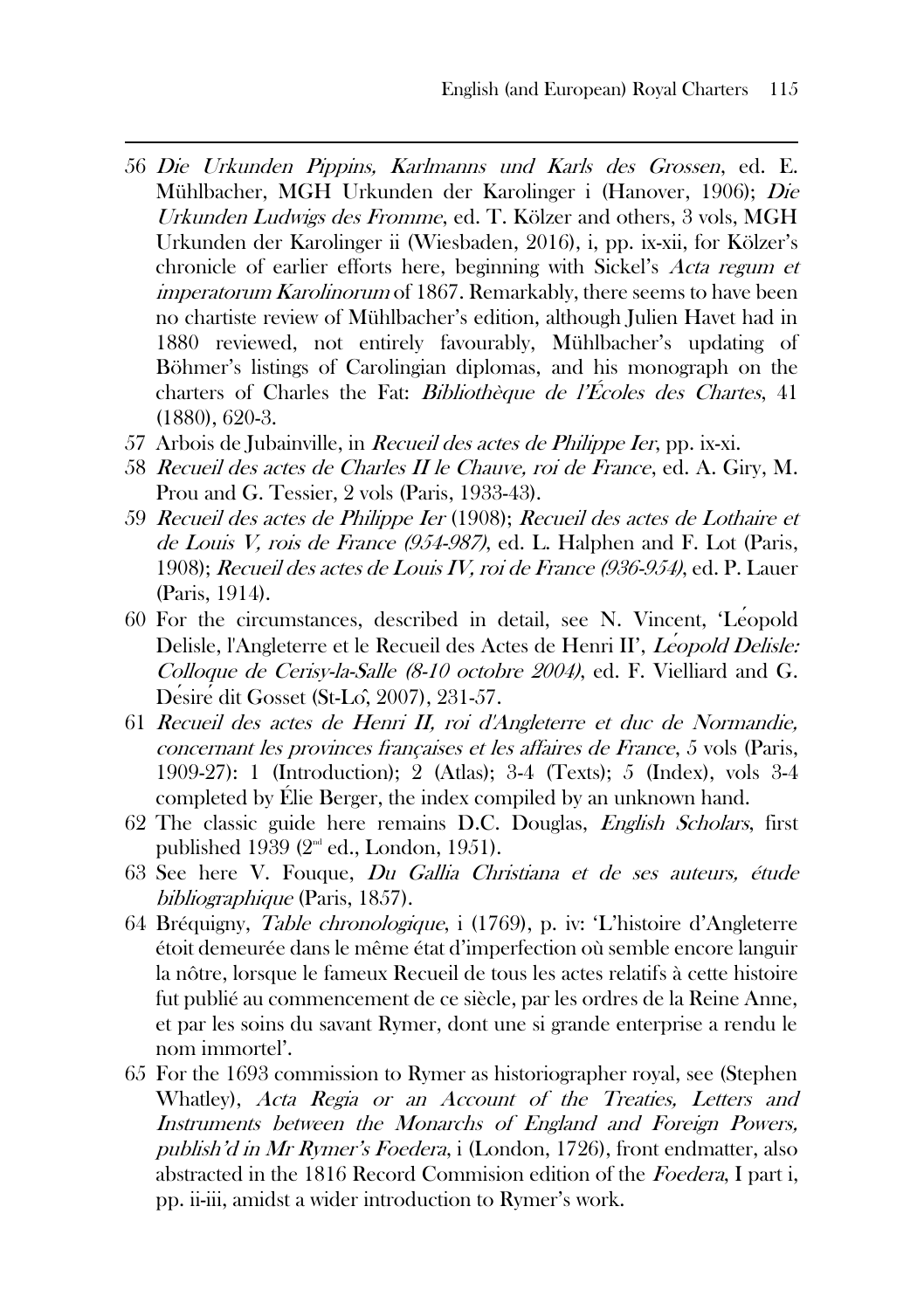- 66 Foedera, Conventiones, Literae et cujuscunque generis acta publica, ed. T. Rymer, vol.1 (1102-1272) (London, 1704), 15-62, printing texts now LCH, nos.517, 686, 1026-7, 1259-60, 1669, 1779, 2049, 2446, 2996, 3020, and cf. nos.3887, 3892, every one of these texts already published in an edition of some sort, even before Rymer got to work. The ordinance on wreck that Rymer (pp. 36-7) attributes to Henry II is in reality of Henry III (cf. *LCH*, no.4244).
- 67 LCH, nos.62, 69, 100, 222, 436, 464, 935, 990, 1005, 1262, 1332, 1347, 1391, 1571, 1632, 1684, 1934, 1980, 2006, 2108, 2226, 2304, 2754, 2756, 2811, 2872, 3008, and cf. nos.1399, 2446a, 4106, where the Foedera (1816) printed evidence for texts of Henry II now missing. LCH, no.2286 was printed in the 1740  $3<sup>d</sup>$  extended edition of Rymer by George Holmes, but in a later part of the series never reached by the Record Commission edition.
- 68 LCH, nos.36, 43, 110, 178, 184, 202, 212, 217, 223, 225-7, 247, 256, 277, 279, 294, 300, 324-5, 330, 334, 348, 352, 430, 512, 514, 567, 575, 632, 636, 653, 691, 713, 734, 749, 751, 763, 777, 783, 786-8, 800, 802, 902-4, 935, 1028, 1044, 1103, 1120, 1213, 1230-1, 1238, 1289, 1373, 1376, 1395, 1403, 1407, 1414, 1456, 1464, 1473, 1477-9, 1482, 1484, 1519, 1529, 1532-3, 1544, 1546, 1555-6, 1560-1, 1568, 1576-7, 1579-80, 1589, 1646, 1672, 1695, 1762, 1765, 1772, 1788, 1804, 1826-7, 1845, 1853, 1886, 1914, 1916, 1920, 1929, 1946, 1950, 1957, 1966, 1976-7, 1988, 1994-7, 2069, 2073, 2102, 2111-12, 2152, 2185, 2226, 2240, 2286, 2325, 2331, 2342, 2349, 2375, 2390, 2405, 2412, 2474-5, 2484, 2488, 2510, 2541, 2549, 2555, 2557, 2559, 2561, 2574, 2578, 2581, 2583, 2591, 2593, 2600, 2643, 2673, 2705, 2753, 2765, 2780, 2792, 2794, 2813, 2827, 2875, 2877- 8, 2887, 2890, 2907-8, 2912-13, 2920, 2925, 2934-5, 2950-1, 2957, and from the ducal charters a further eight, nos.3879, 3905, 3936, 3938, 3960, 3996-7, 4002. Stevens adds twenty to the tally, nos.323, 891-3, 896, 899, 1131, 1287, 1290, 1421, 1633, 1887-8, 2575, 2586-8, 2592, 2936, 2941.
- 69 Sir Christopher Hatton's Book of Seals, ed. L.C. Loyd and D.M. Stenton (Oxford, 1950), the source for eight entries in LCH, nos.277, 637, 977, 1003, 1769, 1823, 2006, 2558, in five instances (nos. 637, 977, 1003, 1769, 2006) supplying facsimiles of original charters otherwise lost during or after the Civil War.
- 70 Monasticon Anglicanum sive pandectae coenobiorum Benedictinorum, Cluniacensum, Cisterciensium, Carthusianorum (London 1655), front end matter, opening: 'Inter maxima Christianisimi nascentis miracula merito habendum est ecclesiæ incrementum, quæ nec veritatis odio, nec persecutionis rabie oppressa, in ultimas terrarum orbis oras, etiam in alterum hunc nostrum orbem propagata est …'. This follows Wenceslaus Hollar's engraved frontispiece, with its image of a gateway, at bottom left a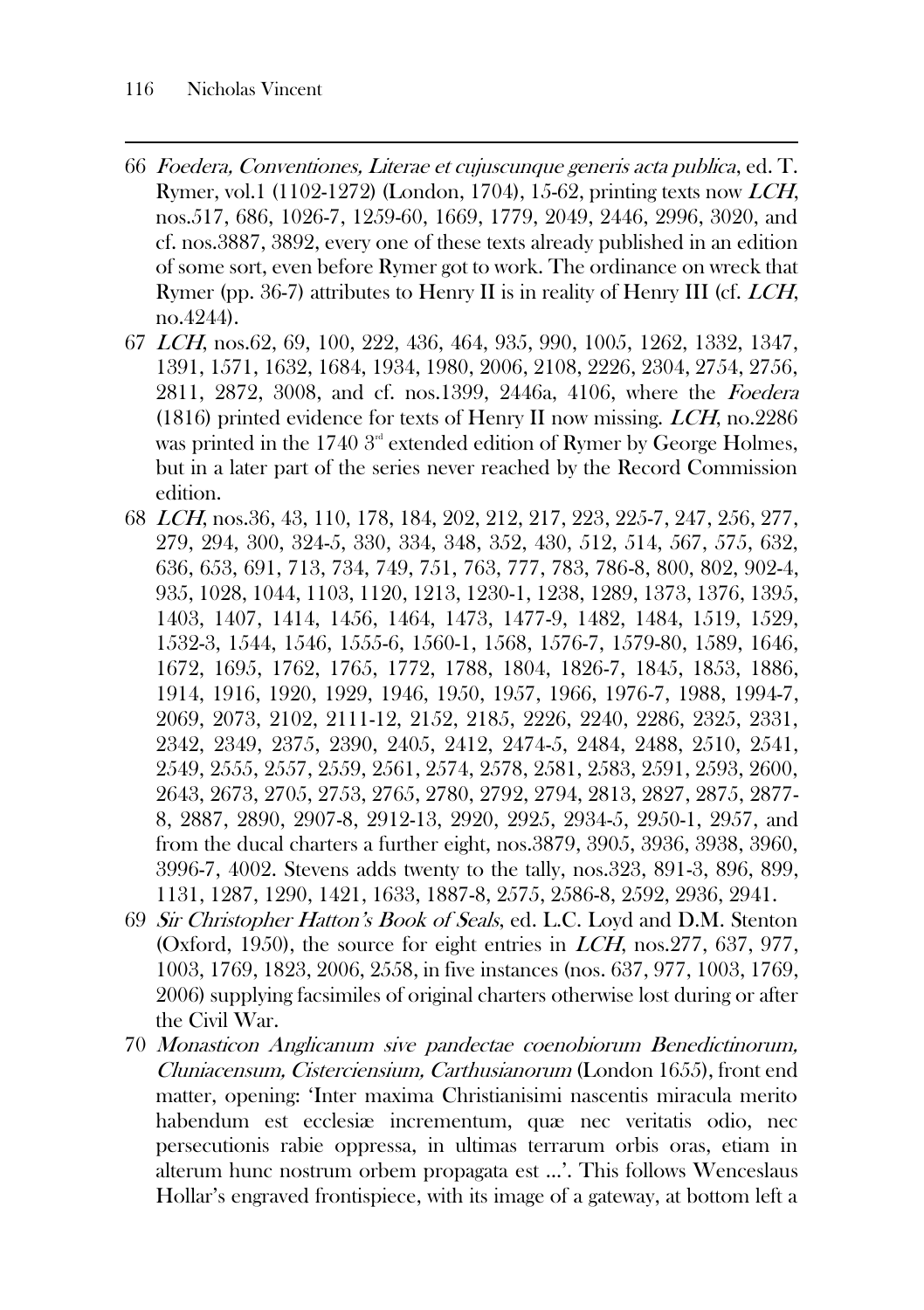pious medieval king endows a monastery, on the right Henry VIII decrees the Dissolution ('sic volo'), between them a tag from Ovid (Metamorphoses 6: 28-9) entirely appropriate to any antiquary: 'Non omnia grandior ætas quæ fugiamus habet'. For John Marsham (1602-85), joined the King (and Dugdale) at Oxford, estates sequestrated under Cromwell, MP for Rochester in the Convention Parliament that restored Charles II, knighted 1660, see the ODNB entry by Shirley Burgoyne Black.

- 71 Rymer, Foedera, i (1704), published address 'ad lectorem', for the 1101 Treaty, following an obsequious dedicatory epistle addressed to Queen Anne. For Rymer more generally, see the article by A. Sherbo in ODNB, and for the 1663 plot, A. Hopper, 'The Farnley Wood Plot and the Memory of the Civil Wars in Yorkshire', Historical Journal, 45 (2002), 281-303.
- 72 N. Vincent, Norman Charters from English Sources: Antiquaries, Archives and the Rediscovery of the Anglo-Norman Past, Pipe Roll Society n.s. 97 (2013), 25, and for Carte, see the entry by Stuart Handley in ODNB.
- 73 W.D. Macray, Annals of the Bodleian Library (Oxford, 1868), 134-7 ( $2<sup>nd</sup>$ ed. 1890, pp. 186-9).
- 74 For various sidelights on the Record Commission, not least in its dealings with France, see Vincent, Norman Charters, 32, 41-2, 67-70; idem, 'The Kings of England and their Accounting Procedures (1100-1300): Theory and Practice', De l'autel à l'écritoire: Genèse des comptabilités princières en Occident (XIIe-XIVe siècle), ed. T. Pécout (Paris, 2017), 107-30; idem, 'Enrolment in Medieval English Government: Sickness or Cure?', The Roll in England and France in the Late Middle Ages: Form and Content, ed. S.G. Holz, J. Peltzer and M. Shirota (Berlin, 2020), 103-46.
- 75 See here M.M. Condon and E.M. Hallam, 'Government Printing of the Public Records in the Eighteenth Century', Journal of the Society of Archivists, 7 (1982-5), 348-88.
- 76 Bréquigny, Table chronologique, i (1769), p. xiv, claiming that King John signed no less than 300 originals of Magna Carta, of which 17 were still extant.
- 77 Vincent, 'Enrolment'. Exceptions here were the Rolls series editions of the cartularies of Gloucester, Ramsey, Malmesbury, and Salisbury, the first of these published in 1863.
- 78 From Stubbs' editions of Howden, Ralph of Diss ('Diceto'), Gervase of Canterbury, and the Canterbury letter book, see LCH, nos.62, 195, 432, 462, 474-5, 477-8, 480-1, 498, 517, 627-8, 686, 1094, 1124, 1259-60, 1262, 1327a, 1351, 1629a, 1669, 1779, 2049-50, 2224, 2446, 2709-11, 2805, 2965, 3002, 3008, 3014, 3016, 4502.
- 79 Here setting aside the King's assizes, only six charters of Henry II appeared in the first edition of Stubbs' Select Charters (1870): LCH, nos.1, 1571,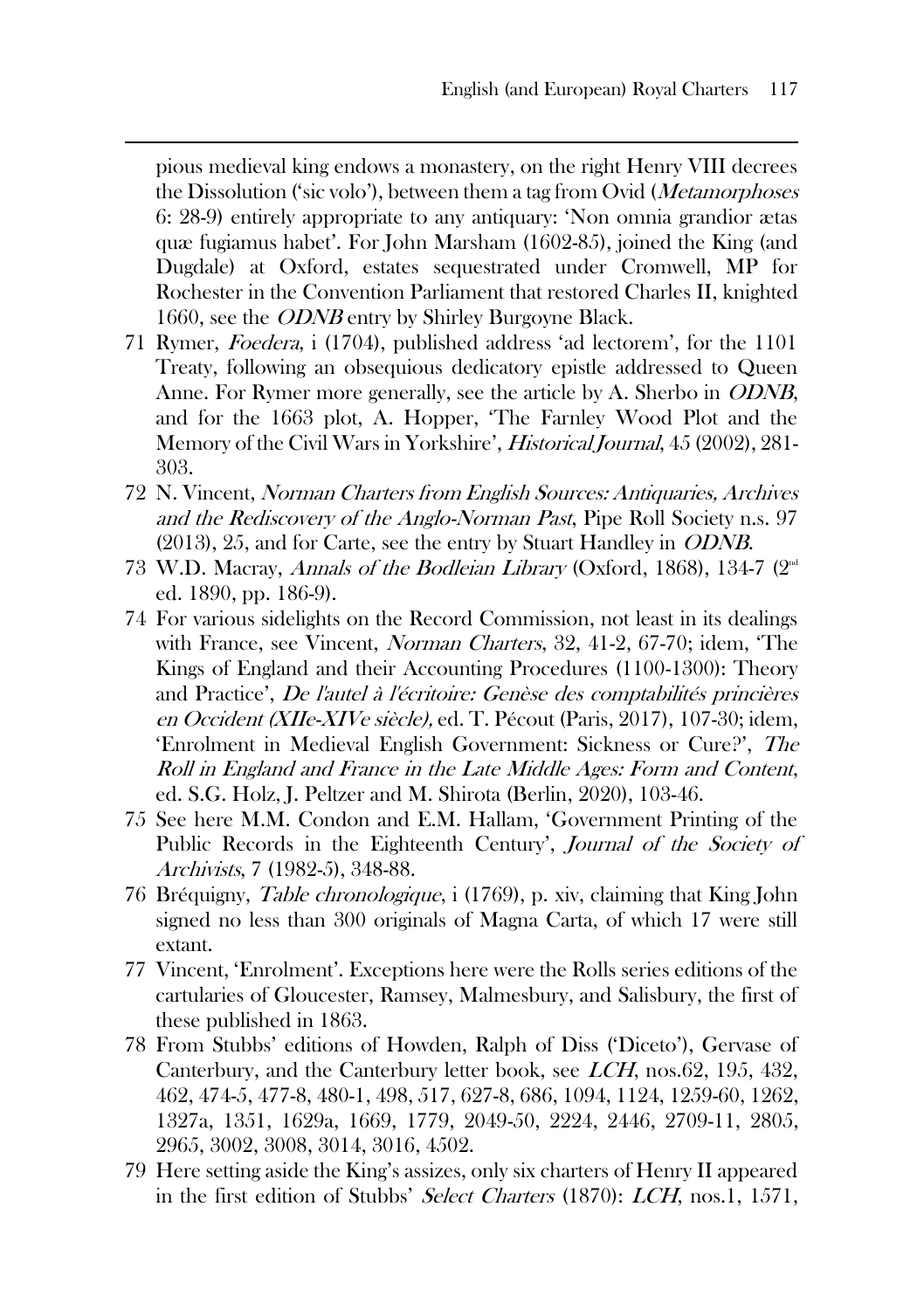1980, 2868-9, 2965. To these two more were added by the time of the  $9<sup>th</sup>$ edition (1913): LCH, nos.426, 2010.

- 80 For Kemble, see the ODNB article by J.D. Haigh, itself drawing on B. Dickins, 'J.M. Kemble and Old English Scholarship', Proceedings of the British Academy, 25 (1939), 51-84, and cf. M.C. Dilkey and H. Schneider, 'John Mitchell Kemble and the Brothers Grimm', Journal of English and Germanic Philology, 40 (1941), 461-73. Perhaps not surprisingly, given the almost total indifference of French scholars to the Old English past, no part of the *Codex* was reviewed for the École des Chartes.
- 81 W. de Gray Birch, Cartularium Saxonicum, 3 vols (London, 1885-93), again without review by the École des Chartes, with no *ODNB* entry and minimal biographical information elsewhere.
- 82 Regesta Regum Anglo-Normannorum: i (1066-1100), ed. H.W.C. Davis, (Oxford, 1913), with a polite but comprehensively damning review by J.H. Round, English Historical Review, 29 (1914), 347-56.
- 83 Regesta Regum Anglo-Normannorum: ii (1100-1135), ed. C. Johnson and H.A. Cronne (Oxford, 1956), reviewed with equal politeness but no less critical acumen, by Christopher Brooke, English Historical Review, 72 (1957), 687-95. This despite the fact that as early as 1928, at the time of H.W.C. Davis' death, it was reported that volumes 2 and 3 of the Regesta were 'practically complete': F.M. Powicke, 'H.W.C. Davis', English Historical Review, 43 (1928), 578-84, esp. pp. 580-1, with Powicke's own trenchant criticisms.
- 84 Regesta Regum Anglo-Normannorum: iii (1135-1154), and iv ('Facsimiles of Original Charters and Writs of King Stephen'), ed. H.A. Cronne and R.H.C. Davis (Oxford, 1968-9), both reviewed by Christopher Brooke, English Historical Review, 84 (1969), 569-72; 88 (1971), 158-9, and note Brooke's conclusion to the former review (p. 572), that the series 'prompts one final, urgent question: who will now take up the baton left by the editors of the Regesta Regum Anglo-Normannorum, and by Delisle, and give us the corpus of the charters, English as well as continental, of the first of the Angevins?'.
- 85 Regesta Regum Anglo-Normannorum: The Acta of William I (1066-1087), ed. D. Bates (Oxford, 1998), and cf. Recueil des actes des ducs de Normandie de 911 à 1066, ed. M. Fauroux (Caen 1961), this latter beginning as a 1951 thesis of the École des Chartes.
- 86 To appear with Oxford Scholarly Editions Online, together with an online version of the 1998 edition.
- 87 For Wales, following K.L. Maund, Handlist of the Acts of Native Welsh Rulers, 1132-1283 (Cardiff, 1996), in the edition by Huw Pryce, with the assistance of C. Insley, The Acts of Welsh Rulers: 1120-1283 (Cardiff, 2005). For Scotland following various handlists produced from the 1950s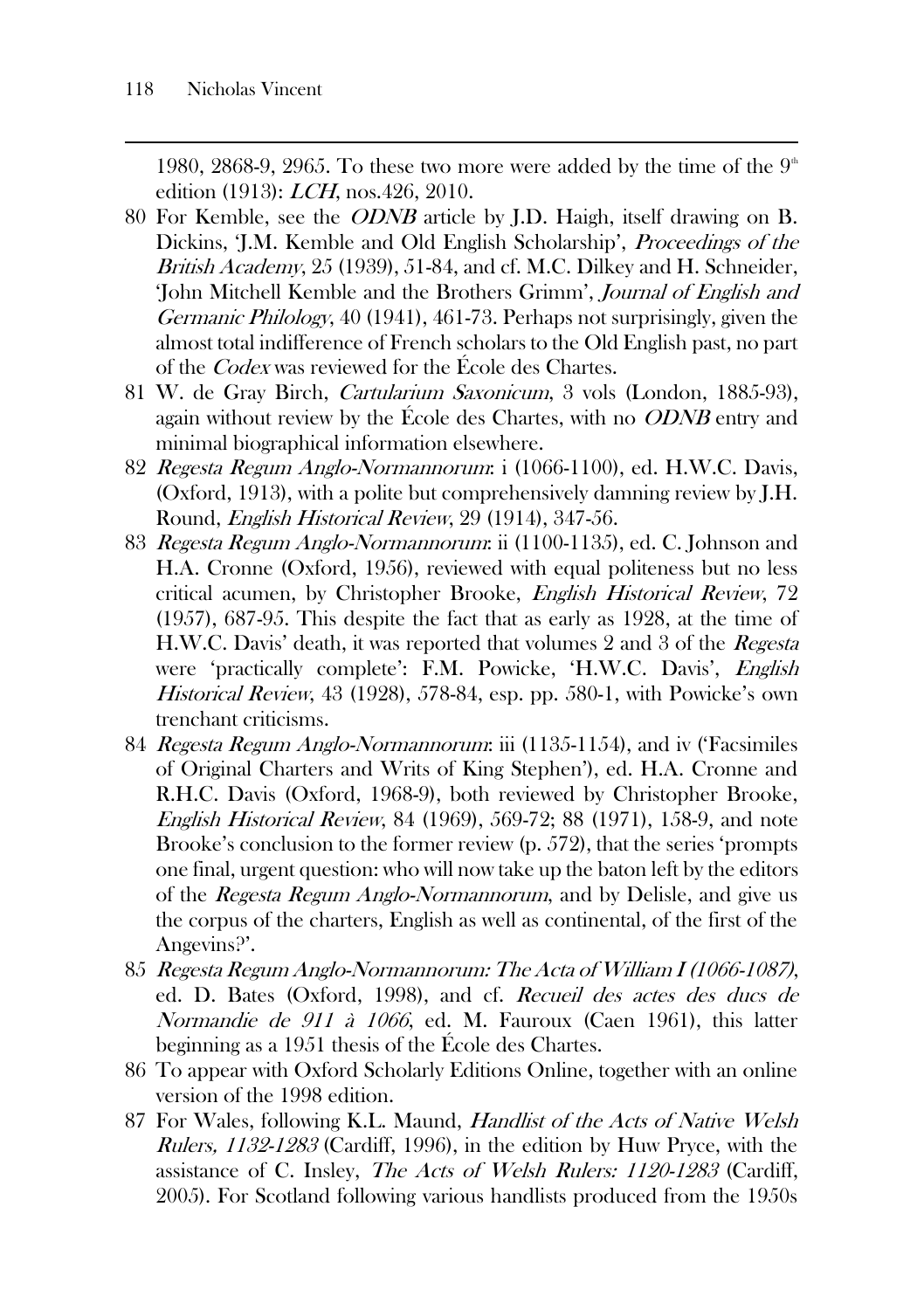onwards, in the series Regesta Regum Scottorum, despite its title a full edition rather than a German 'Regesta', inaugurated with Geoffrey Barrow's edition of The Acts of Malcolm IV, King of Scots, 1153-1165 (Edinburgh, 1960).

- 88 <https://actswilliam2henry1.wordpress.com/>.
- 89 The only real exception here was his edition of 'Willoughby Deeds', <sup>A</sup> Medieval Miscellany for Doris Mary Stenton, ed. P.M. Barnes and C.F. Slade, Pipe Roll Society n.s. 36 (1962), 167-87. For his occasional sorties into the world of manuscript scholarship, and their not always uncritical reception, see D. Corner, 'The Earliest Surviving Manuscripts of Roger of Howden's "Chronica"', English Historical Review, 98 (1983), 297-310; N. Vincent, 'A Roll of Knights Summoned to Campaign in 1213', *Historical Research,* 66 (1993), 89-97.
- 90  $LCH$ , i, pp. xiv-xix.
- 91 LCH, i, p. xii.
- 92 Figures here from LCH, vi, 369-70 appendix 9, also noting Delisle and Berger's publication of 75 ducal charters issued by Henry before 1154.
- 93 Acta of Henry II and Richard I: Hand-List of Documents Surviving in the Original in Repositories in the United Kingdom, ed. J.C. Holt and R. Mortimer, List and Index Society Special Series 21 (1986).
- 94 The Itinerary of King Richard I, with Studies on Certain Matters of Interest Connected with his Reign, ed. L. Landon, Pipe Roll Society n.s. 13 (1935).
- 95 Cf. LCH, nos.2696-702.
- 96 LCH, no.1771.
- 97 LCH, no.2560.
- 98 LCH, nos.59, 60.
- 99 LCH, nos.1730, 2667.
- 100 For instance LCH, nos.1429-30. Even as I write these words (11 February 2021), Marie Therese Flanagan has emailed me an image of an original of Henry II (LCH, no. 1011), previously assumed lost with the Irish Public Record Office in 1922, in fact preserved as a glass lantern slide now in the collections of the Royal Irish Academy.
- 101 For a particularly vexed instance, see LCH, no.2678, whose textual notes occupy almost as much space as the text itself.
- 102 Sickel, introduction to his edition of Conrad and Heinrich I, admirably and for the most part admiringly summarized by Giry, in the Bibliothèque de l'École des Chartes, 41 (1880), 396-405.
- 103 They are, for example, more or less as employed by Delisle and Berger in their edition of the French charters of Henry II.
- 104 LCH, no.68 (acknowledging uncertainty at text notes 'a' and 'b'), and for the only other such writ, see no.32a.
- 105 LCH, nos.545, 1117, 2081, 2335, 2835.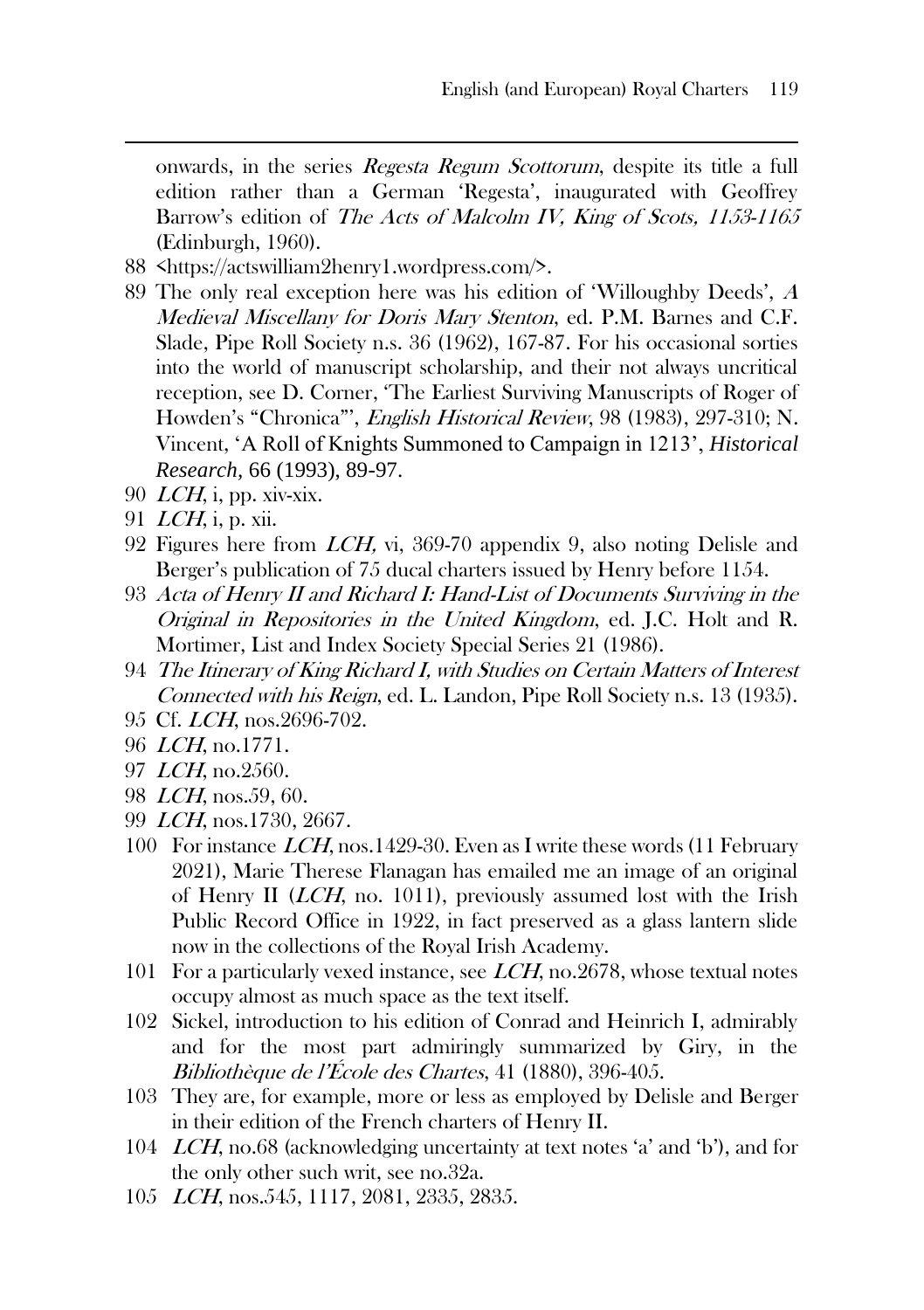- 106 LCH, no.1679, with note also correcting the place of issue from Delisle's Chécy (near Orléans) to Chizé (200 kilometers to the south west).
- 107 *LCH*, no.583.
- 108 LCH, no.597.
- 109 A. Grafton, 'Jean Hardouin: The Antiquary as Pariah', Journal of the Warburg and Courtauld Institutes, 62 (1999), 241-67.
- 110 Especially LCH, nos.134, 137-9.
- 111 N. Vincent, 'Henry II and the Monks of Battle: The Battle Chronicle Unmasked', Belief and Culture in the Middle Ages: Studies Presented to Henry Mayr-Harting, ed. R. Gameson and H. Leyser (Oxford, 2001), 264-8.
- 112 H. Prentout, 'De l'origine de la formule "Dei Gratia" dans les chartes de Henri II', Mémoires de l'Académie Nationale des Sciences, Arts et Belles-Lettres de Caen (1918-20), 341-93, republished in pamphlet form (Caen, 1920), at pp. 45-6 noting that the paper was first presented to the Academie des Inscriptions et Belles-Lettres on 22 October 1920, and cf. Académie des Inscriptions et Belles-Lettres, Comptes Rendus des Séances (1920), 368.
- 113 An argument developed at length in the forthcoming Introduction to LCH.
- 114 Figures here in  $LCH$ , i, pp. ix-x.
- 115 For all of these figures, see *LCH*, Introduction.
- 116 Figures here from a count of instances listed in LCH, vii (Indexes), sub 'Henry I', ignoring cases where these phrases are indexed to apparatus rather than texts.
- 117 *LCH*, vii (Indexes), *sub* 'Stephen King of England'.
- 118 Penetrating discussion here by G.J. White, *Restoration and Reform*, 1153-1165 (Cambridge, 2000).
- 119 N. Vincent, 'The Murderers of Thomas Becket', Bischofsmord im Mittelalter, ed. N. Fryde and D. Reitz (Goïtingen, 2003), 211-72.
- 120 See, for instance R.W. Eyton, Court, Household and Itinerary of King Henry  $II$  (London, 1878), 23, 254, for the same charter here dated both to January 1157 and to December 1183, in reality (LCH, no.237) almost certainly forged. For Delisle and Berger, see LCH, vi, 369-70.
- 121 Figures here in LCH, Introduction, and provisionally in N. Vincent, 'La Normandie dans les chartes du roi Henri II (1154-1189): archives, intentions et conséquences', 911-2011: Penser les mondes normands <sup>m</sup><sup>e</sup>*́*die*́*vaux: Actes du colloque de Cerisy-la-Salle (29 septembre-2 octobre 2011), ed. D. Bates and P. Bauduin (Caen, 2016), 405-28, esp. pp. 407- 8.
- 122 Vincent, 'La Normandie', 410-11.
- 123 Ibid., 421-4.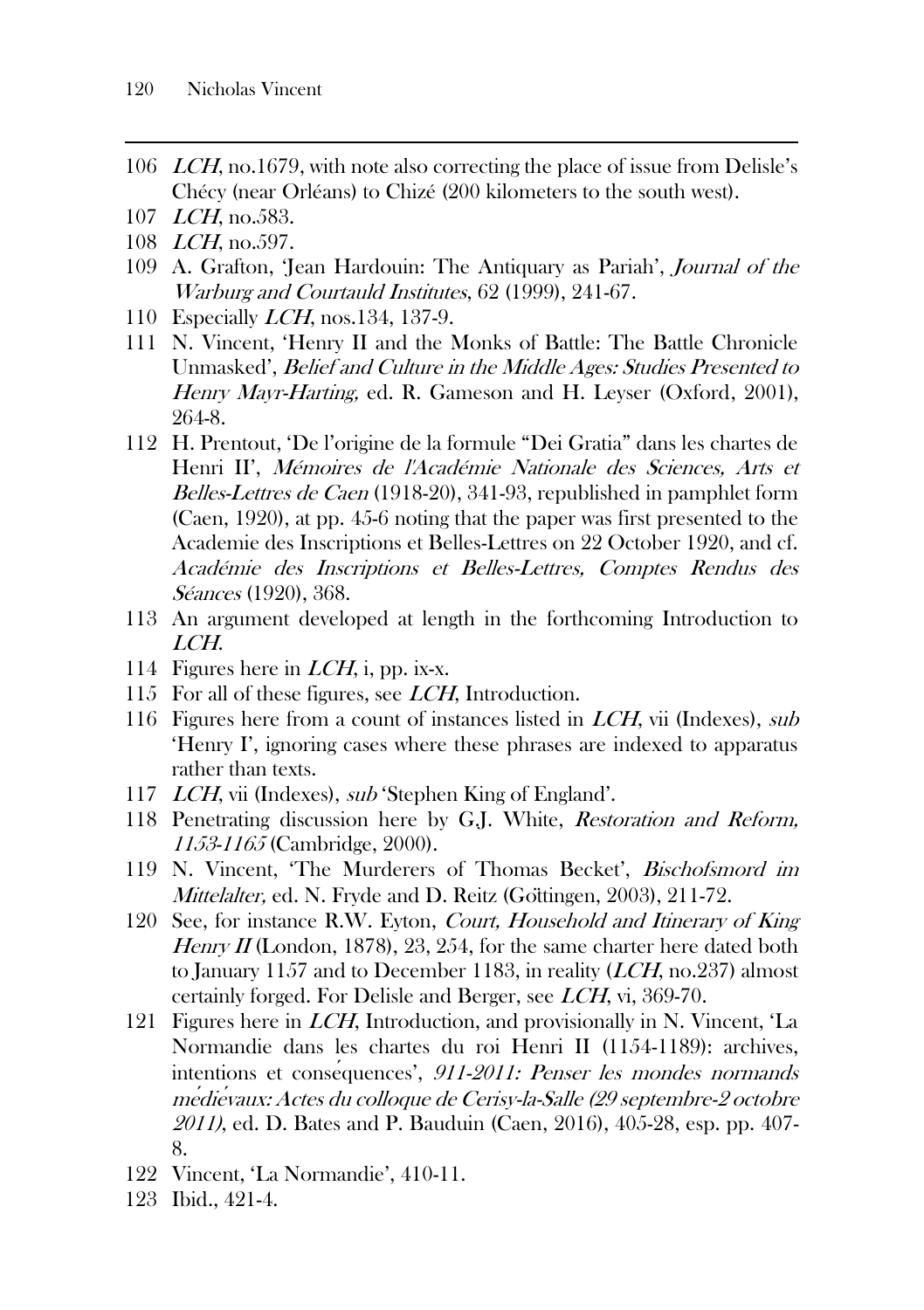- 124 LCH, vi, appendix 5, no.4006.
- 125 *LCH*, no.261.
- 126 For what follows, see *LCH*, Introduction.
- 127 Charters issued at Norwich (*LCH*, nos.31, 1957), Thetford (no. 2600), and Bury St Edmunds (nos. 30, 367, 519, 673, 1313-15, 1372, 1776, 1954, 2441, 2650n.), and note a mere three charters issued in either Cambridgeshire or Huntingdonshire, at Brampton (nos. 510-11, 614, 2133, 2482, 2537, 2601) and at Cambridge (nos. 2630-1), only one or two of these after 1158 (nos. 2630-1, and cf. the suspected forgery no. 2537).
- 128 LCH, Introduction (forthcoming), and cf. charters issued at Shaftesbury (LCH, nos.1695, 2470), and at Cheddar (no.76), in only one instance (no. 2470) in the later half of the reign.
- 129 Vincent, 'La Normandie', 417-18.
- 130 T.A.M. Bishop, *Scriptores Regis* (Oxford, 1961), and for updated figures here, see N. Vincent, 'Scribes in the Chancery of Henry II, King of England, 1154-1189', Le scribe d'archives dans l'Occident me*́*die*́*val: formations, carrie*̀*res, r<sup>e</sup>*́*seaux. Actes du colloque international de Namur, 2–4 mai 2012, ed. X. Hermand, J.-F. Nieus and É. Renard (Turnhout, 2019), 133-62, esp. pp. 160-1.
- 131 Vincent, 'Scribes', 161.
- 132 Acta of William I, ed. Bates, nos.107, 180.
- 133 N. Vincent, 'Les Normands de l'entourage d'Henri II Plantagenêt', La Normandie et l'Angleterre au Moyen Age, ed. P. Bouet and V. Gazeau (Caen, 2003), 75-88.
- 134 Most significantly here, see D. Crouch, 'Normans and Anglo-Normans: A Divided Aristocracy?', England and Normandy in the Middle Ages, ed. D. Bates and A. Curry (London, 1994), 51-67.
- 135 N. Vincent, ''King Henry II and the Poitevins', La Cour Plantagene*̂*<sup>t</sup> (1154-1204): Actes du colloque tenu a*̀*Thouars du 30 avril au 2 mai 1999, ed. M. Aurell (Poitiers, 2000), 103-35; idem, 'Jean sans terre et les origines de la Gascogne anglaise : droits et pouvoirs dans les arcanes des sources', Annales du Midi, 123 (2011), 533-66.
- 136 Details in *LCH*, Introduction.
- 137 See above n.19.
- 138 Gerald of Wales: De Principis Instructione, ed. R. Bartlett (Oxford, 2018); The Chronography of Robert of Torigny, ed. T. N. Bisson (Oxford, 2020).
- 139 Radulfi Nigri Chronica: The Chronicles of Ralph Niger, ed. R. Anstruther (London, 1851), 167-9.
- 140 For the man, most recently and effectively by Archie Duncan, and John Gillingham: J. Gillingham, 'The Travels of Roger of Howden and his